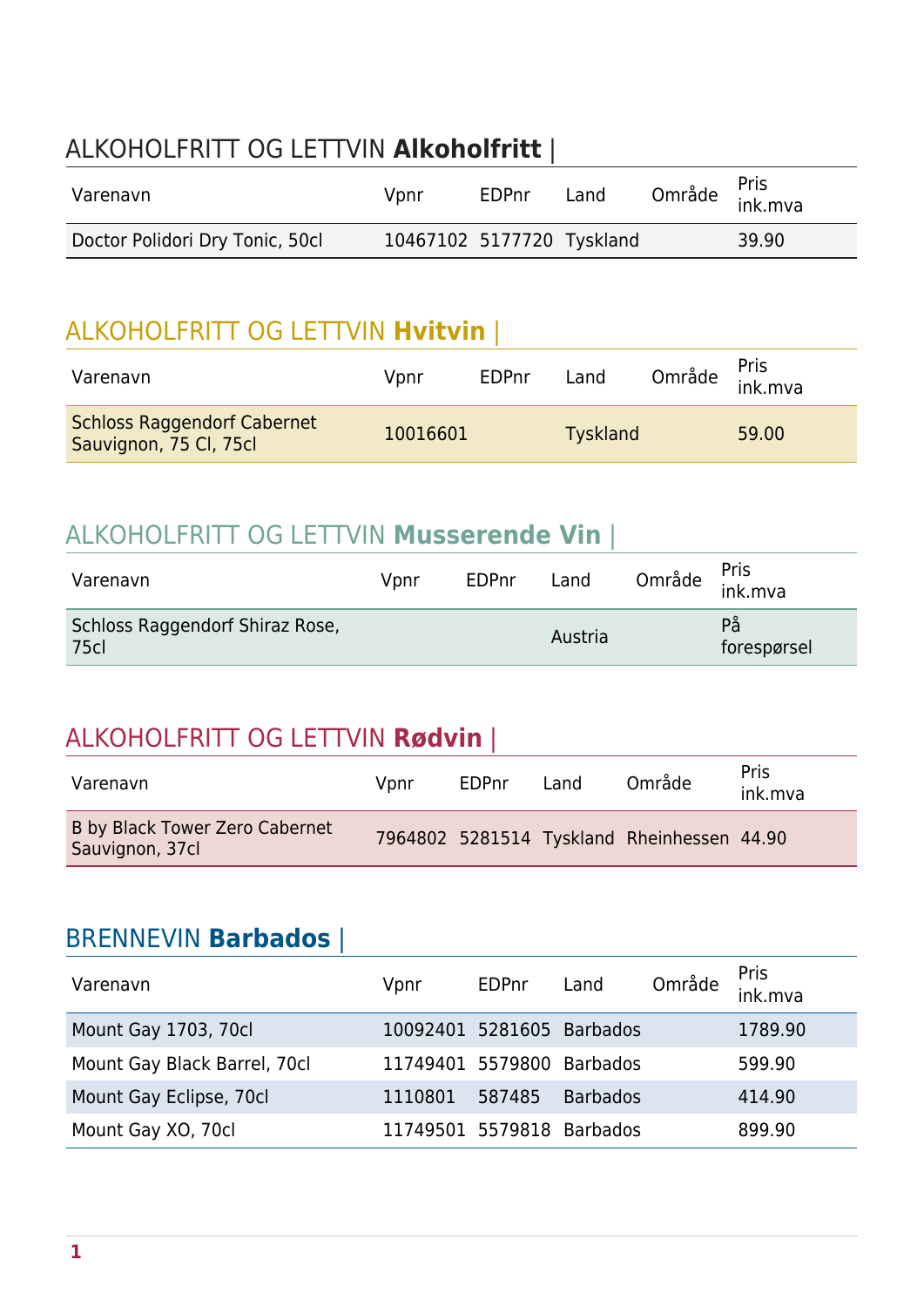### BRENNEVIN **Bitter** |

| Varenavn                    | Vpnr     | <b>EDPnr</b> | Land     | Område | Pris<br>ink.mva |
|-----------------------------|----------|--------------|----------|--------|-----------------|
| Aperol, 100cl               | 11685201 |              | Italia   |        | 299.90          |
| Aperol, 300cl               | 4377307  | 4757746      | Italia   |        | 999.90          |
| Aperol, 70cl                | 4377301  | 2412047      | Italia   |        | 224.90          |
| Campari Bitter, 50cl        | 1209902  | 1917590      | Italia   | Milano | 244.90          |
| Campari Bitter, 70cl        | 1209901  | 1917681      | Italia   | Milano | 324.90          |
| Cynar, 70cl                 | 1719001  | 4167300      | Italia   |        | 269.90          |
| Jägermeister Coolpack, 35cl | 10787202 | 5294319      | Tyskland |        | 234.90          |
| Jägermeister, 100cl         | 1039101  | 1287473      | Tyskland |        | 599.90          |
| Jägermeister, 100cl         |          | 1287473      | Tyskland |        | 599.90          |
| Jägermeister, 10cl          | 20003    | 216671       | Tyskland |        | 99.90           |
| Jägermeister, 175cl         | 20007    | 5228424      | Tyskland |        | 999.90          |
| Jägermeister, 18cl          | 8143508  | 4992160      | Tyskland |        | 199.90          |
| Jägermeister, 20cl          | 1187804  | 4551693      | Tyskland |        | 169.90          |
| Jägermeister, 35cl          | 20002    | 216689       | Tyskland |        | 224.90          |
| Jägermeister, 35cl          |          |              | Tyskland |        | 224.90          |
| Jägermeister, 4cl           | 4389703  | 126557       | Tyskland |        | 54.90           |
| Jägermeister, 70cl          | 20001    | 216697       | Tyskland |        | 434.90          |
| Jägermeister, 70cl          |          | 216697       | Tyskland |        | 434.90          |

## BRENNEVIN **Brennevin** |

| Varenavn                            | Vpnr     | <b>EDPnr</b>    | Land              | Område  | Pris<br>ink.mva |
|-------------------------------------|----------|-----------------|-------------------|---------|-----------------|
| Ailsa Bay Single Malt Whiskey, 70cl | 3787201  |                 | 4419263 Skottland | Lowland | 819.90          |
| Aperol, 100cl                       | 11685201 |                 | Italia            |         | 299.90          |
| Aperol, 300cl                       | 4377307  | 4757746 Italia  |                   |         | 999.90          |
| Aperol, 70cl                        | 4377301  | 2412047         | Italia            |         | 224.90          |
| Appleton Estate Rare Blend, 70cl    | 5495901  | 4821666 Jamaica |                   |         | 559.90          |
| Appleton Estate Signature, 70cl     | 5495801  | 4821674         | Jamaica           |         | 439.90          |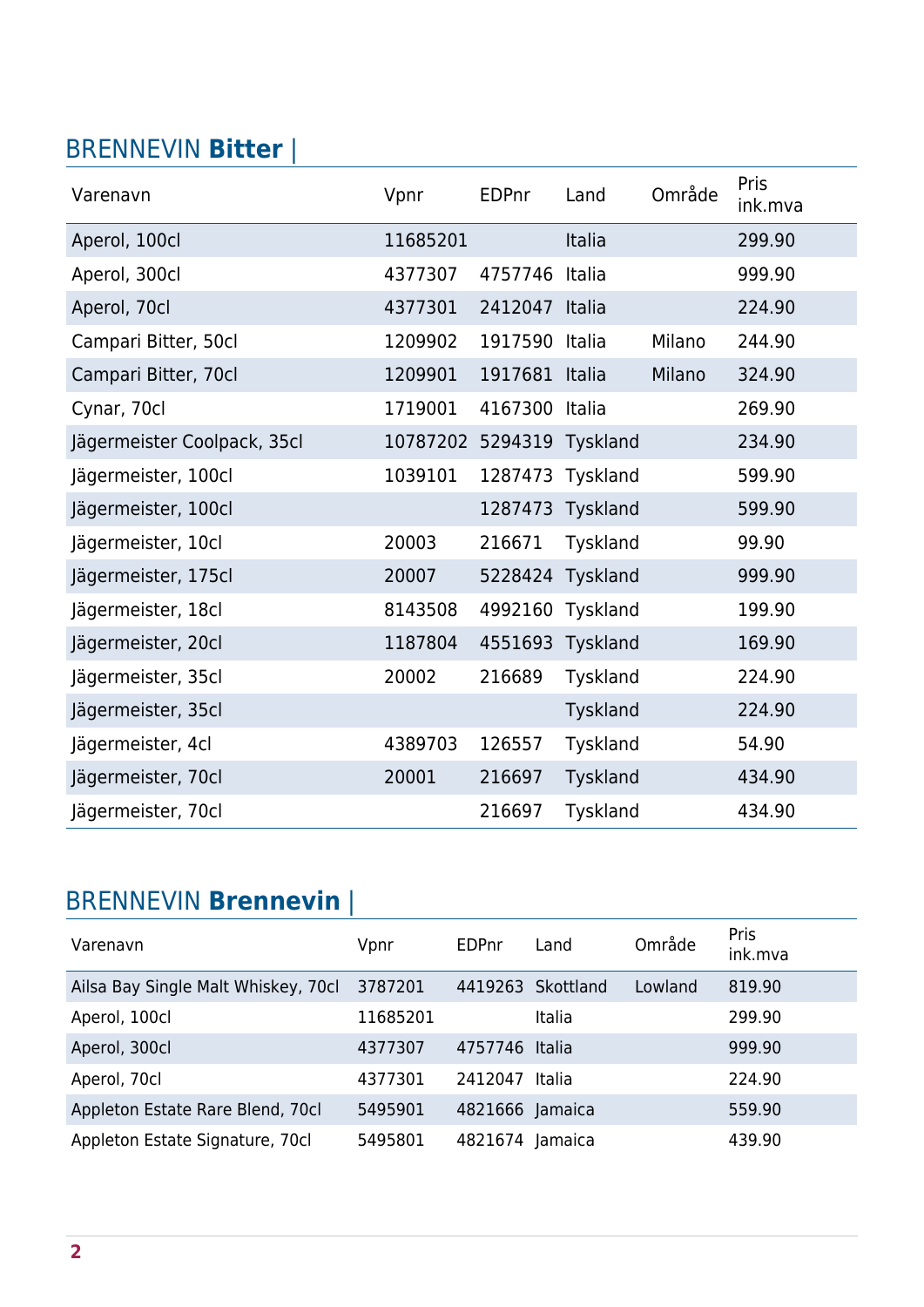| Balvenie 12YO American Oak, 70cl                             | 11204001 |                | Skottland         | Speyside | 709.90  |
|--------------------------------------------------------------|----------|----------------|-------------------|----------|---------|
| Balvenie 14 Carribean Cask, 70cl                             | 1719101  |                | 4167292 Skottland | Speyside | 939.90  |
| Balvenie Doublewood 12 Y.O., 70cl                            | 3021801  |                | 2398949 Skottland | Speyside | 664.90  |
| Balvenie Doublewood 17 YO, 70cl                              | 7960601  |                | 4937652 Skottland | Speyside | 1499.90 |
| Balvenie Portwood 21 Y.O., 70cl                              | 3384301  |                | 2398931 Skottland | Speyside | 2049.90 |
| <b>Bruichladdich Bere Barley 2008</b><br>Dunlossit, 70cl     | 10092001 |                | 5065578 Skottland | Islay    | 1219.00 |
| Bruichladdich Black Art 1994 Ed.<br>8.1, 70cl                | 12308901 |                | Skottland         | Islay    | 2930.00 |
| Bruichladdich Islay Barley, 70cl                             | 1638901  |                | 4113908 Skottland | Islay    | 819.90  |
| Bruichladdich Octomore 10.1<br>American Oak, 70cl            | 11401001 |                | 5542303 Skottland | Islay    | 2096.00 |
| Bruichladdich Octomore 11.1, 70cl                            | 12300701 |                | 5748223 Skottland | Islay    | 2095.00 |
| Bruichladdich Octomore 9.1, 70cl                             | 10636201 |                | 5238225 Skottland | Islay    | 1989.90 |
| Bruichladdich Old & Rare 1985, 70cl                          | 10635601 |                | 5233283 Skottland | Islay    | 6199.90 |
| Bruichladdich Old & Rare 1988, 70cl                          | 11938401 |                | Skottland         | Islay    | 5770.00 |
| Bruichladdich Port Charlotte 10 YO,<br>70cl                  | 7337201  | 5580915        | Skottland         | Islay    | 729.90  |
| Bruichladdich Port Charlotte Islay<br>Barley, 70cl           | 10635801 |                | 5233309 Skottland | Islay    | 964.90  |
| Bruichladdich Port Charlotte Olc:01,<br>70cl                 | 12103301 |                | Skottland         | Islay    | 1399.90 |
| <b>Bruichladdich Scottish Barley</b><br>Classic Laddie, 70cl | 1639001  |                | 4113908 Skottland | Islay    | 734.90  |
| Bruichladdich The Organic 2009,<br>70cl                      | 10092101 |                | 5065594 Skottland | Islay    | 1169.90 |
| Calvados Pere Magloire 12YO, 50cl                            | 5964002  |                | 2596013 Frankrike | Calvados | 579.90  |
| Calvados Père Magloire VSOP, 70cl                            | 27501    | 883272         | Frankrike         | Calvados | 499.90  |
| Calvados Pere Magloire XO Cigar,<br>50cl                     | 4194402  |                | 1354877 Frankrike | Calvados | 579.90  |
| Campari Bitter, 50cl                                         | 1209902  | 1917590 Italia |                   | Milano   | 244.90  |
| Campari Bitter, 70cl                                         | 1209901  | 1917681 Italia |                   | Milano   | 324.90  |
| Campari Soda, 9cl                                            |          | 2595718 Italia |                   | Milano   | 39.90   |
| Cointreau Blood, 70cl                                        | 5870501  |                | 4647145 Frankrike |          | 629.90  |
| Cointreau, 35cl                                              | 24102    | 584896         | Frankrike         |          | 234.90  |
| Cointreau, 5cl                                               | 24103    | 317867         | Frankrike         |          | 79.90   |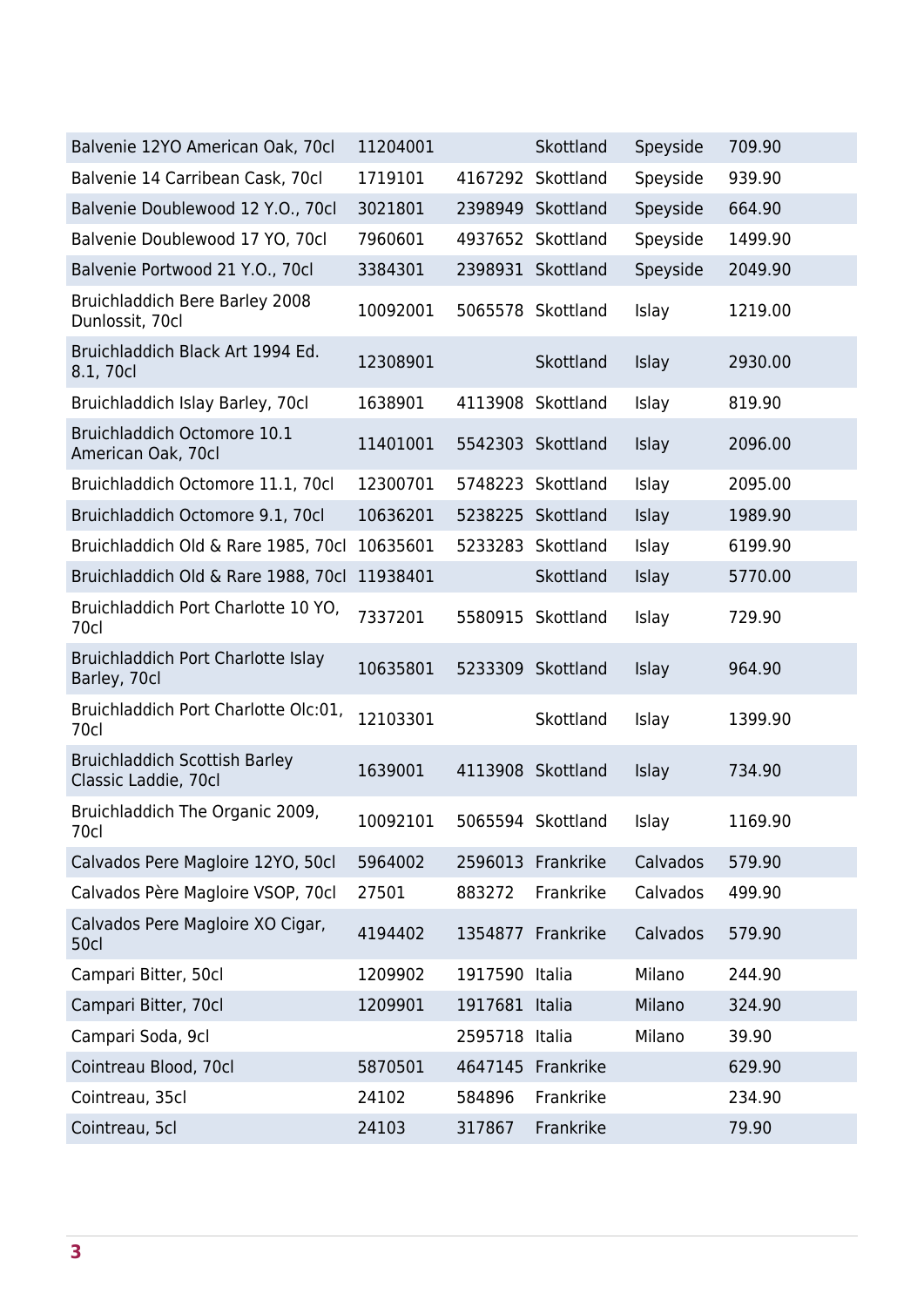| Cointreau, 70cl                                              | 24101    | 584888           | Frankrike         |                 | 429.90  |
|--------------------------------------------------------------|----------|------------------|-------------------|-----------------|---------|
| Cynar, 70cl                                                  | 1719001  | 4167300          | Italia            |                 | 269.90  |
| Drambuie, 35cl                                               | 25902    | 701524           | Skottland         | Speyside        | 274.90  |
| Drambuie, 5cl                                                | 25903    |                  | 1616432 Skottland | Speyside        | 69.90   |
| Drambuie, 70cl                                               | 25901    | 701532           | Skottland         | Speyside        | 464.90  |
| Frangelico, 70cl                                             | 14401    | 428045           | Italia            |                 | 299.90  |
| Glenfiddich 12/15/18 Y.O., 60cl                              | 7960808  |                  | Skottland         | Speyside        | 599.90  |
| Glenfiddich 26 Y.O., 70cl                                    | 1897101  |                  | 4167334 Skottland | Speyside        | 4790.00 |
| <b>Glenfiddich Ancient Reserve 18</b><br>Y.O., 70cl          | 3224901  |                  | 2399509 Skottland | Speyside        | 899.90  |
| Glenfiddich Fire & Cane, 70cl                                | 10982101 |                  | 5275938 Skottland | Speyside        | 649.90  |
| Glenfiddich Gran Reserva 21 Y.O.,<br>70cl                    | 3440001  |                  | 2398915 Skottland | Speyside        | 1899.90 |
| Glenfiddich Single malt 12 Y.O.,<br>70cl                     | 676001   |                  | 2398899 Skottland | Speyside        | 539.90  |
| Glenfiddich Solera Reserve 15 Y.O.,<br>20cl                  | 2029704  |                  | 4242210 Skottland | Speyside        | 239.90  |
| Glenfiddich Solera Reserve 15 Y.O.,<br>70cl                  | 3224801  |                  | 2399525 Skottland | Speyside        | 729.90  |
| <b>Glenfiddich The Original Singel Malt</b><br>Whiskey, 70cl | 3545001  |                  | 4419271 Skottland | Speyside        | 949.90  |
| Grand Marnier Cordon Rouge, 70cl                             | 24601    | 442061           | Frankrike         |                 | 499.90  |
| Grant's Triple Wood, 70cl                                    | 14201    | 2398881          | Skottland         | Speyside        | 394.90  |
| Hendrick's Gin, 35cl                                         | 4801302  |                  | Skottland         |                 | 319.90  |
| Hendrick's Gin, 5cl                                          | 4801303  | 4696597          | Skottland         |                 | 79.90   |
| Hendrick's Gin, 70cl                                         | 4801301  |                  | 2398923 Skottland | Lowland         | 624.90  |
| Hudson Baby Bourbon, 35cl                                    | 1984402  | 4224788 USA      |                   | New York        | 589.90  |
| Hudson Manhattan Rye Whiskey,<br>35cl                        | 1984302  | 4393856 USA      |                   | <b>New York</b> | 589.90  |
| Jägermeister Coolpack, 35cl                                  | 10787202 | 5294319 Tyskland |                   |                 | 234.90  |
| Jägermeister Scharf, 70cl                                    | 10169901 | 5101563 Tyskland |                   |                 | 434.90  |
| Jägermeister, 100cl                                          | 1039101  | 1287473          | Tyskland          |                 | 599.90  |
| Jägermeister, 100cl                                          |          | 1287473          | Tyskland          |                 | 599.90  |
| Jägermeister, 10cl                                           | 20003    | 216671           | Tyskland          |                 | 99.90   |
| Jägermeister, 175cl                                          | 20007    | 5228424 Tyskland |                   |                 | 999.90  |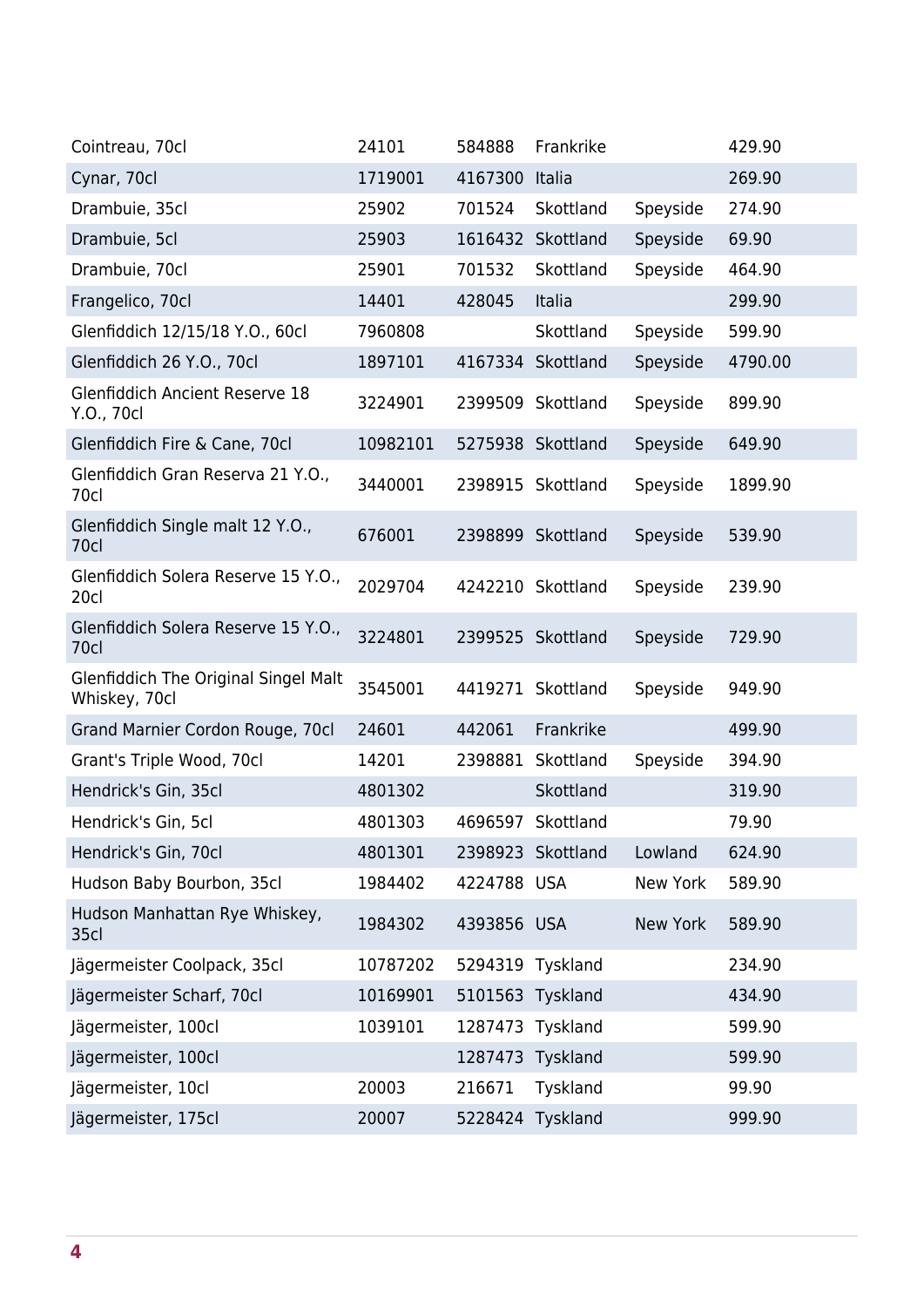| Jägermeister, 18cl                       | 8143508  | 4992160 Tyskland |                               |                  | 199.90            |
|------------------------------------------|----------|------------------|-------------------------------|------------------|-------------------|
| Jägermeister, 20cl                       | 1187804  | 4551693          | Tyskland                      |                  | 169.90            |
| Jägermeister, 35cl                       | 20002    | 216689           | Tyskland                      |                  | 224.90            |
| Jägermeister, 35cl                       |          |                  | Tyskland                      |                  | 224.90            |
| Jägermeister, 4cl                        | 4389703  | 126557           | Tyskland                      |                  | 54.90             |
| Jägermeister, 70cl                       | 20001    | 216697           | Tyskland                      |                  | 434.90            |
| Jägermeister, 70cl                       |          | 216697           | Tyskland                      |                  | 434.90            |
| Louis XIII de Remy Martin, 70cl          | 764901   | 4399929          | Frankrike                     | Cognac           | 32000.00          |
| Metaxa 12 Stars, 70cl                    | 8286401  |                  | Greece                        | Samos            | 879.90            |
| Metaxa 5 Stars, 70cl                     | 10701    | 115923           | Greece                        |                  | 389.90            |
| Monkey Shoulder, 450cl                   | 10636307 | 4785416          | Skottland                     | Speyside         | 3399.90           |
| Monkey Shoulder, 70cl                    | 671801   |                  | 2934024 Skottland             | Speyside         | 504.90            |
| Mount Gay 1703, 70cl                     | 10092401 |                  | 5281605 Barbados              |                  | 1789.90           |
| Mount Gay Black Barrel, 70cl             | 11749401 | 5579800          | <b>Barbados</b>               |                  | 599.90            |
| Mount Gay Eclipse, 70cl                  | 1110801  | 587485           | <b>Barbados</b>               |                  | 414.90            |
| Mount Gay XO, 70cl                       | 11749501 |                  | 5579818 Barbados              |                  | 899.90            |
| Remy Martin 1738 Accord Royal,<br>70cl   | 1176401  |                  | 4441861 Frankrike             | Cognac           | 649.90            |
| Remy Martin VSOP, 70cl                   | 11149501 | 587055           | Frankrike                     | Cognac           | På<br>forespørsel |
| Remy Martin XO Excellence, 70cl          | 3368901  | 363606           | Frankrike                     | Cognac           | 1609.90           |
| Ron Matusalem Clasico 10YO, 70cl         | 3214801  | 261495           | Dominikan<br>ske<br>Republikk |                  | 499.90            |
| Ron Matusalem Gran Reserva 15YO,<br>70cl | 3276501  | 996819           | Dominikan<br>ske<br>Republikk | Canelones 529.90 |                   |
| Sailor Jerry, 70cl                       | 4801401  | 2398980          | Karibien                      |                  | 439.90            |
| Sesti Grappa di Brunello, 50cl           | 5799302  | 2595890          | Italia                        | Piemonte         | 519.90            |
| Skyy Vodka, 70cl                         | 4548701  | 513283           | <b>USA</b>                    | California       | 374.90            |
| St. Remy Authentic VSOP, 100cl           | 575101   | 1902899          | Frankrike                     |                  | 469.90            |
| St. Remy Authentic VSOP, 50cl            | 575102   | 584565           | Frankrike                     |                  | 249.90            |
| St. Remy Authentic VSOP, 70cl            | 572501   | 584615           | Frankrike                     |                  | 339.90            |
| St. Remy Authentic XO, 50cl              | 1170502  | 1300185          | Frankrike                     |                  | 299.90            |
| St. Remy Authentic XO, 70cl              | 1170501  | 207985           | Frankrike                     |                  | 434.90            |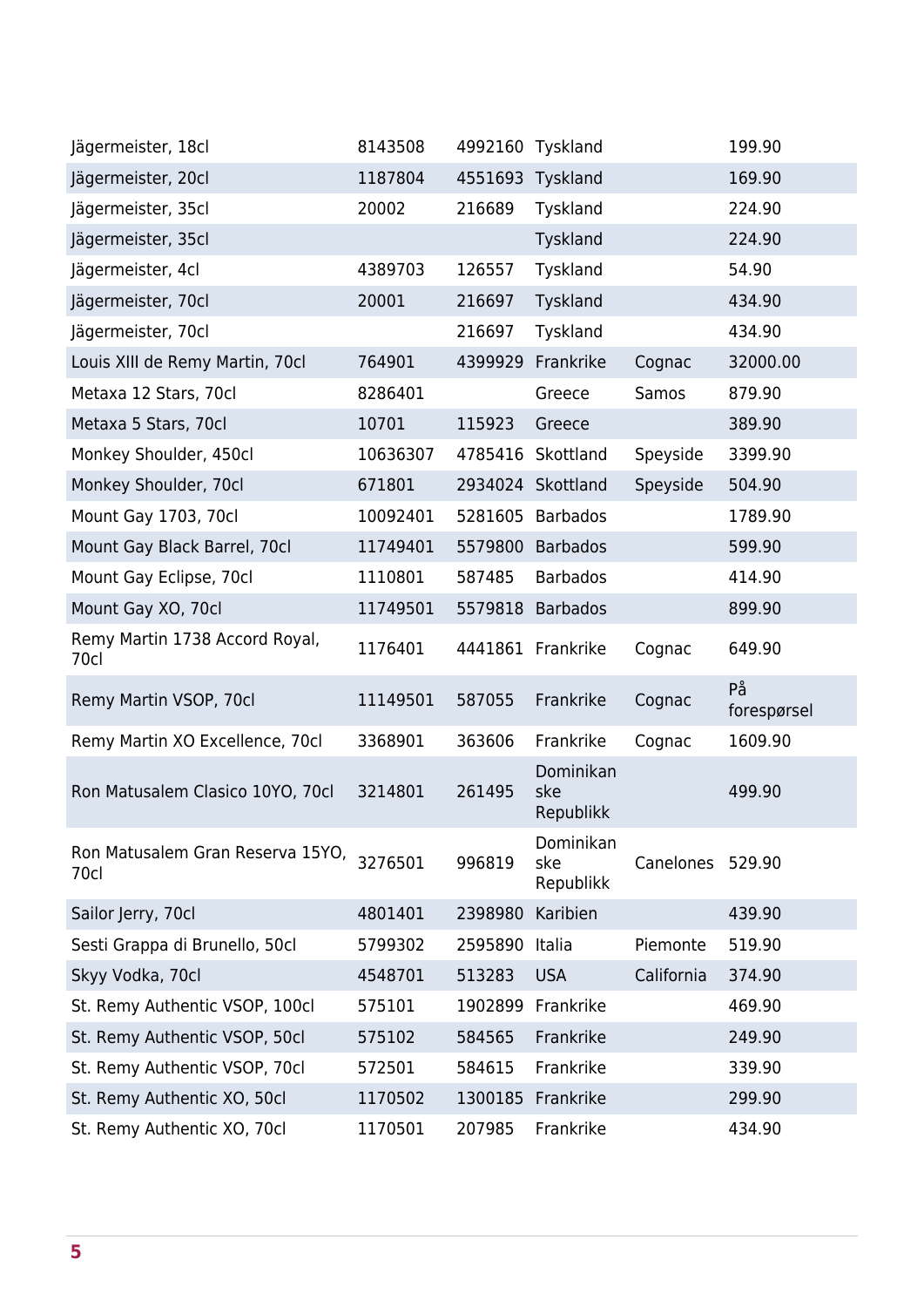| St. Remy Wine Cask Finish, 70cl                    | 10605601 |                | 5243167 Frankrike |          | 519.90  |
|----------------------------------------------------|----------|----------------|-------------------|----------|---------|
| The Botanist Islay Dry Gin, 70cl                   | 10641401 |                | Skottland         | Islay    | 664.90  |
| Tullamore Dew 12 YO, 70cl                          | 4079001  | 457390         | Irland            |          | 709.90  |
| Tullamore Dew Collector's Edition,<br>100cl        | 7960501  |                | Irland            |          | 499.90  |
| Tullamore Dew, 100cl                               | 5670501  | 2339067        | Irland            |          | 599.90  |
| Tullamore Dew, 35cl                                | 3016202  | 670794         | Irland            |          | 244.90  |
| Tullamore Dew, 450cl                               | 644507   | 2886935 Irland |                   |          | 2550.00 |
| Tullamore Dew, 50cl                                | 5670502  | 2596302 Irland |                   |          | 314.90  |
| Tullamore Dew, 70cl                                | 3016201  | 1192921        | <b>Irland</b>     |          | 414.90  |
| Wild Turkey 101 Kentucky Straight<br>Bourbon, 70cl | 11562501 | 5550082 USA    |                   | Kentucky | 514.90  |

| <b>BRENNEVIN California</b> |      |                    |      |                   |                 |
|-----------------------------|------|--------------------|------|-------------------|-----------------|
| Varenavn                    | Vpnr | EDPnr              | Land | Område            | Pris<br>ink.mva |
| Skyy Vodka, 70cl            |      | 4548701 513283 USA |      | California 374.90 |                 |

#### BRENNEVIN **Calvados** |

| Varenavn                                                                    | Vpnr | EDPnr Land |                                           | Område Pris<br>ink.mva |  |
|-----------------------------------------------------------------------------|------|------------|-------------------------------------------|------------------------|--|
| Calvados Pere Magloire 12YO, 50cl 5964002 2596013 Frankrike Calvados 579.90 |      |            |                                           |                        |  |
| Calvados Père Magloire VSOP, 70cl 27501 883272 Frankrike Calvados 499.90    |      |            |                                           |                        |  |
| Calvados Pere Magloire XO Cigar,<br><b>50cl</b>                             |      |            | 4194402 1354877 Frankrike Calvados 579.90 |                        |  |

#### BRENNEVIN **Canelones** |

| Varenavn                                                       | Vonr | EDPnr | Land                                       | Område | Pris<br>ink.mva |
|----------------------------------------------------------------|------|-------|--------------------------------------------|--------|-----------------|
| Ron Matusalem Gran Reserva 15YO, 3276501 996819<br><b>70cl</b> |      |       | Dominikanske<br>Republikk Canelones 529.90 |        |                 |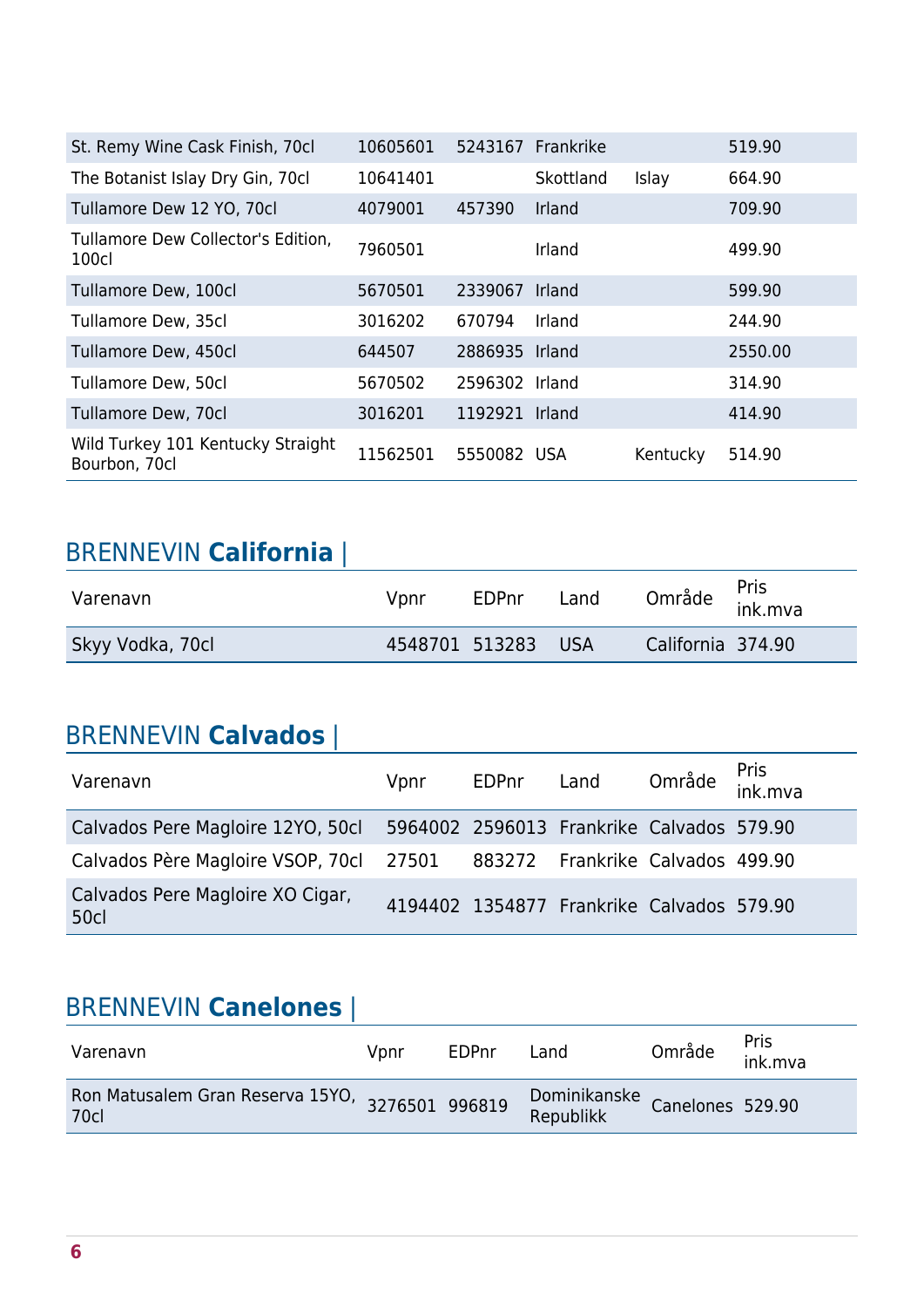### BRENNEVIN **Cognac** |

| Varenavn                               | Vpnr            | <b>EDPnr</b> | Land                     | Område | <b>Pris</b><br>ink.mva |
|----------------------------------------|-----------------|--------------|--------------------------|--------|------------------------|
| Louis XIII de Remy Martin, 70cl        | 764901          |              | 4399929 Frankrike Cognac |        | 32000.00               |
| Remy Martin 1738 Accord Royal,<br>70cl | 1176401         |              | 4441861 Frankrike Cognac |        | 649.90                 |
| Remy Martin VSOP, 70cl                 | 11149501 587055 |              | Frankrike Cognac         |        | På<br>forespørsel      |
| Remy Martin XO Excellence, 70cl        | 3368901         | 363606       | Frankrike Cognac         |        | 1609.90                |

### BRENNEVIN **Dominikanske Republikk** |

| Varenavn                                                | Vpnr | <b>EDPnr</b> | Land                      | Område           | Pris<br>ink.mva |
|---------------------------------------------------------|------|--------------|---------------------------|------------------|-----------------|
| Ron Matusalem Clasico 10YO, 70cl 3214801 261495         |      |              | Dominikanske<br>Republikk |                  | 499.90          |
| Ron Matusalem Gran Reserva 15YO, 3276501 996819<br>70cl |      |              | Dominikanske<br>Republikk | Canelones 529.90 |                 |

## BRENNEVIN **Druebrennevin** |

| Varenavn                               | Vpnr     | <b>EDPnr</b> | Land                     | Område   | <b>Pris</b><br>ink.mva |
|----------------------------------------|----------|--------------|--------------------------|----------|------------------------|
| Louis XIII de Remy Martin, 70cl        | 764901   |              | 4399929 Frankrike Cognac |          | 32000.00               |
| Metaxa 12 Stars, 70cl                  | 8286401  |              | Greece                   | Samos    | 879.90                 |
| Remy Martin 1738 Accord Royal,<br>70cl | 1176401  |              | 4441861 Frankrike Cognac |          | 649.90                 |
| Remy Martin VSOP, 70cl                 | 11149501 | 587055       | Frankrike Cognac         |          | På<br>forespørsel      |
| Remy Martin XO Excellence, 70cl        | 3368901  | 363606       | Frankrike Cognac         |          | 1609.90                |
| Sesti Grappa di Brunello, 50cl         | 5799302  | 2595890      | <b>Italia</b>            | Piemonte | 519.90                 |
| St. Remy Authentic VSOP, 100cl         | 575101   | 1902899      | Frankrike                |          | 469.90                 |
| St. Remy Authentic VSOP, 50cl          | 575102   | 584565       | Frankrike                |          | 249.90                 |
| St. Remy Authentic VSOP, 70cl          | 572501   | 584615       | Frankrike                |          | 339.90                 |
| St. Remy Authentic XO, 50cl            | 1170502  | 1300185      | Frankrike                |          | 299.90                 |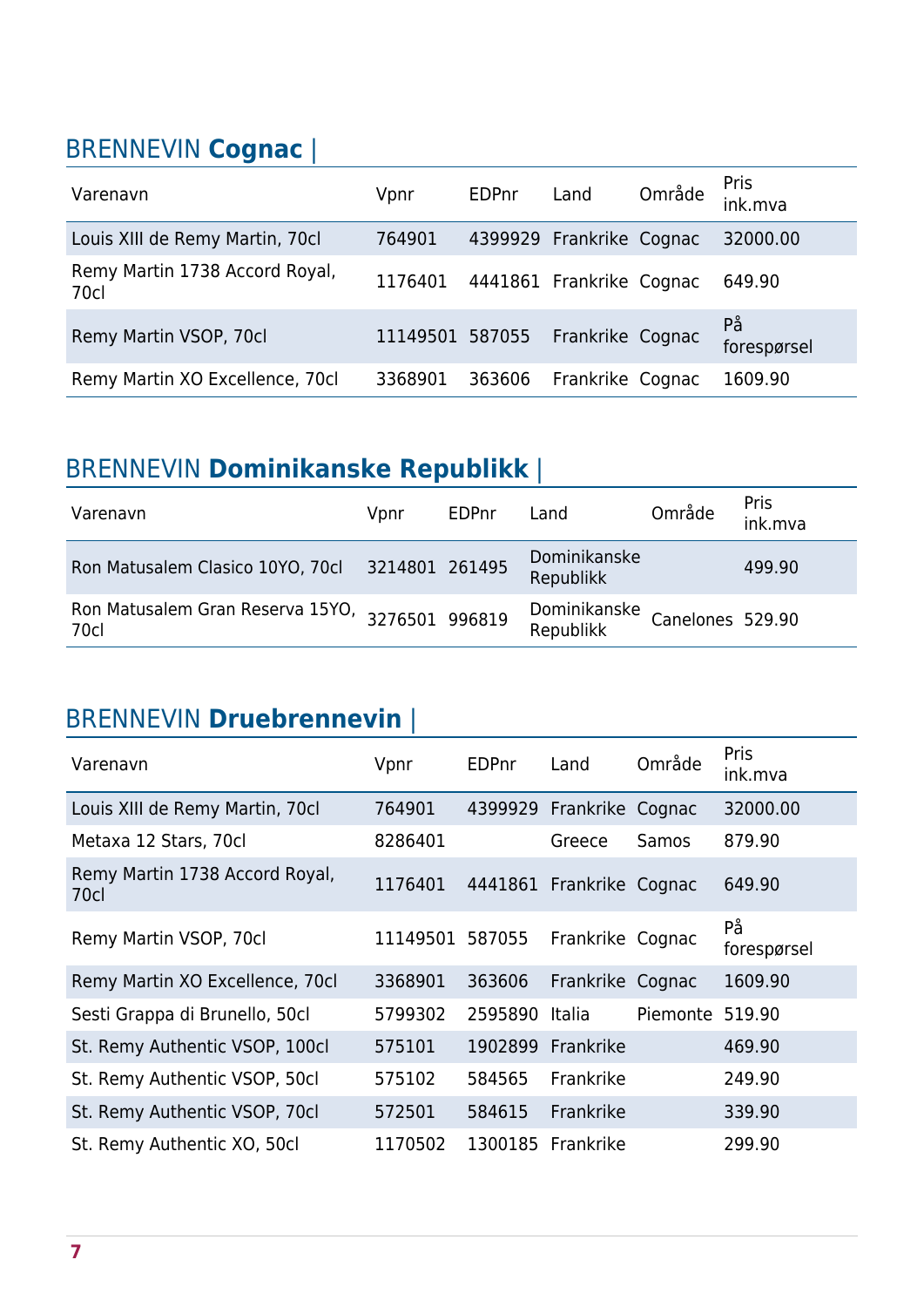| St. Remy Authentic XO, 70cl     | 1170501 207985 Frankrike   |  | 434.90 |
|---------------------------------|----------------------------|--|--------|
| St. Remy Wine Cask Finish, 70cl | 10605601 5243167 Frankrike |  | 519.90 |

### BRENNEVIN **Frankrike** |

| Varenavn                                 | Vpnr            | <b>EDPnr</b> | Land                              | Område                    | Pris<br>ink.mva   |
|------------------------------------------|-----------------|--------------|-----------------------------------|---------------------------|-------------------|
| Calvados Pere Magloire 12YO, 50cl        | 5964002         |              | 2596013 Frankrike Calvados 579.90 |                           |                   |
| Calvados Père Magloire VSOP, 70cl        | 27501           | 883272       |                                   | Frankrike Calvados 499.90 |                   |
| Calvados Pere Magloire XO Cigar,<br>50cl | 4194402         | 1354877      | Frankrike Calvados 579.90         |                           |                   |
| Cointreau Blood, 70cl                    | 5870501         | 4647145      | Frankrike                         |                           | 629.90            |
| Cointreau, 35cl                          | 24102           | 584896       | Frankrike                         |                           | 234.90            |
| Cointreau, 5cl                           | 24103           | 317867       | Frankrike                         |                           | 79.90             |
| Cointreau, 70cl                          | 24101           | 584888       | Frankrike                         |                           | 429.90            |
| Grand Marnier Cordon Rouge, 70cl         | 24601           | 442061       | Frankrike                         |                           | 499.90            |
| Louis XIII de Remy Martin, 70cl          | 764901          | 4399929      | Frankrike Cognac                  |                           | 32000.00          |
| Remy Martin 1738 Accord Royal,<br>70cl   | 1176401         |              | 4441861 Frankrike Cognac          |                           | 649.90            |
| Remy Martin VSOP, 70cl                   | 11149501 587055 |              | Frankrike Cognac                  |                           | På<br>forespørsel |
| Remy Martin XO Excellence, 70cl          | 3368901         | 363606       | Frankrike Cognac                  |                           | 1609.90           |
| St. Remy Authentic VSOP, 100cl           | 575101          | 1902899      | Frankrike                         |                           | 469.90            |
| St. Remy Authentic VSOP, 50cl            | 575102          | 584565       | Frankrike                         |                           | 249.90            |
| St. Remy Authentic VSOP, 70cl            | 572501          | 584615       | Frankrike                         |                           | 339.90            |
| St. Remy Authentic XO, 50cl              | 1170502         | 1300185      | Frankrike                         |                           | 299.90            |
| St. Remy Authentic XO, 70cl              | 1170501         | 207985       | Frankrike                         |                           | 434.90            |
| St. Remy Wine Cask Finish, 70cl          | 10605601        | 5243167      | Frankrike                         |                           | 519.90            |

### BRENNEVIN **Fruktbrennevin** |

| Varenavn | √pnr | EDPnr | ∟and | ∩mråde | Pris<br>ink.mva |
|----------|------|-------|------|--------|-----------------|
|          |      |       |      |        |                 |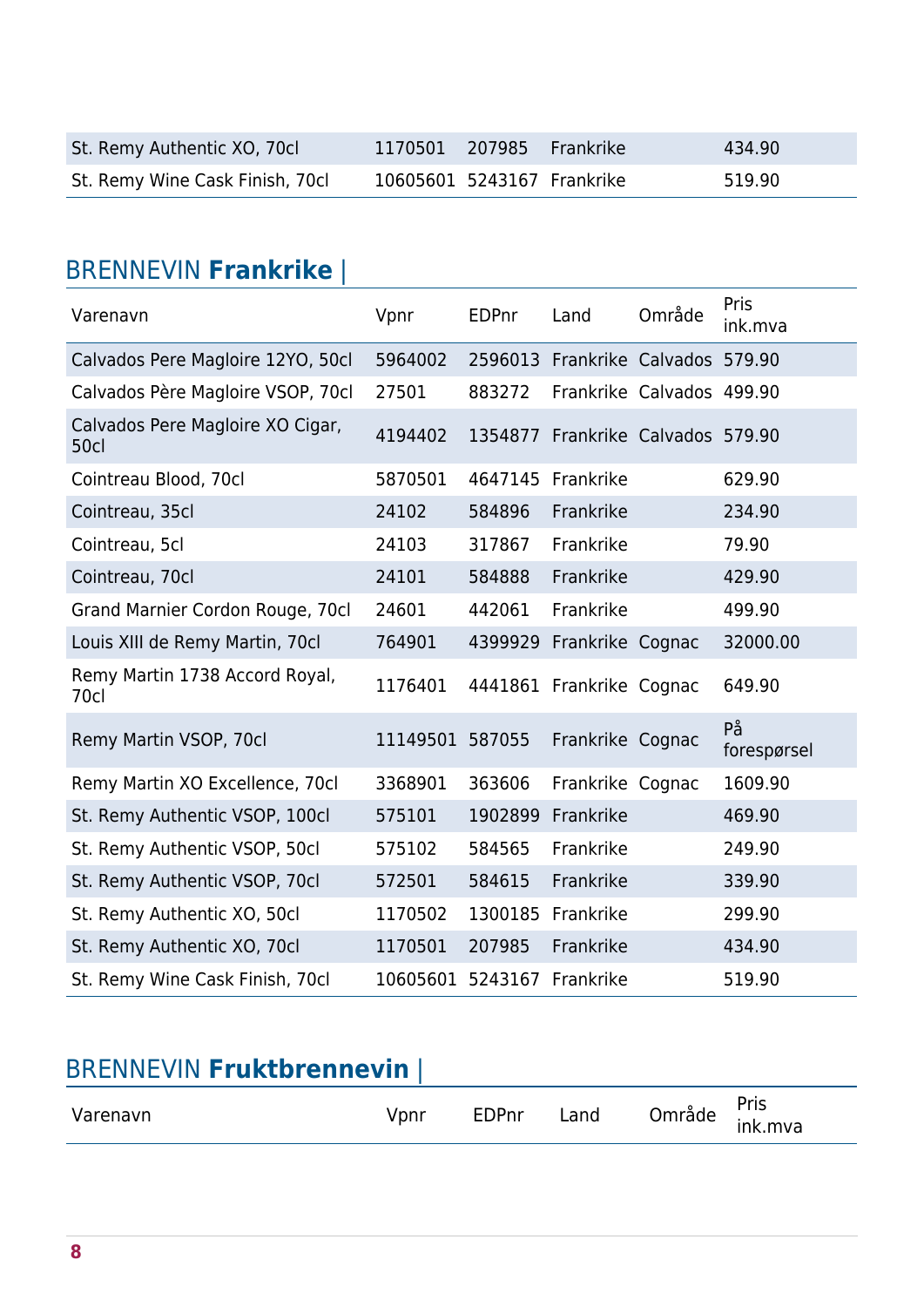| Calvados Pere Magloire 12YO, 50cl 5964002 2596013 Frankrike Calvados 579.90 |                     |                                           |        |
|-----------------------------------------------------------------------------|---------------------|-------------------------------------------|--------|
| Calvados Père Magloire VSOP, 70cl 27501 883272 Frankrike Calvados 499.90    |                     |                                           |        |
| Calvados Pere Magloire XO Cigar,<br>50c                                     |                     | 4194402 1354877 Frankrike Calvados 579.90 |        |
| Metaxa 5 Stars, 70cl                                                        | 10701 115923 Greece |                                           | 389.90 |

#### BRENNEVIN **Gin** |

| Varenavn                         | Vpnr    | EDPnr   | Land              | Område  | Pris<br>ink.mva |
|----------------------------------|---------|---------|-------------------|---------|-----------------|
| Hendrick's Gin, 35cl             | 4801302 |         | Skottland         |         | 319.90          |
| Hendrick's Gin, 5cl              | 4801303 | 4696597 | Skottland         |         | 79.90           |
| Hendrick's Gin, 70cl             | 4801301 |         | 2398923 Skottland | Lowland | 624.90          |
| The Botanist Islay Dry Gin, 70cl | 1064140 |         | Skottland         | Islay   | 664.90          |

#### BRENNEVIN **Greece** |

| Varenavn              | Vpnr    | <b>EDPnr</b> | Land   |              | Område <sup>Pris</sup><br>ink.mva |
|-----------------------|---------|--------------|--------|--------------|-----------------------------------|
| Metaxa 12 Stars, 70cl | 8286401 |              | Greece | <b>Samos</b> | 879.90                            |
| Metaxa 5 Stars, 70cl  | 10701   | 115923       | Greece |              | 389.90                            |

### BRENNEVIN **Irland** |

| Varenavn                                    | Vpnr           | EDPnr           | Land   | Område | Pris<br>ink.mva |
|---------------------------------------------|----------------|-----------------|--------|--------|-----------------|
| Tullamore Dew 12 YO, 70cl                   | 4079001        | 457390          | Irland |        | 709.90          |
| Tullamore Dew Collector's Edition,<br>100cl | 7960501        |                 | Irland |        | 499.90          |
| Tullamore Dew, 100cl                        |                | 5670501 2339067 | Irland |        | 599.90          |
| Tullamore Dew, 35cl                         | 3016202 670794 |                 | Irland |        | 244.90          |
| Tullamore Dew, 450cl                        | 644507         | 2886935         | Irland |        | 2550.00         |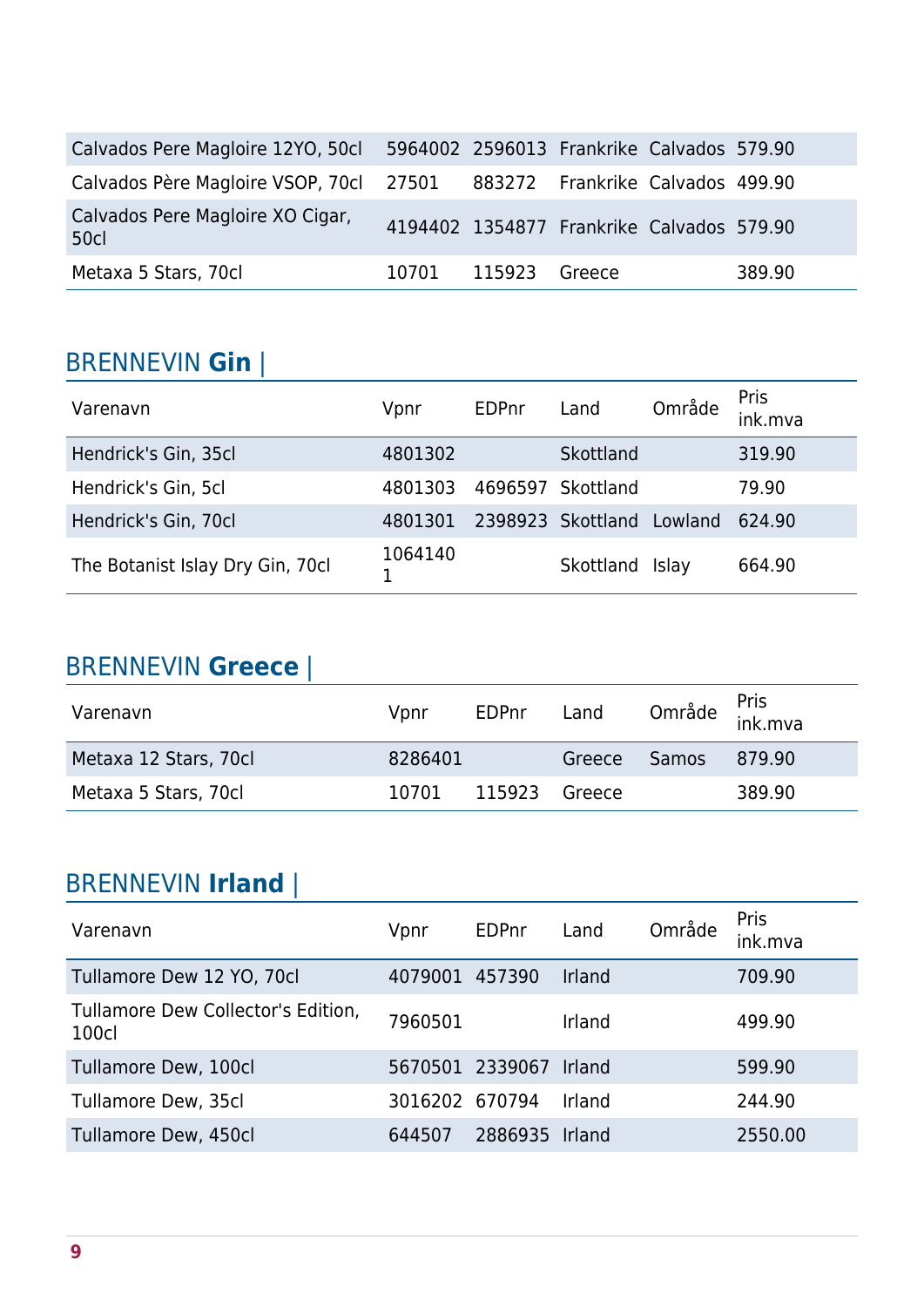| Tullamore Dew, 50cl | 5670502 2596302 Irland | 314.90 |
|---------------------|------------------------|--------|
| Tullamore Dew, 70cl | 3016201 1192921 Irland | 414.90 |

## BRENNEVIN **Islay** |

| Varenavn                                                     | Vpnr                    | <b>EDPnr</b> | Land                    | Område       | Pris<br>ink.mva |
|--------------------------------------------------------------|-------------------------|--------------|-------------------------|--------------|-----------------|
| <b>Bruichladdich Bere Barley 2008</b><br>Dunlossit, 70cl     | 1009200<br>1            |              | 5065578 Skottland Islay |              | 1219.00         |
| Bruichladdich Black Art 1994 Ed.<br>8.1, 70cl                | 1230890<br>1            |              | Skottland Islay         |              | 2930.00         |
| Bruichladdich Islay Barley, 70cl                             | 1638901                 |              | 4113908 Skottland       | <b>Islay</b> | 819.90          |
| Bruichladdich Octomore 10.1<br>American Oak, 70cl            | 1140100<br>1            |              | 5542303 Skottland Islay |              | 2096.00         |
| Bruichladdich Octomore 11.1, 70cl                            | 1230070<br>1            |              | 5748223 Skottland       | Islay        | 2095.00         |
| Bruichladdich Octomore 9.1, 70cl                             | 1063620<br>1            |              | 5238225 Skottland Islay |              | 1989.90         |
| Bruichladdich Old & Rare 1985, 70cl                          | 1063560<br>1            |              | 5233283 Skottland       | Islay        | 6199.90         |
| Bruichladdich Old & Rare 1988, 70cl                          | 1193840<br>1            |              | Skottland Islay         |              | 5770.00         |
| Bruichladdich Port Charlotte 10 YO,<br>70cl                  | 7337201                 |              | 5580915 Skottland Islay |              | 729.90          |
| Bruichladdich Port Charlotte Islay<br>Barley, 70cl           | 1063580<br>$\mathbf{1}$ |              | 5233309 Skottland Islay |              | 964.90          |
| Bruichladdich Port Charlotte Olc:01,<br>70cl                 | 1210330<br>1            |              | Skottland Islay         |              | 1399.90         |
| <b>Bruichladdich Scottish Barley</b><br>Classic Laddie, 70cl | 1639001                 |              | 4113908 Skottland       | Islay        | 734.90          |
| Bruichladdich The Organic 2009,<br><b>70cl</b>               | 1009210<br>1            |              | 5065594 Skottland Islay |              | 1169.90         |
| The Botanist Islay Dry Gin, 70cl                             | 1064140<br>1            |              | Skottland Islay         |              | 664.90          |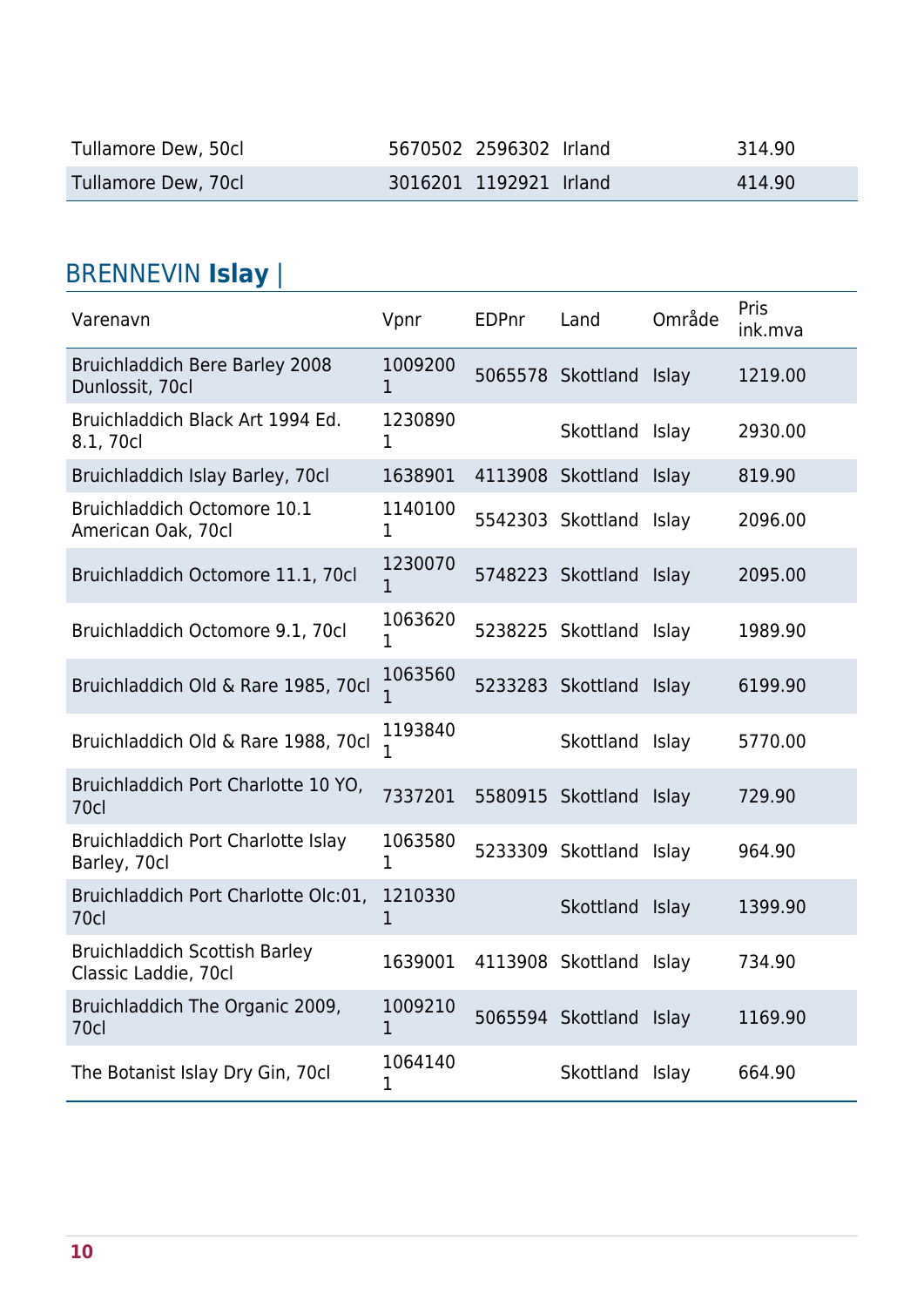### BRENNEVIN **Italia** |

| Varenavn                       | Vpnr     | EDPnr          | Land          | Område          | <b>Pris</b><br>ink.mva |
|--------------------------------|----------|----------------|---------------|-----------------|------------------------|
| Aperol, 100cl                  | 11685201 |                | <b>Italia</b> |                 | 299.90                 |
| Aperol, 300cl                  | 4377307  | 4757746        | Italia        |                 | 999.90                 |
| Aperol, 70cl                   | 4377301  | 2412047        | Italia        |                 | 224.90                 |
| Campari Bitter, 50cl           | 1209902  | 1917590        | Italia        | Milano          | 244.90                 |
| Campari Bitter, 70cl           | 1209901  | 1917681        | Italia        | Milano          | 324.90                 |
| Campari Soda, 9cl              |          | 2595718 Italia |               | Milano          | 39.90                  |
| Cynar, 70cl                    | 1719001  | 4167300        | Italia        |                 | 269.90                 |
| Frangelico, 70cl               | 14401    | 428045         | Italia        |                 | 299.90                 |
| Sesti Grappa di Brunello, 50cl | 5799302  | 2595890        | Italia        | Piemonte 519.90 |                        |

#### BRENNEVIN **Jamaica** |

| Varenavn                         | Vpnr | EDPnr                   | Land | Område <sup>Pris</sup><br>ink.mva |
|----------------------------------|------|-------------------------|------|-----------------------------------|
| Appleton Estate Rare Blend, 70cl |      | 5495901 4821666 Jamaica |      | 559.90                            |
| Appleton Estate Signature, 70cl  |      | 5495801 4821674 Jamaica |      | 439.90                            |

#### BRENNEVIN **Karibien** |

| Varenavn           | Vpnr | EDPnr                    | Land | Område <sup>Pris</sup><br>ink.mva |        |
|--------------------|------|--------------------------|------|-----------------------------------|--------|
| Sailor Jerry, 70cl |      | 4801401 2398980 Karibien |      |                                   | 439.90 |

#### BRENNEVIN **Kentucky** |

| Varenavn                                           | Vpnr                 | EDPnr | Land | Område <sup>Pris</sup><br>ink.mva |  |
|----------------------------------------------------|----------------------|-------|------|-----------------------------------|--|
| Wild Turkey 101 Kentucky Straight<br>Bourbon, 70cl | 11562501 5550082 USA |       |      | Kentucky 514.90                   |  |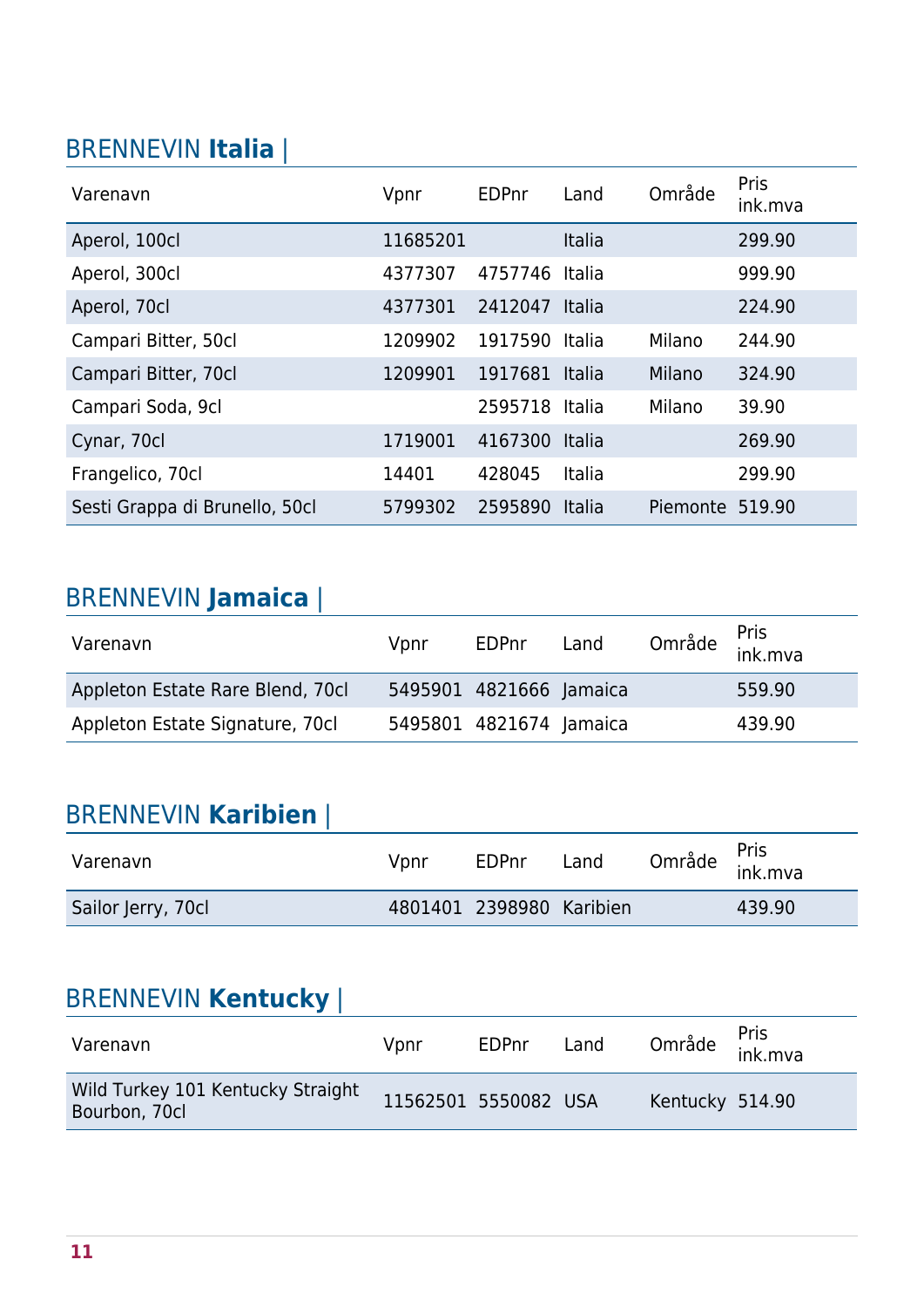#### BRENNEVIN **Likør** |

| Varenavn                         | Vpnr     | EDPnr   | Land                      | Område | <b>Pris</b><br>ink.mva |
|----------------------------------|----------|---------|---------------------------|--------|------------------------|
| Cointreau Blood, 70cl            | 5870501  | 4647145 | Frankrike                 |        | 629.90                 |
| Cointreau, 35cl                  | 24102    | 584896  | Frankrike                 |        | 234.90                 |
| Cointreau, 5cl                   | 24103    | 317867  | Frankrike                 |        | 79.90                  |
| Cointreau, 70cl                  | 24101    | 584888  | Frankrike                 |        | 429.90                 |
| Drambuie, 35cl                   | 25902    | 701524  | Skottland Speyside 274.90 |        |                        |
| Drambuie, 5cl                    | 25903    | 1616432 | Skottland Speyside 69.90  |        |                        |
| Drambuie, 70cl                   | 25901    | 701532  | Skottland Speyside 464.90 |        |                        |
| Frangelico, 70cl                 | 14401    | 428045  | Italia                    |        | 299.90                 |
| Grand Marnier Cordon Rouge, 70cl | 24601    | 442061  | Frankrike                 |        | 499.90                 |
| Jägermeister Scharf, 70cl        | 10169901 | 5101563 | Tyskland                  |        | 434.90                 |

# BRENNEVIN **Lowland** |

| Varenavn                                                                     | Vpnr | EDPnr | Land                                     | Område <sup>Pris</sup><br>ink.mva |
|------------------------------------------------------------------------------|------|-------|------------------------------------------|-----------------------------------|
| Ailsa Bay Single Malt Whiskey, 70cl 3787201 4419263 Skottland Lowland 819.90 |      |       |                                          |                                   |
| Hendrick's Gin, 70cl                                                         |      |       | 4801301 2398923 Skottland Lowland 624.90 |                                   |

#### BRENNEVIN **Milano** |

| Varenavn             | Vpnr | EDPnr                  | Land |        | Område <sup>Pris</sup><br>ink.mva |
|----------------------|------|------------------------|------|--------|-----------------------------------|
| Campari Bitter, 50cl |      | 1209902 1917590 Italia |      | Milano | 244.90                            |
| Campari Bitter, 70cl |      | 1209901 1917681 Italia |      | Milano | 324.90                            |
| Campari Soda, 9cl    |      | 2595718 Italia         |      | Milano | 39.90                             |

### BRENNEVIN **New York** |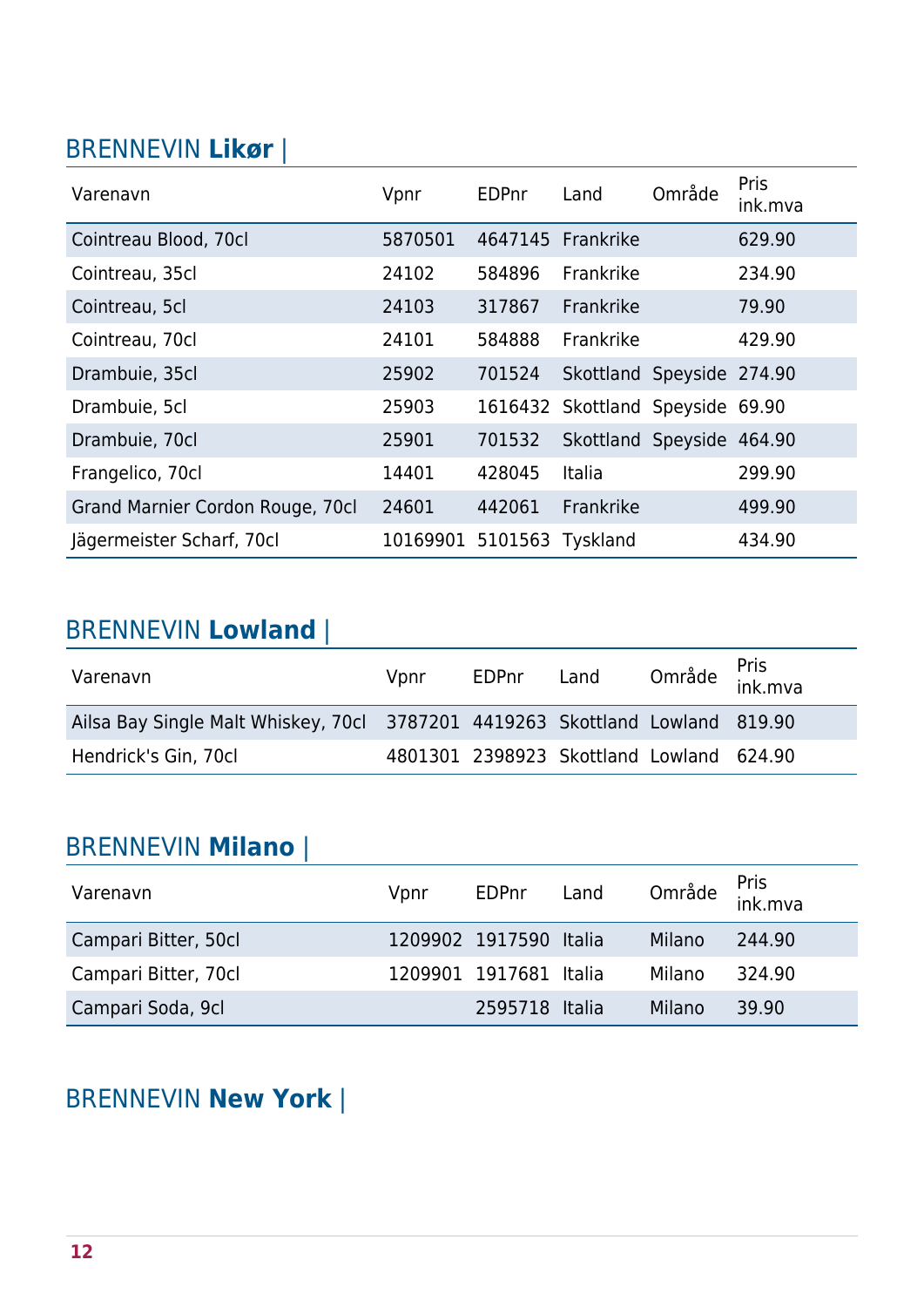| Varenavn                              | Vpnr | <b>EDPnr</b>        | Land | Område             | Pris<br>ink.mva |
|---------------------------------------|------|---------------------|------|--------------------|-----------------|
| Hudson Baby Bourbon, 35cl             |      | 1984402 4224788 USA |      | <b>New</b><br>York | 589.90          |
| Hudson Manhattan Rye Whiskey,<br>35cl |      | 1984302 4393856 USA |      | <b>New</b><br>York | 589.90          |

#### BRENNEVIN **Piemonte** |

| Varenavn                       | Vpnr | EDPnr                  | Land |                 | Pris<br>, Område ink.mva |
|--------------------------------|------|------------------------|------|-----------------|--------------------------|
| Sesti Grappa di Brunello, 50cl |      | 5799302 2595890 Italia |      | Piemonte 519.90 |                          |

#### BRENNEVIN **Rom** |

| Varenavn                                 | Vpnr             | <b>EDPnr</b>    | Land                      | Område           | Pris<br>ink.mva |
|------------------------------------------|------------------|-----------------|---------------------------|------------------|-----------------|
| Appleton Estate Rare Blend, 70cl         | 5495901          | 4821666 Jamaica |                           |                  | 559.90          |
| Appleton Estate Signature, 70cl          | 5495801          | 4821674 Jamaica |                           |                  | 439.90          |
| Mount Gay 1703, 70cl                     | 10092401         | 5281605         | <b>Barbados</b>           |                  | 1789.90         |
| Mount Gay Black Barrel, 70cl             | 11749401 5579800 |                 | <b>Barbados</b>           |                  | 599.90          |
| Mount Gay Eclipse, 70cl                  | 1110801          | 587485          | <b>Barbados</b>           |                  | 414.90          |
| Mount Gay XO, 70cl                       | 11749501 5579818 |                 | <b>Barbados</b>           |                  | 899.90          |
| Ron Matusalem Clasico 10YO, 70cl         | 3214801          | 261495          | Dominikanske<br>Republikk |                  | 499.90          |
| Ron Matusalem Gran Reserva 15YO,<br>70cl | 3276501          | 996819          | Dominikanske<br>Republikk | Canelones 529.90 |                 |
| Sailor Jerry, 70cl                       | 4801401          | 2398980         | Karibien                  |                  | 439.90          |

#### BRENNEVIN **Samos** |

| Varenavn              | Vpnr    | <b>EDPnr</b> | Land   | Område <sup>Pris</sup><br>ink.mva |        |
|-----------------------|---------|--------------|--------|-----------------------------------|--------|
| Metaxa 12 Stars, 70cl | 8286401 |              | Greece | Samos                             | 879.90 |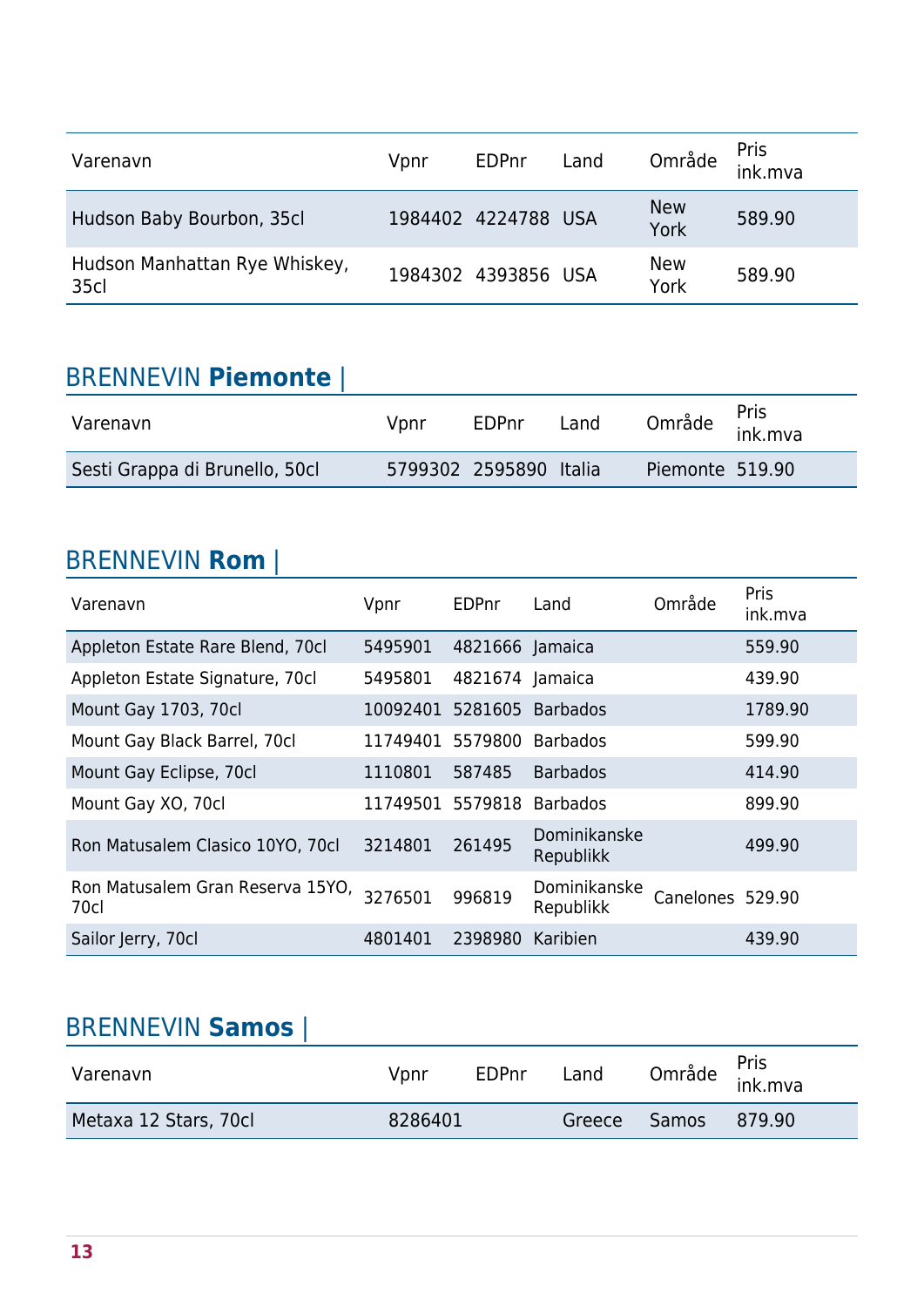## BRENNEVIN **Skottland** |

| Varenavn                                                     | Vpnr                             | <b>EDPnr</b> | Land                               | Område | Pris<br>ink.mva |
|--------------------------------------------------------------|----------------------------------|--------------|------------------------------------|--------|-----------------|
| Ailsa Bay Single Malt Whiskey, 70cl                          | 3787201                          |              | 4419263 Skottland Lowland          |        | 819.90          |
| Balvenie 12YO American Oak, 70cl                             | 11204001                         |              | Skottland Speyside 709.90          |        |                 |
| Balvenie 14 Carribean Cask, 70cl                             | 1719101                          |              | 4167292 Skottland Speyside         |        | 939.90          |
| Balvenie Doublewood 12 Y.O., 70cl                            | 3021801                          |              | 2398949 Skottland Speyside         |        | 664.90          |
| Balvenie Doublewood 17 YO, 70cl                              | 7960601                          |              | 4937652 Skottland Speyside         |        | 1499.90         |
| Balvenie Portwood 21 Y.O., 70cl                              | 3384301                          |              | 2398931 Skottland Speyside 2049.90 |        |                 |
| <b>Bruichladdich Bere Barley 2008</b><br>Dunlossit, 70cl     | 10092001 5065578 Skottland Islay |              |                                    |        | 1219.00         |
| Bruichladdich Black Art 1994 Ed.<br>8.1, 70cl                | 12308901                         |              | Skottland Islay                    |        | 2930.00         |
| Bruichladdich Islay Barley, 70cl                             | 1638901                          |              | 4113908 Skottland Islay            |        | 819.90          |
| Bruichladdich Octomore 10.1<br>American Oak, 70cl            |                                  |              | 11401001 5542303 Skottland Islay   |        | 2096.00         |
| Bruichladdich Octomore 11.1, 70cl                            | 12300701 5748223 Skottland Islay |              |                                    |        | 2095.00         |
| Bruichladdich Octomore 9.1, 70cl                             | 10636201                         |              | 5238225 Skottland Islay            |        | 1989.90         |
| Bruichladdich Old & Rare 1985, 70cl                          | 10635601 5233283 Skottland Islay |              |                                    |        | 6199.90         |
| Bruichladdich Old & Rare 1988, 70cl                          | 11938401                         |              | Skottland Islay                    |        | 5770.00         |
| Bruichladdich Port Charlotte 10 YO,<br>70cl                  | 7337201                          |              | 5580915 Skottland Islay            |        | 729.90          |
| Bruichladdich Port Charlotte Islay<br>Barley, 70cl           | 10635801 5233309 Skottland Islay |              |                                    |        | 964.90          |
| Bruichladdich Port Charlotte Olc:01,<br>70cl                 | 12103301                         |              | Skottland Islay                    |        | 1399.90         |
| <b>Bruichladdich Scottish Barley</b><br>Classic Laddie, 70cl | 1639001                          |              | 4113908 Skottland Islay            |        | 734.90          |
| Bruichladdich The Organic 2009,<br>70cl                      | 10092101 5065594 Skottland Islay |              |                                    |        | 1169.90         |
| Drambuie, 35cl                                               | 25902                            | 701524       | Skottland Speyside 274.90          |        |                 |
| Drambuie, 5cl                                                | 25903                            | 1616432      | Skottland Speyside 69.90           |        |                 |
| Drambuie, 70cl                                               | 25901                            | 701532       | Skottland Speyside 464.90          |        |                 |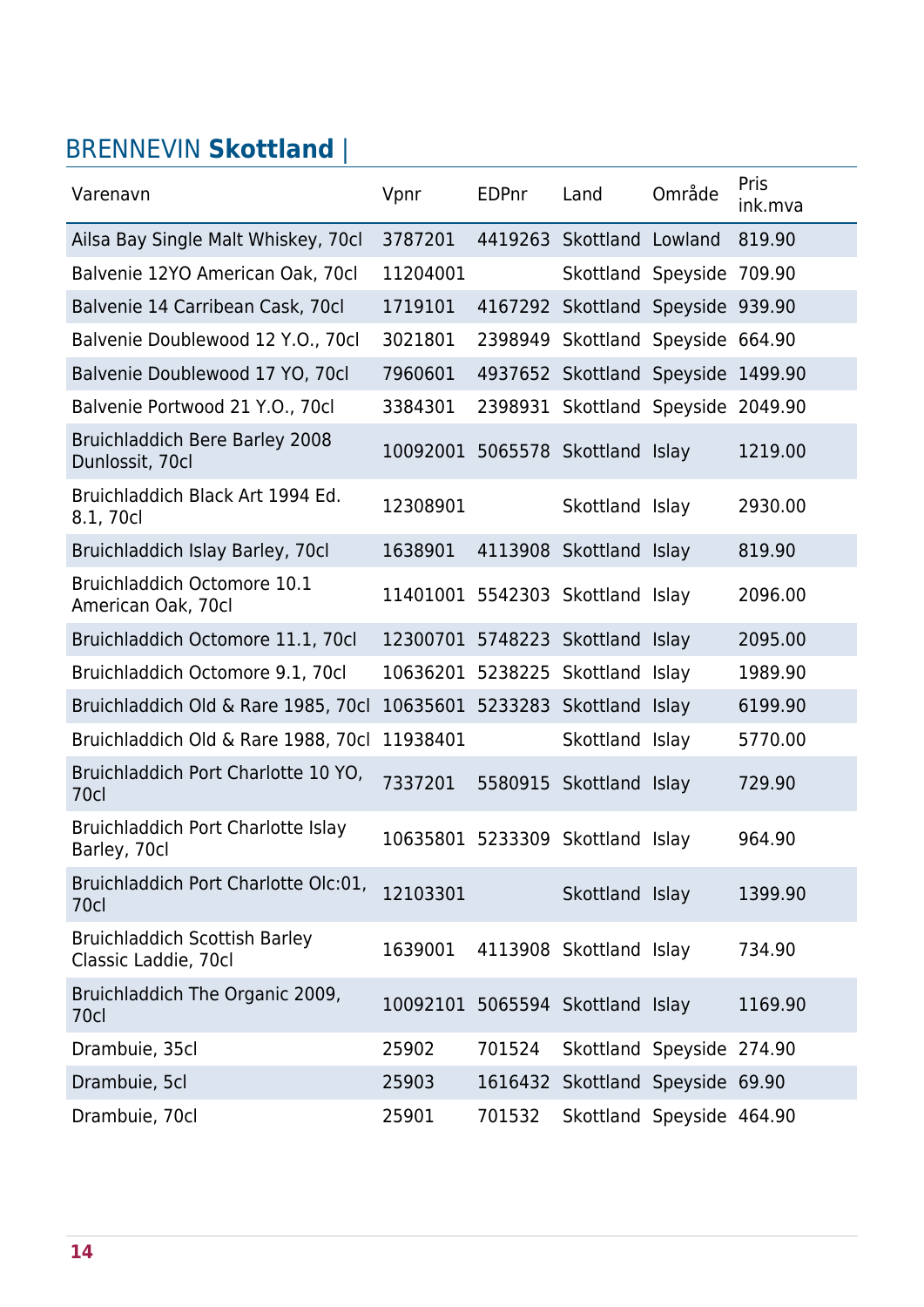| Glenfiddich 12/15/18 Y.O., 60cl                              | 7960808                                    |         | Skottland Speyside 599.90          |        |
|--------------------------------------------------------------|--------------------------------------------|---------|------------------------------------|--------|
| Glenfiddich 26 Y.O., 70cl                                    | 1897101                                    |         | 4167334 Skottland Speyside 4790.00 |        |
| <b>Glenfiddich Ancient Reserve 18</b><br>Y.O., 70cl          | 3224901                                    |         | 2399509 Skottland Speyside 899.90  |        |
| Glenfiddich Fire & Cane, 70cl                                | 10982101 5275938 Skottland Speyside 649.90 |         |                                    |        |
| Glenfiddich Gran Reserva 21 Y.O.,<br>70c                     | 3440001                                    |         | 2398915 Skottland Speyside 1899.90 |        |
| Glenfiddich Single malt 12 Y.O.,<br>70cl                     | 676001                                     |         | 2398899 Skottland Speyside 539.90  |        |
| Glenfiddich Solera Reserve 15 Y.O.,<br>20cl                  | 2029704                                    |         | 4242210 Skottland Speyside 239.90  |        |
| Glenfiddich Solera Reserve 15 Y.O.,<br>70cl                  | 3224801                                    |         | 2399525 Skottland Speyside 729.90  |        |
| <b>Glenfiddich The Original Singel Malt</b><br>Whiskey, 70cl | 3545001                                    |         | 4419271 Skottland Speyside 949.90  |        |
| Grant's Triple Wood, 70cl                                    | 14201                                      |         | 2398881 Skottland Speyside 394.90  |        |
| Hendrick's Gin, 35cl                                         | 4801302                                    |         | <b>Skottland</b>                   | 319.90 |
| Hendrick's Gin, 5cl                                          | 4801303                                    | 4696597 | Skottland                          | 79.90  |
| Hendrick's Gin, 70cl                                         | 4801301                                    |         | 2398923 Skottland Lowland          | 624.90 |
| Monkey Shoulder, 450cl                                       | 10636307                                   |         | 4785416 Skottland Speyside 3399.90 |        |
| Monkey Shoulder, 70cl                                        | 671801                                     |         | 2934024 Skottland Speyside         | 504.90 |
| The Botanist Islay Dry Gin, 70cl                             | 10641401                                   |         | Skottland Islay                    | 664.90 |

# BRENNEVIN **Speyside** |

| Varenavn                          | Vpnr     | EDPnr  | Land                               | Område | Pris<br>ink.mva |
|-----------------------------------|----------|--------|------------------------------------|--------|-----------------|
| Balvenie 12YO American Oak, 70cl  | 11204001 |        | Skottland Speyside 709.90          |        |                 |
| Balvenie 14 Carribean Cask, 70cl  | 1719101  |        | 4167292 Skottland Speyside 939.90  |        |                 |
| Balvenie Doublewood 12 Y.O., 70cl | 3021801  |        | 2398949 Skottland Speyside 664.90  |        |                 |
| Balvenie Doublewood 17 YO, 70cl   | 7960601  |        | 4937652 Skottland Speyside 1499.90 |        |                 |
| Balvenie Portwood 21 Y.O., 70cl   | 3384301  |        | 2398931 Skottland Speyside 2049.90 |        |                 |
| Drambuie, 35cl                    | 25902    | 701524 | Skottland Speyside 274.90          |        |                 |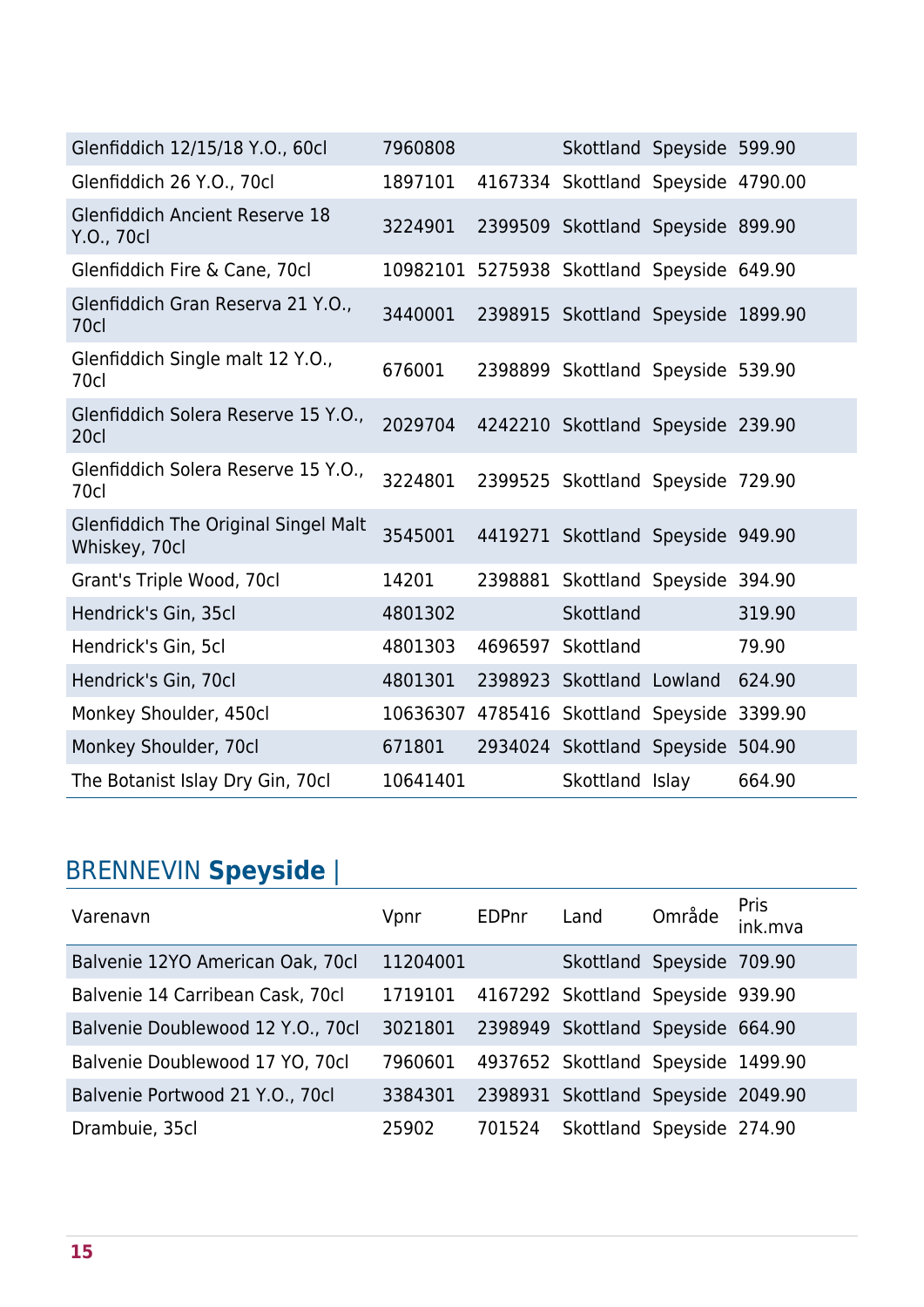| Drambuie, 5cl                                         | 25903                                       |        | 1616432 Skottland Speyside 69.90   |  |
|-------------------------------------------------------|---------------------------------------------|--------|------------------------------------|--|
| Drambuie, 70cl                                        | 25901                                       | 701532 | Skottland Speyside 464.90          |  |
| Glenfiddich 12/15/18 Y.O., 60cl                       | 7960808                                     |        | Skottland Speyside 599.90          |  |
| Glenfiddich 26 Y.O., 70cl                             | 1897101                                     |        | 4167334 Skottland Speyside 4790.00 |  |
| <b>Glenfiddich Ancient Reserve 18</b><br>Y.O., 70cl   | 3224901                                     |        | 2399509 Skottland Speyside 899.90  |  |
| Glenfiddich Fire & Cane, 70cl                         | 10982101 5275938 Skottland Speyside 649.90  |        |                                    |  |
| Glenfiddich Gran Reserva 21 Y.O.,<br>70cl             | 3440001                                     |        | 2398915 Skottland Speyside 1899.90 |  |
| Glenfiddich Single malt 12 Y.O.,<br>70cl              | 676001                                      |        | 2398899 Skottland Speyside 539.90  |  |
| Glenfiddich Solera Reserve 15 Y.O.,<br>20cl           | 2029704                                     |        | 4242210 Skottland Speyside 239.90  |  |
| Glenfiddich Solera Reserve 15 Y.O.,<br>70cl           | 3224801                                     |        | 2399525 Skottland Speyside 729.90  |  |
| Glenfiddich The Original Singel Malt<br>Whiskey, 70cl | 3545001                                     |        | 4419271 Skottland Speyside 949.90  |  |
| Grant's Triple Wood, 70cl                             | 14201                                       |        | 2398881 Skottland Speyside 394.90  |  |
| Monkey Shoulder, 450cl                                | 10636307 4785416 Skottland Speyside 3399.90 |        |                                    |  |
| Monkey Shoulder, 70cl                                 | 671801                                      |        | 2934024 Skottland Speyside 504.90  |  |

# BRENNEVIN **Tyskland** |

| Varenavn                    | Vpnr                      | EDPnr            | Land             | Område | Pris<br>ink.mva |
|-----------------------------|---------------------------|------------------|------------------|--------|-----------------|
| Jägermeister Coolpack, 35cl | 10787202 5294319 Tyskland |                  |                  |        | 234.90          |
| Jägermeister Scharf, 70cl   | 10169901 5101563 Tyskland |                  |                  |        | 434.90          |
| Jägermeister, 100cl         | 1039101                   | 1287473 Tyskland |                  |        | 599.90          |
| Jägermeister, 100cl         |                           |                  | 1287473 Tyskland |        | 599.90          |
| Jägermeister, 10cl          | 20003                     | 216671           | Tyskland         |        | 99.90           |
| Jägermeister, 175cl         | 20007                     |                  | 5228424 Tyskland |        | 999.90          |
| Jägermeister, 18cl          | 8143508                   | 4992160 Tyskland |                  |        | 199.90          |
| Jägermeister, 20cl          | 1187804                   | 4551693 Tyskland |                  |        | 169.90          |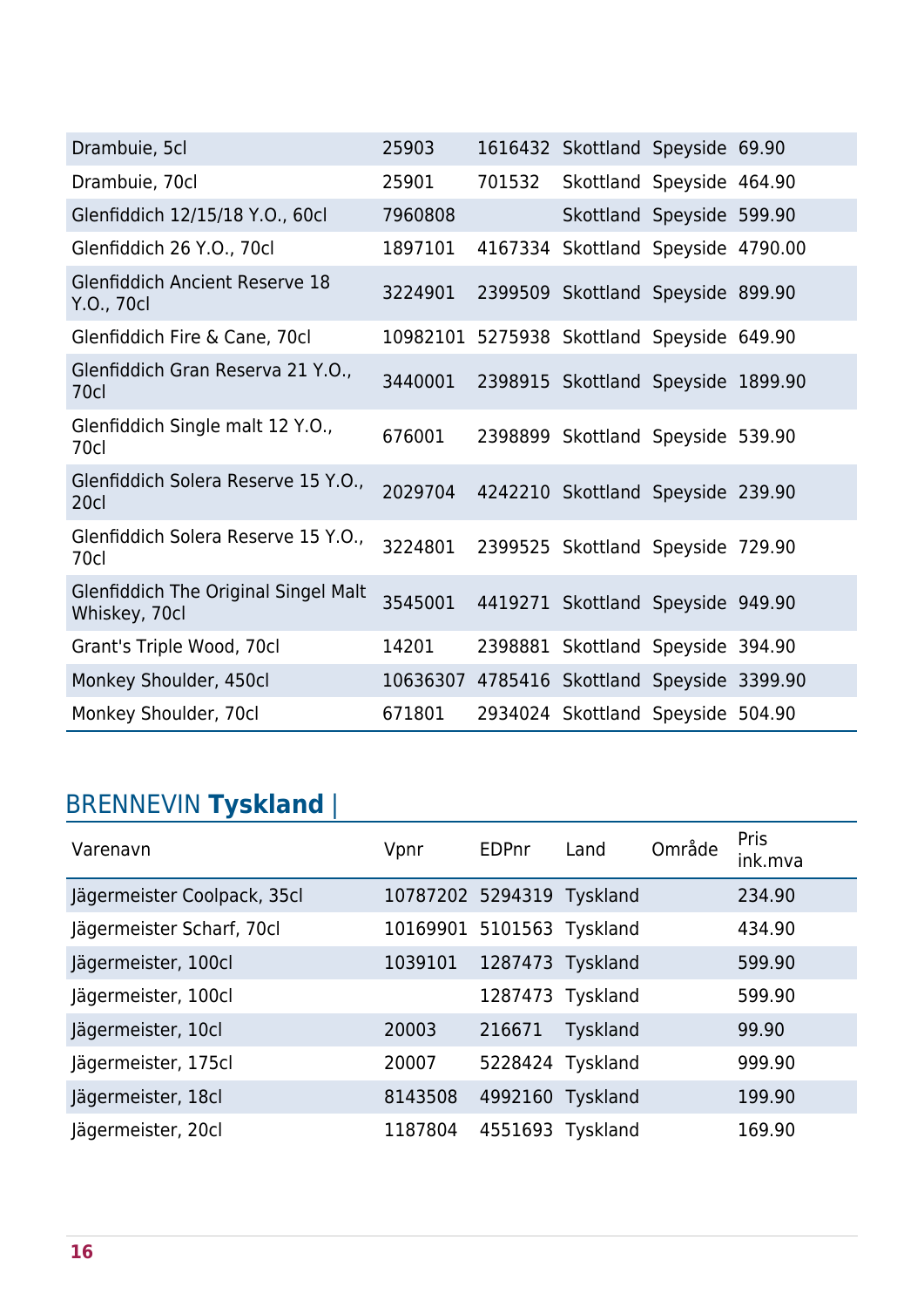| Jägermeister, 35cl | 20002   | 216689 | <b>Tyskland</b> | 224.90 |
|--------------------|---------|--------|-----------------|--------|
| Jägermeister, 35cl |         |        | <b>Tyskland</b> | 224.90 |
| Jägermeister, 4cl  | 4389703 | 126557 | <b>Tyskland</b> | 54.90  |
| Jägermeister, 70cl | 20001   | 216697 | <b>Tyskland</b> | 434.90 |
| Jägermeister, 70cl |         | 216697 | <b>Tyskland</b> | 434.90 |

#### BRENNEVIN **USA** |

| Varenavn                                           | Vpnr                 | EDPnr       | Land       | Område            | <b>Pris</b><br>ink.mva |
|----------------------------------------------------|----------------------|-------------|------------|-------------------|------------------------|
| Hudson Baby Bourbon, 35cl                          | 1984402              | 4224788 USA |            | New York 589.90   |                        |
| Hudson Manhattan Rye Whiskey,<br>35 <sub>cl</sub>  | 1984302              | 4393856 USA |            | New York 589.90   |                        |
| Skyy Vodka, 70cl                                   | 4548701              | 513283      | <b>USA</b> | California 374.90 |                        |
| Wild Turkey 101 Kentucky Straight<br>Bourbon, 70cl | 11562501 5550082 USA |             |            | Kentucky          | 514.90                 |

## BRENNEVIN **Vodka** |

| Varenavn         | Vpnr           | EDPnr | Land |                   | Område <sup>Pris</sup><br>ink.mva |
|------------------|----------------|-------|------|-------------------|-----------------------------------|
| Skyy Vodka, 70cl | 4548701 513283 |       | -USA | California 374.90 |                                   |

### BRENNEVIN **Whisky** |

| Varenavn                            | Vpnr     | EDPnr | Land                               | Område                    | <b>Pris</b><br>ink.mva |
|-------------------------------------|----------|-------|------------------------------------|---------------------------|------------------------|
| Ailsa Bay Single Malt Whiskey, 70cl | 3787201  |       | 4419263 Skottland Lowland          |                           | 819.90                 |
| Balvenie 12YO American Oak, 70cl    | 11204001 |       |                                    | Skottland Speyside 709.90 |                        |
| Balvenie 14 Carribean Cask, 70cl    | 1719101  |       | 4167292 Skottland Speyside 939.90  |                           |                        |
| Balvenie Doublewood 12 Y.O., 70cl   | 3021801  |       | 2398949 Skottland Speyside 664.90  |                           |                        |
| Balvenie Doublewood 17 YO, 70cl     | 7960601  |       | 4937652 Skottland Speyside 1499.90 |                           |                        |
| Balvenie Portwood 21 Y.O., 70cl     | 3384301  |       | 2398931 Skottland Speyside 2049.90 |                           |                        |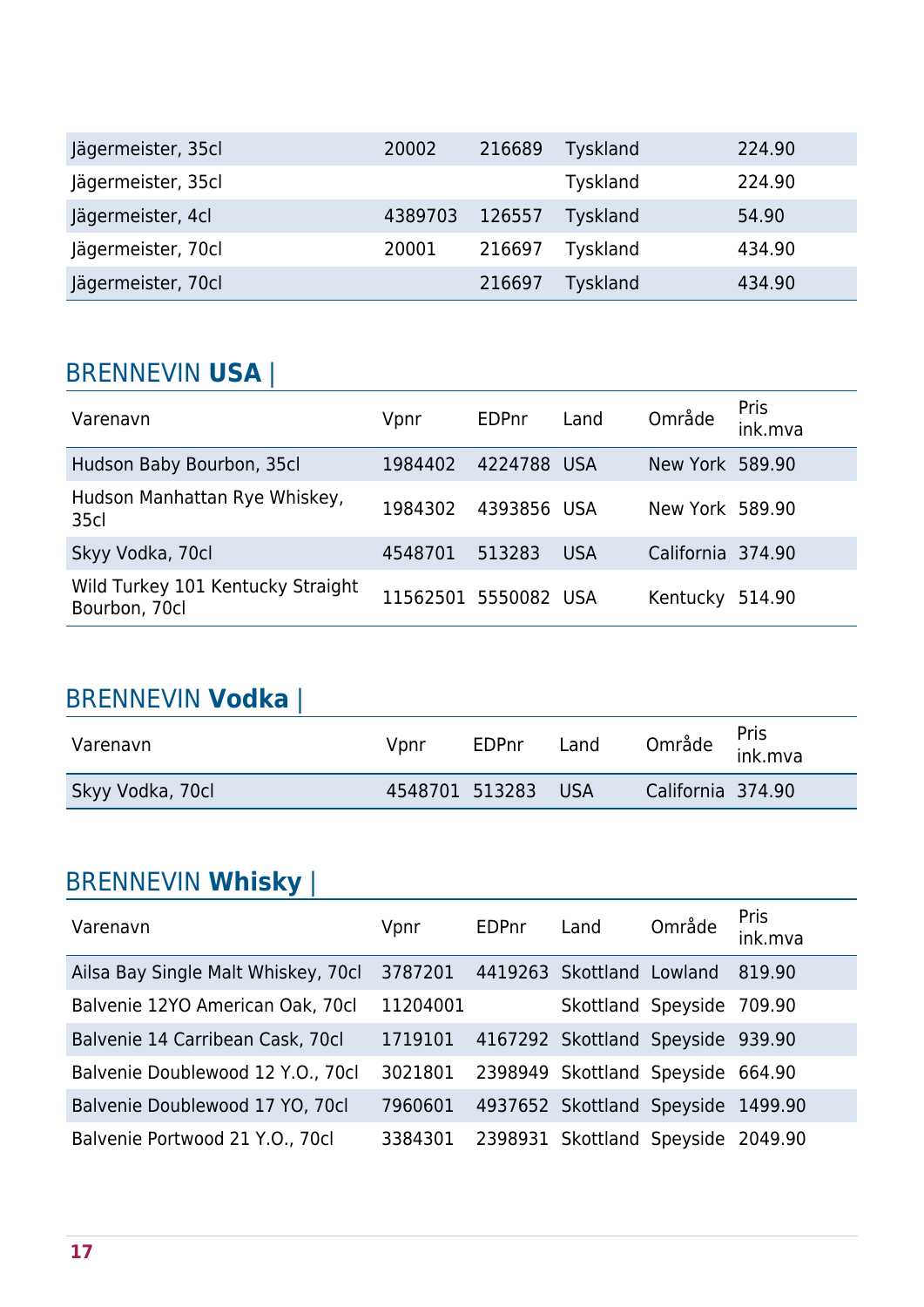| <b>Bruichladdich Bere Barley 2008</b><br>Dunlossit, 70cl     | 10092001 5065578 Skottland Islay           |         |                                    | 1219.00 |
|--------------------------------------------------------------|--------------------------------------------|---------|------------------------------------|---------|
| Bruichladdich Black Art 1994 Ed.<br>8.1, 70cl                | 12308901                                   |         | Skottland Islay                    | 2930.00 |
| Bruichladdich Islay Barley, 70cl                             | 1638901                                    |         | 4113908 Skottland Islay            | 819.90  |
| Bruichladdich Octomore 10.1<br>American Oak, 70cl            | 11401001 5542303 Skottland Islay           |         |                                    | 2096.00 |
| Bruichladdich Octomore 11.1, 70cl                            | 12300701 5748223 Skottland Islay           |         |                                    | 2095.00 |
| Bruichladdich Octomore 9.1, 70cl                             | 10636201 5238225                           |         | Skottland Islay                    | 1989.90 |
| Bruichladdich Old & Rare 1985, 70cl                          | 10635601 5233283 Skottland Islay           |         |                                    | 6199.90 |
| Bruichladdich Old & Rare 1988, 70cl                          | 11938401                                   |         | Skottland Islay                    | 5770.00 |
| Bruichladdich Port Charlotte 10 YO,<br>70cl                  | 7337201                                    | 5580915 | Skottland Islay                    | 729.90  |
| Bruichladdich Port Charlotte Islay<br>Barley, 70cl           | 10635801 5233309 Skottland Islay           |         |                                    | 964.90  |
| Bruichladdich Port Charlotte Olc:01,<br>70cl                 | 12103301                                   |         | Skottland Islay                    | 1399.90 |
| <b>Bruichladdich Scottish Barley</b><br>Classic Laddie, 70cl | 1639001                                    |         | 4113908 Skottland Islay            | 734.90  |
| Bruichladdich The Organic 2009,<br>70cl                      | 10092101 5065594 Skottland Islay           |         |                                    | 1169.90 |
| Glenfiddich 12/15/18 Y.O., 60cl                              | 7960808                                    |         | Skottland Speyside                 | 599.90  |
| Glenfiddich 26 Y.O., 70cl                                    | 1897101                                    |         | 4167334 Skottland Speyside         | 4790.00 |
| <b>Glenfiddich Ancient Reserve 18</b><br>Y.O., 70cl          | 3224901                                    |         | 2399509 Skottland Speyside 899.90  |         |
| Glenfiddich Fire & Cane, 70cl                                | 10982101 5275938 Skottland Speyside 649.90 |         |                                    |         |
| Glenfiddich Gran Reserva 21 Y.O.,<br>70cl                    | 3440001                                    |         | 2398915 Skottland Speyside 1899.90 |         |
| Glenfiddich Single malt 12 Y.O.,<br>70cl                     | 676001                                     |         | 2398899 Skottland Speyside 539.90  |         |
| Glenfiddich Solera Reserve 15 Y.O.,<br>20cl                  | 2029704                                    |         | 4242210 Skottland Speyside 239.90  |         |
| Glenfiddich Solera Reserve 15 Y.O.,<br>70cl                  | 3224801                                    |         | 2399525 Skottland Speyside 729.90  |         |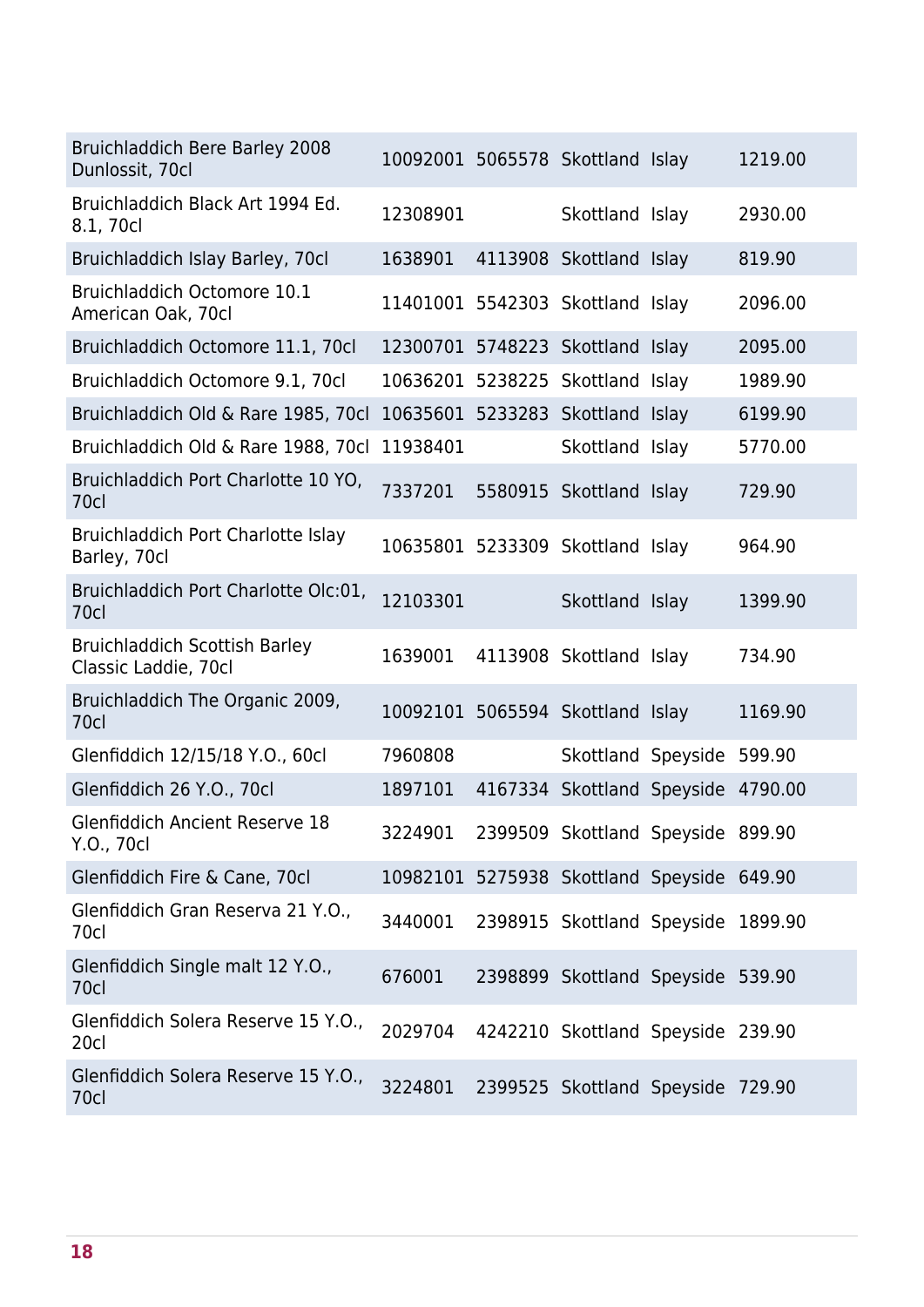| Glenfiddich The Original Singel Malt<br>Whiskey, 70cl | 3545001  |             | 4419271 Skottland Speyside 949.90   |                    |         |
|-------------------------------------------------------|----------|-------------|-------------------------------------|--------------------|---------|
| Grant's Triple Wood, 70cl                             | 14201    |             | 2398881 Skottland Speyside          |                    | 394.90  |
| Hudson Baby Bourbon, 35cl                             | 1984402  | 4224788 USA |                                     | <b>New</b><br>York | 589.90  |
| Hudson Manhattan Rye Whiskey,<br>35 <sub>cl</sub>     | 1984302  | 4393856 USA |                                     | <b>New</b><br>York | 589.90  |
| Monkey Shoulder, 450cl                                |          |             | 10636307 4785416 Skottland Speyside |                    | 3399.90 |
| Monkey Shoulder, 70cl                                 | 671801   |             | 2934024 Skottland Speyside          |                    | 504.90  |
| Tullamore Dew 12 YO, 70cl                             | 4079001  | 457390      | Irland                              |                    | 709.90  |
| Tullamore Dew Collector's Edition,<br>100cl           | 7960501  |             | Irland                              |                    | 499.90  |
| Tullamore Dew, 100cl                                  | 5670501  | 2339067     | Irland                              |                    | 599.90  |
| Tullamore Dew, 35cl                                   | 3016202  | 670794      | Irland                              |                    | 244.90  |
| Tullamore Dew, 450cl                                  | 644507   | 2886935     | Irland                              |                    | 2550.00 |
| Tullamore Dew, 50cl                                   | 5670502  | 2596302     | Irland                              |                    | 314.90  |
| Tullamore Dew, 70cl                                   | 3016201  | 1192921     | Irland                              |                    | 414.90  |
| Wild Turkey 101 Kentucky Straight<br>Bourbon, 70cl    | 11562501 | 5550082 USA |                                     | Kentucky 514.90    |         |

## BRENNEVIN **Øvrig brennevin under 22 %** |

| Varenavn          | Vpnr | EDPnr          | Land |        | Område <sup>Pris</sup><br>ink.mva |
|-------------------|------|----------------|------|--------|-----------------------------------|
| Campari Soda, 9cl |      | 2595718 Italia |      | Milano | 39.90                             |

#### STERKVIN **Dessertvin** |

| Varenavn                                                                   | Vpnr | EDPnr Land |                                | Område <sup>Pris</sup><br>ink.mva |
|----------------------------------------------------------------------------|------|------------|--------------------------------|-----------------------------------|
| Bacalhoa Moscatel de Setubal, 75cl 4195701 2596120 Portugal Setubal 194.90 |      |            |                                |                                   |
| Paul Jaboulet Muscat de Beaumes<br>de Venice, 37cl                         |      |            | 4107002 109769 Frankrike Rhône | 229.90                            |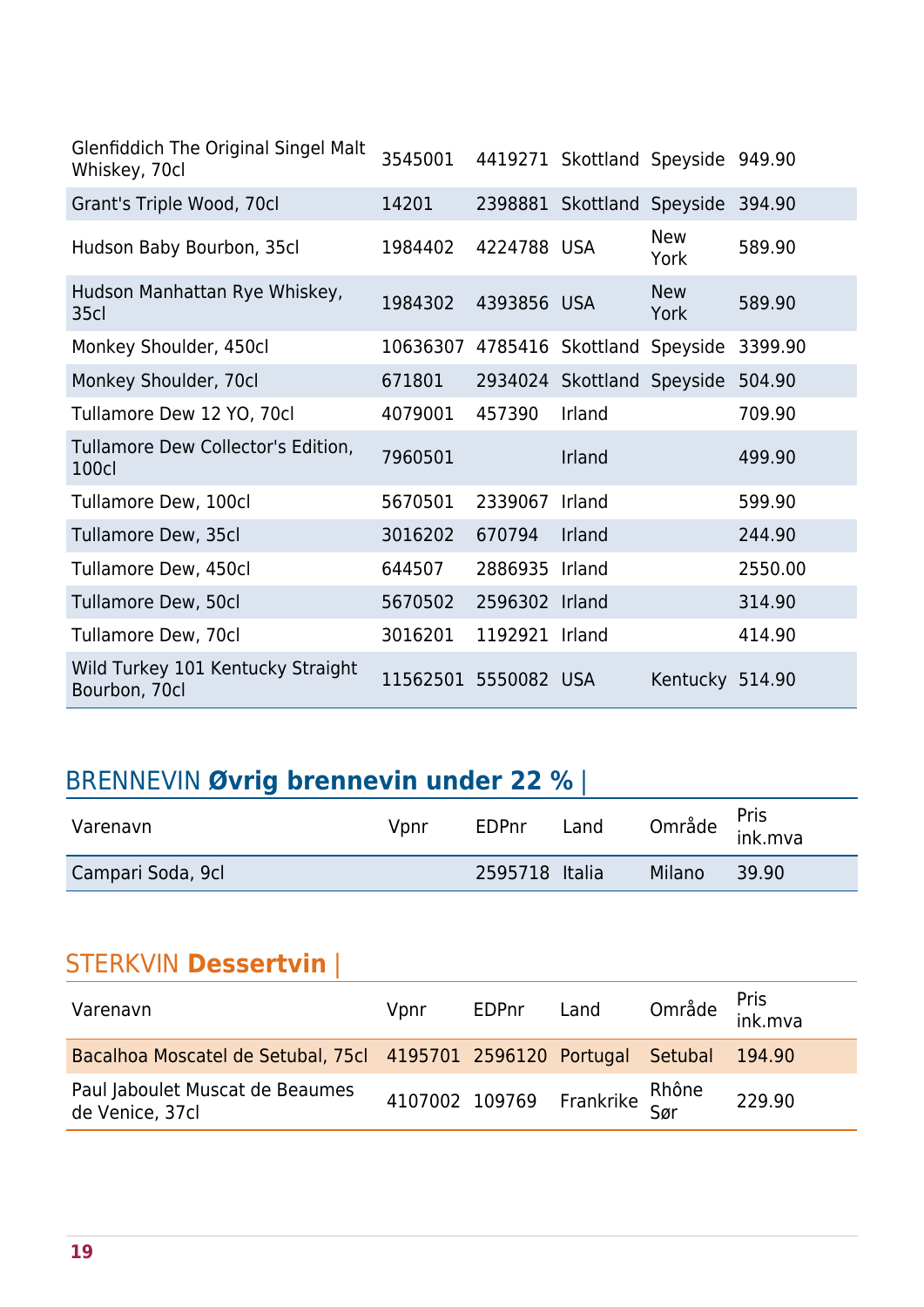### STERKVIN **Frankrike** |

| Varenavn                                           | Vpnr | <b>EDPnr</b> | Land                           | Område <sup>Pris</sup><br>ink.mva |        |
|----------------------------------------------------|------|--------------|--------------------------------|-----------------------------------|--------|
| Paul Jaboulet Muscat de Beaumes<br>de Venice, 37cl |      |              | 4107002 109769 Frankrike Rhône |                                   | 229.90 |

<u> 1980 - Johann Barn, mars an t-Amerikaansk komponister (</u>

#### STERKVIN **Italia** |

| STERKVIN <b>Italia</b>           |                |                        |        |                  |                 |
|----------------------------------|----------------|------------------------|--------|------------------|-----------------|
| Varenavn                         | Vpnr           | EDPnr                  | Land   | Område           | Pris<br>ink.mva |
| Cinzano Bianco, 75cl             |                | 1200401 2595569 Italia |        | Lombardia 154.90 |                 |
| Cinzano Rosso, 75cl              | 1200501 375238 |                        | Italia | Lombardia 154.90 |                 |
| Cinzano Vermouth Extra Dry, 75cl |                | 3089101 2595585 Italia |        | Lombardia 159.90 |                 |

#### STERKVIN **Jerez** |

| Varenavn                        | Vpnr           | <b>EDPnr</b>    | Land   | Område | <b>Pris</b><br>ink.mva |
|---------------------------------|----------------|-----------------|--------|--------|------------------------|
| Croft Original Sherry, 75cl     | 187301         | 2703320 Spania  |        | Jerez  | 149.90                 |
| Nectar PX, 37cl                 |                | 5619202 2595734 | Spania | Jerez  | 189.90                 |
| Noe PX, 37cl                    | 4574702 546978 |                 | Spania | Jerez  | 334.90                 |
| Solera 1847 Oloroso Cream, 75cl | 615201         | 905893          | Spania | Jerez  | 279.90                 |
| Tio Pepe Fino, 37cl             | 36002          | 1359314 Spania  |        | Jerez  | 131.90                 |
| Tio Pepe Fino, 75cl             | 36001          | 905901          | Spania | Jerez  | 219.90                 |
| Tip Pepe Fino en Rama, 75cl     | 7641501        | 4822961         | Spania | Jerez  | 254.90                 |

## STERKVIN **Lombardia** |

| Varenavn             | Vpnr | EDPnr                  | Land | Område           | <b>Pris</b><br>ink.mva |
|----------------------|------|------------------------|------|------------------|------------------------|
| Cinzano Bianco, 75cl |      | 1200401 2595569 Italia |      | Lombardia 154.90 |                        |
| Cinzano Rosso, 75cl  |      | 1200501 375238 Italia  |      | Lombardia 154.90 |                        |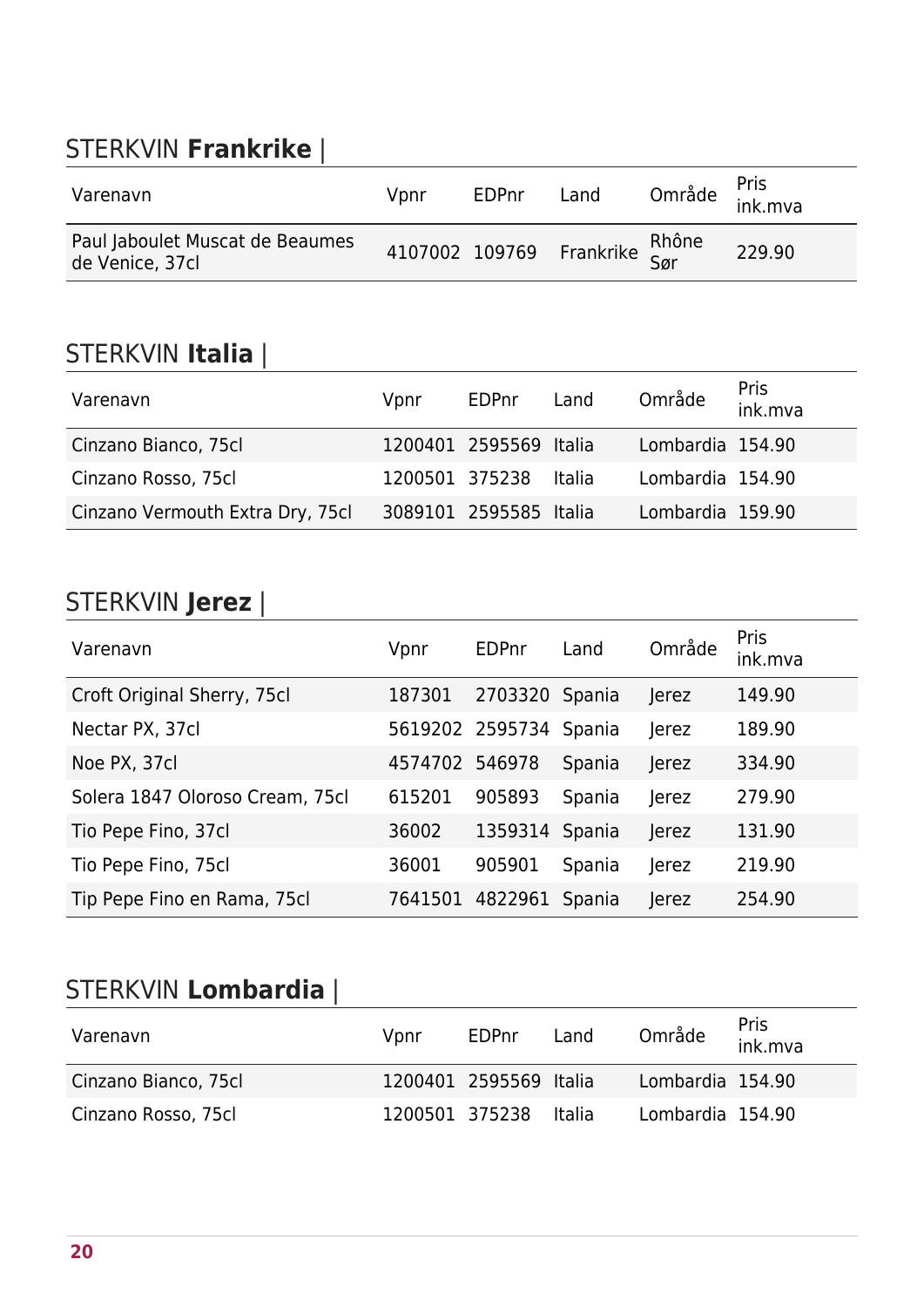## STERKVIN **Portugal** |

| Varenavn                                                                   | Vpnr | EDPnr | Land | Område <sup>Pris</sup><br>ink.mva |  |
|----------------------------------------------------------------------------|------|-------|------|-----------------------------------|--|
| Bacalhoa Moscatel de Setubal, 75cl 4195701 2596120 Portugal Setubal 194.90 |      |       |      |                                   |  |

#### STERKVIN **Rhône Sør** |

| Varenavn                                           | Vpnr | EDPnr | Land                           | Område <sup>Pris</sup><br>ink.mva |
|----------------------------------------------------|------|-------|--------------------------------|-----------------------------------|
| Paul Jaboulet Muscat de Beaumes<br>de Venice, 37cl |      |       | 4107002 109769 Frankrike Rhône | 229.90                            |

<u> 1980 - Johann Barbara, martxa alemaniar arg</u>

#### STERKVIN **Setubal** |

| Varenavn                                                                   | Vpnr | EDPnr | Land | Område <sup>Pris</sup><br>ink.mva |  |
|----------------------------------------------------------------------------|------|-------|------|-----------------------------------|--|
| Bacalhoa Moscatel de Setubal, 75cl 4195701 2596120 Portugal Setubal 194.90 |      |       |      |                                   |  |

#### STERKVIN **Sherry** |

| Varenavn                           | Vpnr           | <b>EDPnr</b>    | Land   | Område | Pris<br>ink.mva |
|------------------------------------|----------------|-----------------|--------|--------|-----------------|
| <b>Croft Original Sherry, 75cl</b> | 187301         | 2703320 Spania  |        | Jerez  | 149.90          |
| Nectar PX, 37cl                    |                | 5619202 2595734 | Spania | Jerez  | 189.90          |
| Noe PX, 37cl                       | 4574702 546978 |                 | Spania | Jerez  | 334.90          |
| Solera 1847 Oloroso Cream, 75cl    | 615201         | 905893          | Spania | Jerez  | 279.90          |
| Tio Pepe Fino, 37cl                | 36002          | 1359314         | Spania | Jerez  | 131.90          |
| Tio Pepe Fino, 75cl                | 36001          | 905901          | Spania | Jerez  | 219.90          |
| Tip Pepe Fino en Rama, 75cl        | 7641501        | 4822961         | Spania | Jerez  | 254.90          |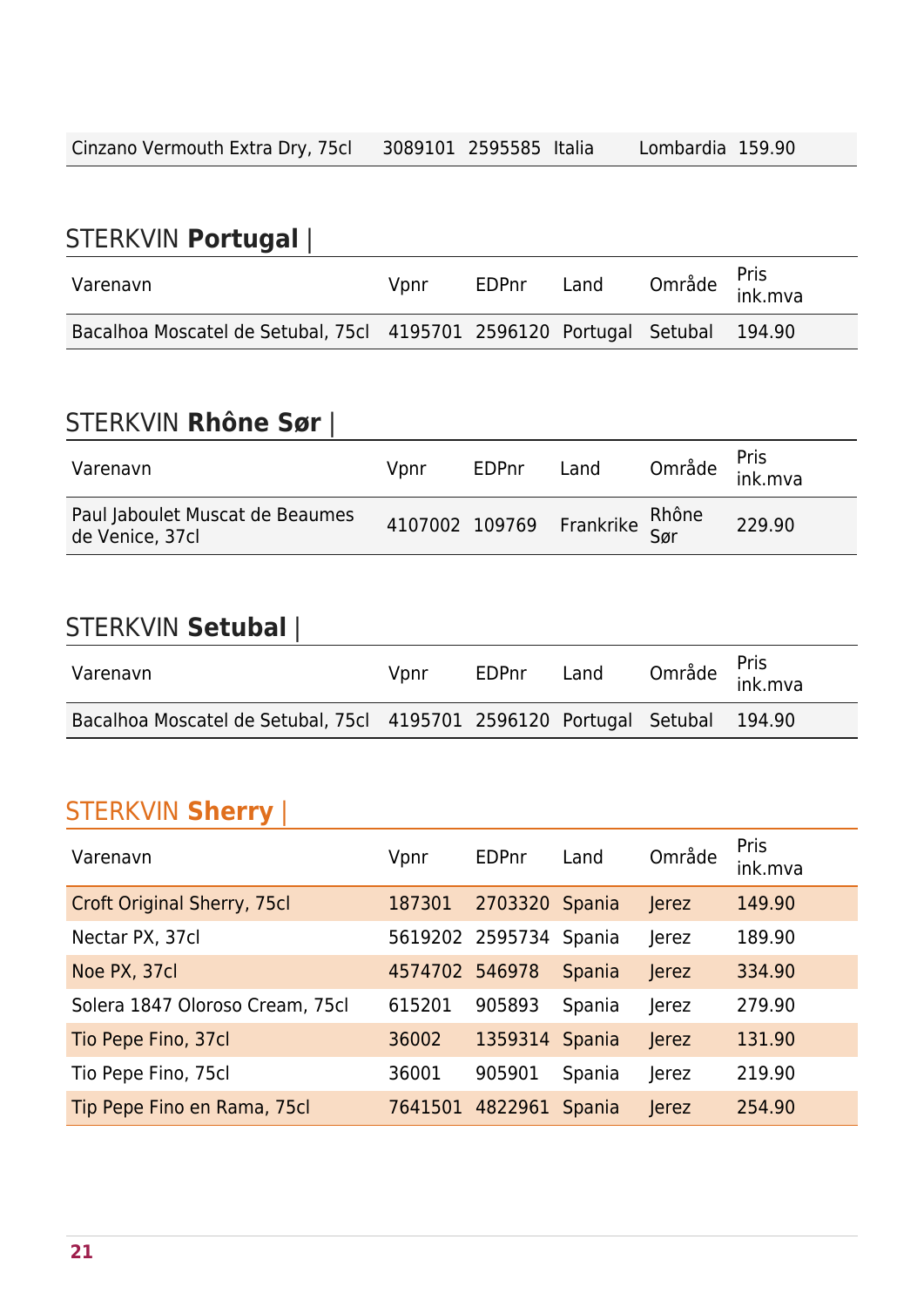### STERKVIN **Spania** |

| Varenavn                        | Vpnr           | EDPnr           | Land   | Område | <b>Pris</b><br>ink.mva |
|---------------------------------|----------------|-----------------|--------|--------|------------------------|
| Croft Original Sherry, 75cl     | 187301         | 2703320 Spania  |        | Jerez  | 149.90                 |
| Nectar PX, 37cl                 |                | 5619202 2595734 | Spania | Jerez  | 189.90                 |
| Noe PX, 37cl                    | 4574702 546978 |                 | Spania | Jerez  | 334.90                 |
| Solera 1847 Oloroso Cream, 75cl | 615201         | 905893          | Spania | Jerez  | 279.90                 |
| Tio Pepe Fino, 37cl             | 36002          | 1359314         | Spania | Jerez  | 131.90                 |
| Tio Pepe Fino, 75cl             | 36001          | 905901          | Spania | Jerez  | 219.90                 |
| Tip Pepe Fino en Rama, 75cl     | 7641501        | 4822961         | Spania | Jerez  | 254.90                 |

### STERKVIN **Sterkvin** |

| Varenavn                                           | Vpnr    | EDPnr   | Land          | Område                     | Pris<br>ink.mva |
|----------------------------------------------------|---------|---------|---------------|----------------------------|-----------------|
| Bacalhoa Moscatel de Setubal, 75cl                 | 4195701 | 2596120 | Portugal      | Setubal                    | 194.90          |
| Cinzano Bianco, 75cl                               | 1200401 | 2595569 | <b>Italia</b> | Lombardia 154.90           |                 |
| Cinzano Rosso, 75cl                                | 1200501 | 375238  | <b>Italia</b> | Lombardia 154.90           |                 |
| Cinzano Vermouth Extra Dry, 75cl                   | 3089101 | 2595585 | Italia        | Lombardia                  | 159.90          |
| Croft Original Sherry, 75cl                        | 187301  | 2703320 | Spania        | Jerez                      | 149.90          |
| Nectar PX, 37cl                                    | 5619202 | 2595734 | Spania        | Jerez                      | 189.90          |
| Noe PX, 37cl                                       | 4574702 | 546978  | Spania        | Jerez                      | 334.90          |
| Paul Jaboulet Muscat de Beaumes<br>de Venice, 37cl | 4107002 | 109769  |               | Frankrike Rhône Sør 229.90 |                 |
| Solera 1847 Oloroso Cream, 75cl                    | 615201  | 905893  | Spania        | Jerez                      | 279.90          |
| Tio Pepe Fino, 37cl                                | 36002   | 1359314 | Spania        | Jerez                      | 131.90          |
| Tio Pepe Fino, 75cl                                | 36001   | 905901  | Spania        | Jerez                      | 219.90          |
| Tip Pepe Fino en Rama, 75cl                        | 7641501 | 4822961 | Spania        | Jerez                      | 254.90          |

### STERKVIN **Vermut** |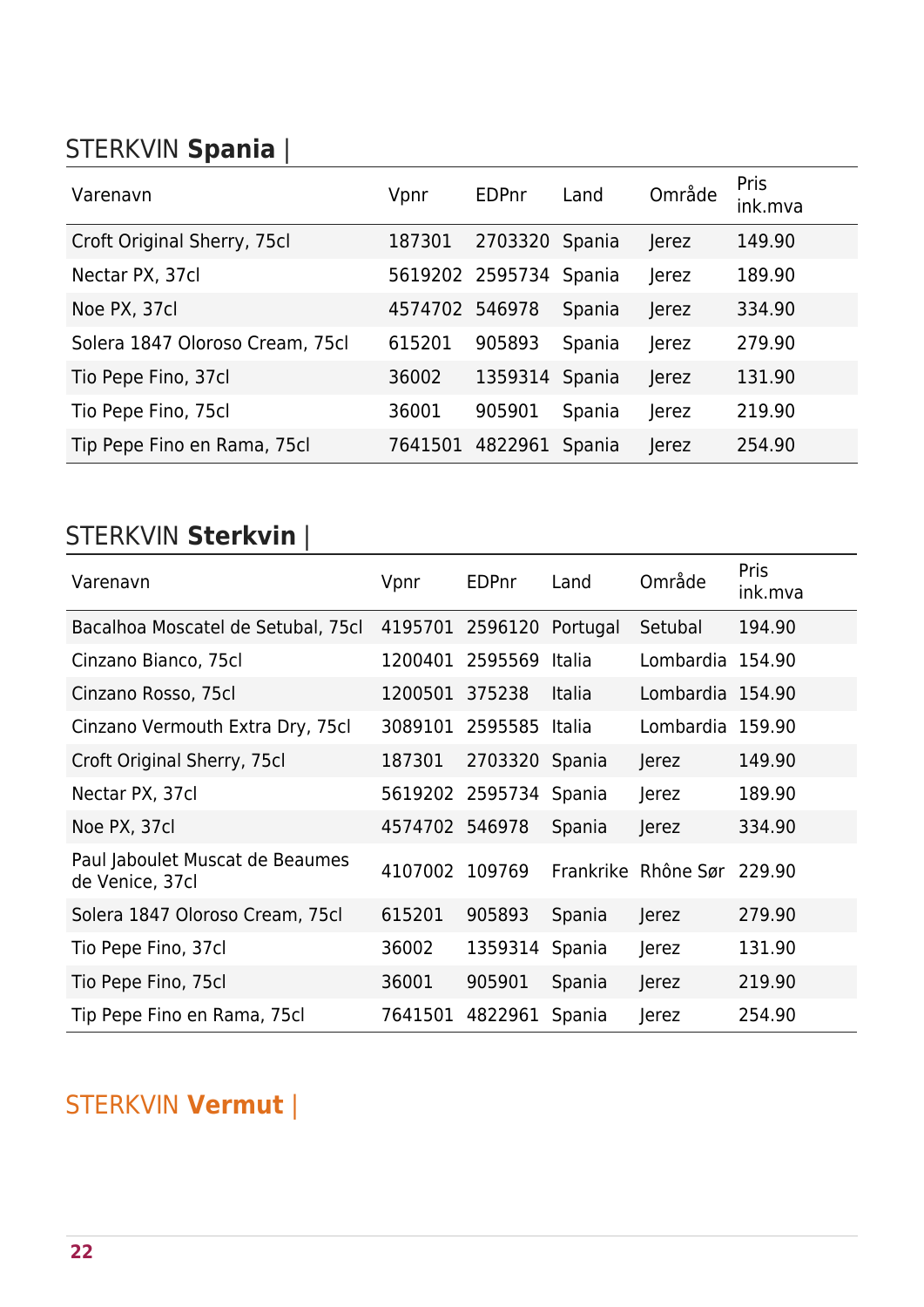| Varenavn                         | Vpnr | EDPnr                  | Land | Område           | <b>Pris</b><br>$ink_m$ |
|----------------------------------|------|------------------------|------|------------------|------------------------|
| Cinzano Bianco, 75cl             |      | 1200401 2595569 Italia |      | Lombardia 154.90 |                        |
| Cinzano Rosso, 75cl              |      | 1200501 375238 Italia  |      | Lombardia 154.90 |                        |
| Cinzano Vermouth Extra Dry, 75cl |      | 3089101 2595585 Italia |      | Lombardia 159.90 |                        |

#### VIN **Baskerland** |

| Varenavn               | Vpnr                    | EDPnr | Land | Område            | Pris<br>ink.mva |
|------------------------|-------------------------|-------|------|-------------------|-----------------|
| Riscal Txakolina, 75cl | 11925901 5596804 Spania |       |      | Baskerland 204.90 |                 |

### VIN **Beaujolais** |

| Varenavn                          | Vpnr    | <b>EDPnr</b> | Land                | Område | Pris<br>ink.mva |
|-----------------------------------|---------|--------------|---------------------|--------|-----------------|
| Calvet Beaujolais Villages, 300cl | 1014930 |              | Frankrike Beaujolai |        | 412.90          |

### VIN **Bordeaux** |

| Varenavn                             | Vpnr          | EDPnr | Land | Område                            | <b>Pris</b><br>ink.mva |
|--------------------------------------|---------------|-------|------|-----------------------------------|------------------------|
| Calvet Celebration Brut Rosé, 75cl   | 1185590<br>1  |       |      | 5634647 Frankrike Bordeaux 94.90  |                        |
| <b>Calvet Celebration Brut, 75cl</b> | 1120390       |       |      | 5634498 Frankrike Bordeaux 104.90 |                        |
| Chateau Fongaban, 150cl              | 1259650<br>5. |       |      | Frankrike Bordeaux 389.60         |                        |
| Chateau Fongaban, 75cl               | 1259650       |       |      | Frankrike Bordeaux 179.40         |                        |

### VIN **Burgund** |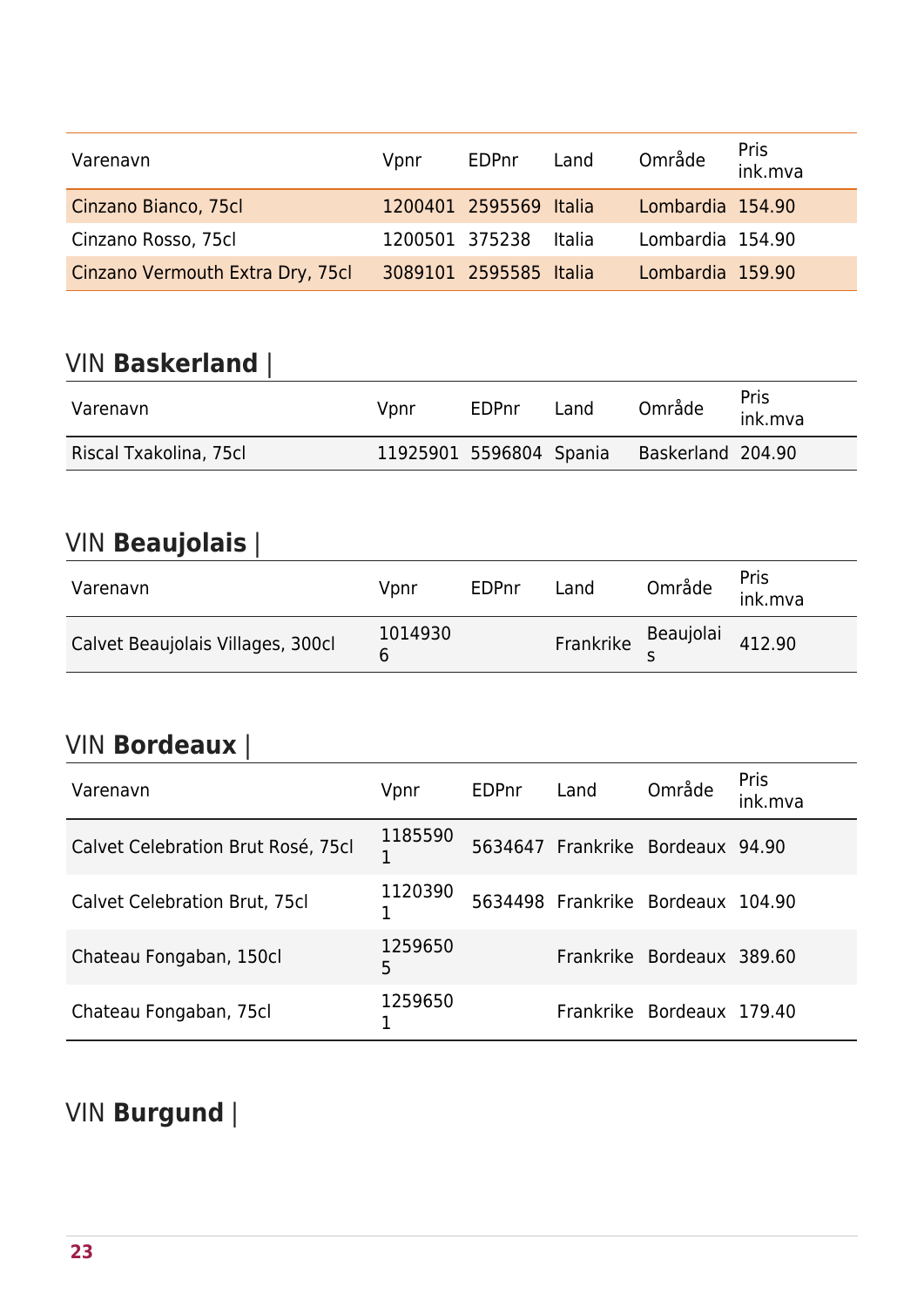| Varenavn                                                                        | Vpnr     | <b>EDPnr</b> | Land                      | Område | Pris<br>ink.mva   |
|---------------------------------------------------------------------------------|----------|--------------|---------------------------|--------|-------------------|
| Duboeuf Beaujolais Village, 75cl                                                | 3490601  | 218651       | Frankrike Burgund         |        | 154.90            |
| Duboeuf Pinot Noir Vin de France,<br>300cl                                      | 3044006  |              | 4512307 Frankrike Burgund |        | 424.90            |
| Dupasquier Mercurey, 75cl                                                       | 12414501 |              | Frankrike Burgund         |        | 300.00            |
| Dupasquier Pinot Noir, 75cl                                                     | 1013801  |              | 1287432 Frankrike Burgund |        | 189.90            |
| Dupasquier Rully 1Er Cru Meix<br>Cadot, 75cl                                    | 12386901 |              | Frankrike Burgund         |        | 320.00            |
| Fontaine-Gagnard Batard-<br>Montrachet Grand Cru Blanc, 75cl                    |          |              | Frankrike Burgund         |        | 1787.40           |
| Fontaine-Gagnard Chassagne-<br>Montrachet blanc 1er Cru La<br>Boudriotte, 150cl |          |              | Frankrike Burgund         |        | 1716.00           |
| Fontaine-Gagnard Chassagne-<br>Montrachet blanc 1er Cru La<br>Boudriotte, 300cl |          |              | Frankrike Burgund         |        | På<br>forespørsel |
| Fontaine-Gagnard Chassagne-<br>Montrachet Blanc 1er Cru La<br>Maltroie, 75cl    | 11605801 |              | Frankrike Burgund 631.80  |        |                   |
| Fontaine-Gagnard Chassange-<br>Montrachet Blanc Village, 75cl                   | 11972301 |              | Frankrike Burgund         |        | 537.00            |
| Fontaine-Gagnard Criots-Batard-<br>Montrachet, 150cl                            |          |              | Frankrike Burgund 4643.30 |        |                   |
| Fontaine-Gagnard Criots-Batard-<br>Montrachet, 75cl                             |          |              | Frankrike Burgund         |        | På<br>forespørsel |
| Fontaine-Gagnard Criots-Batard-<br>Montrachet, 75cl                             |          |              | Frankrike Burgund 2330.50 |        |                   |
| Fontaine-Gagnard Le Montrachet,<br>75cl                                         |          |              | Frankrike Burgund 5390.40 |        |                   |
| Fontaine-Gangnard Batard-<br>Montrachet, 75cl                                   |          |              | Frankrike Burgund 2330.50 |        |                   |
| Gagnard-Delagrange Batard-<br>Montrachet Grand Cru, 75cl                        |          |              | Frankrike Burgund 2152.40 |        |                   |
| Gagnard-Delagrange Bâtard-<br>Montrachet, 75cl                                  |          |              | Frankrike Burgund 2047.10 |        |                   |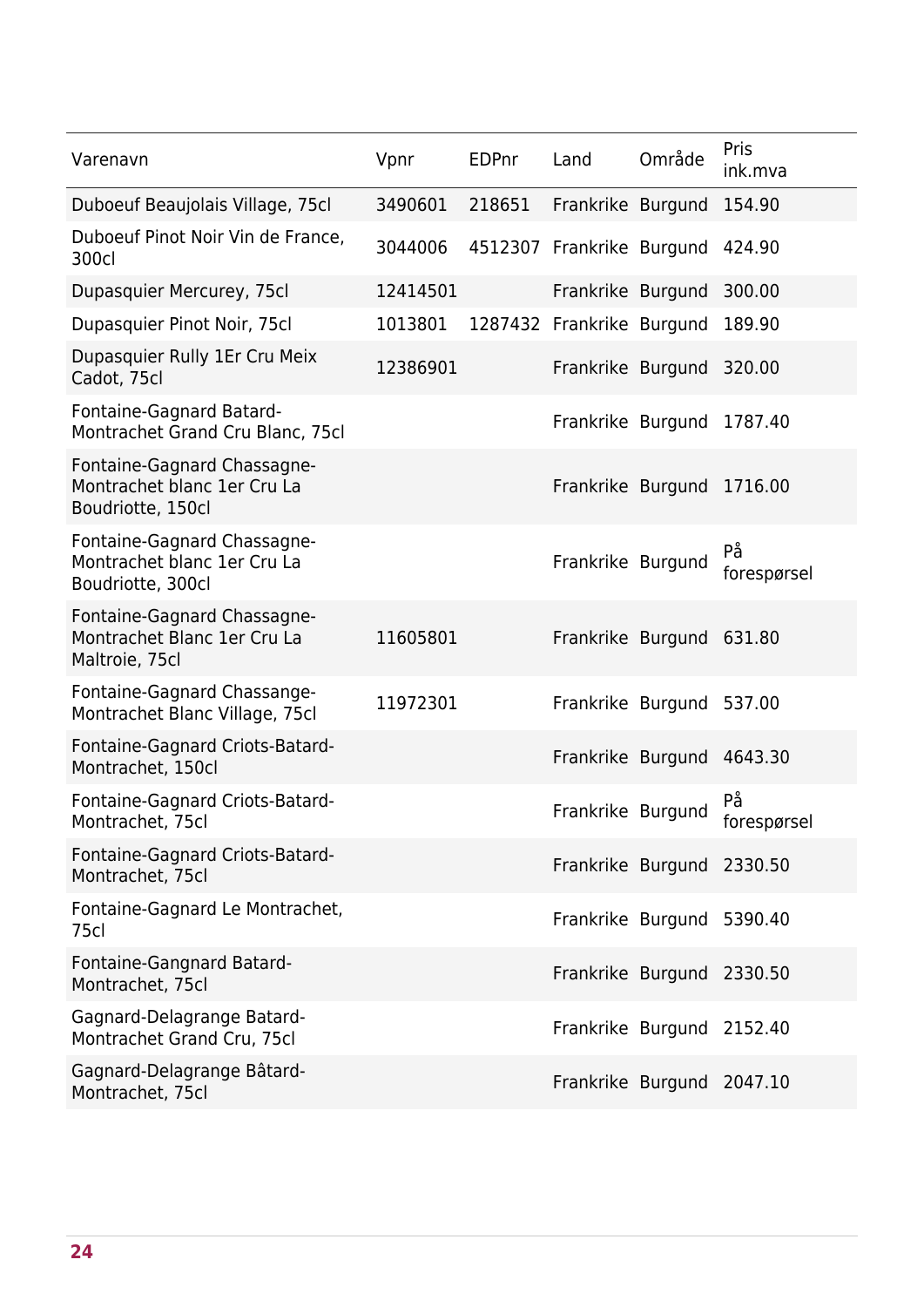| Gagnard-Delagrange Chassagne-<br>Montrachet 1er cru La Boudriotte,<br>75cl | 12702901                                  |        | Frankrike Burgund         |                          | På<br>forespørsel |
|----------------------------------------------------------------------------|-------------------------------------------|--------|---------------------------|--------------------------|-------------------|
| Gagnard-Delagrange Chassange-<br>Montrachet Village Blanc, 75cl            |                                           |        | Frankrike Burgund         |                          | 545.60            |
| Gagnard-Delagrange Chassange-<br>Montrachet Village, 150cl                 |                                           |        | Frankrike Burgund         |                          | 10438.80          |
| Georges Duboeuf Fleurie, 75cl                                              | 575901                                    | 879684 | Frankrike Burgund         |                          | 189.90            |
| Marc-Antonin Blain Batard-<br>Montrachet, 75cl                             |                                           |        | Frankrike Burgund         |                          | 1907.90           |
| Marc-Antonin Blain Batard-<br>Montrachet, 75cl                             |                                           |        |                           | Frankrike Burgund        | 2351.00           |
| Marc-Antonin Blain Chassagne-<br>Montrachet 1er Cru Morgeot Rouge,<br>75cl |                                           |        | Frankrike Burgund         |                          | 548.90            |
| Marc-Antonin Blain Chassagne-<br>Montrachet Village Rouge, 75cl            |                                           |        |                           | Frankrike Burgund 438.00 |                   |
| Marc-Antonin Blain Chassagne-<br>Montrachet Village White, 75cl            |                                           |        | Frankrike Burgund         |                          | 573.70            |
| Millot Echezeaux Grand Cru, 75cl                                           | 1188001                                   |        | 4442422 Frankrike Burgund |                          | 954.90            |
| Senaillet Saint-Verán Village, 75cl                                        | 11437201                                  |        | Frankrike Burgund         |                          | 249.90            |
| William Fèvre Chablis 1er Cru<br>Vaulorent, 75cl                           | 11031901 5596689 Frankrike Burgund        |        |                           |                          | 584.90            |
| William Fèvre Chablis Domaine,<br><b>150cl</b>                             | 9367405                                   |        | 4167318 Frankrike Burgund |                          | 499.90            |
| William Fèvre Chablis Domaine,<br>300cl                                    | 3969807 4594206 Frankrike Burgund 1039.90 |        |                           |                          |                   |
| William Fèvre Chablis Domaine,<br>75cl                                     | 4337601                                   |        | 1358910 Frankrike Burgund |                          | 249.90            |
| William Fèvre Chablis Grand Cru<br>Cote de Bouguerots, 75cl                | 10172801 5281613 Frankrike Burgund        |        |                           |                          | På<br>forespørsel |
| William Fèvre Chablis Grand Cru<br>Les Clos, 75cl                          | 11031801                                  |        | Frankrike Burgund         |                          | På<br>forespørsel |
| William Fèvre Chablis Grand Cru<br>Les Preuses, 75cl                       | 11037101                                  |        | Frankrike Burgund         |                          | På<br>forespørsel |
| William Fèvre Petit Chablis BIB,<br>300cl                                  | 10714506 5356472 Frankrike Burgund        |        |                           |                          | 714.90            |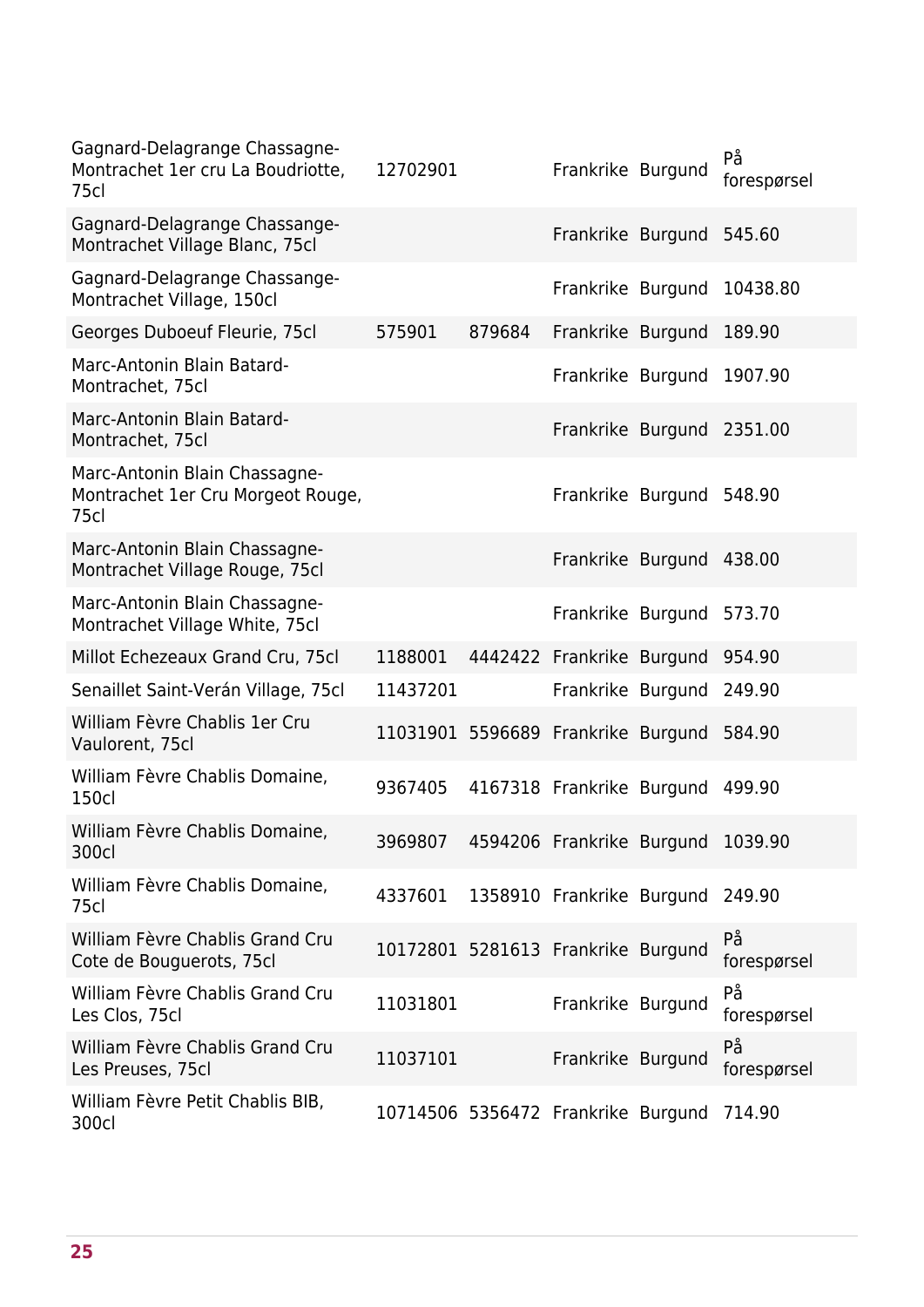| William Fèvre Petit Chablis, 150cl | 3969705 4594198 Frankrike Burgund 409.90 |  |  |
|------------------------------------|------------------------------------------|--|--|
| William Fèvre Saint Bris, 75cl     | 5869401 2595957 Frankrike Burgund 234.90 |  |  |

#### VIN **California** |

| Varenavn                    | Vpnr                 | <b>EDPnr</b> | Land |                   | Område <sup>Pris</sup><br>ink.mva |
|-----------------------------|----------------------|--------------|------|-------------------|-----------------------------------|
| Barefoot Pinot Grigio, 75cl | 5702301              | 4645560 USA  |      | California 134.90 |                                   |
| Gallo Apothic Inferno, 75cl | 10515201 5173513 USA |              |      | California 189.90 |                                   |

### VIN **Castilla y León** |

| Varenavn                         | Vpnr           | <b>EDPnr</b>           | Land   | Område             | Pris<br>ink.mva |
|----------------------------------|----------------|------------------------|--------|--------------------|-----------------|
| Riscal 1860 Tempranillo, 300cl   |                | 3335206 2595981 Spania |        | Castilla<br>y León | 414.90          |
| Riscal 1860 Tempranillo, 75cl    | 3335201 955161 |                        | Spania | Castilla<br>y León | 149.90          |
| Riscal Viñas Viejas Rosado, 75cl |                | 8339301 5065834 Spania |        | Castilla<br>y León | 194.90          |

#### VIN **Cava** |

| Varenavn                                        | Vpnr     | EDPnr   | Land   | Område | Pris<br>ink.mva |
|-------------------------------------------------|----------|---------|--------|--------|-----------------|
| Vilarnau Brut Nature Reserva<br>Organico, 150cl | 11402205 |         | Spania | Cava   | 269.90          |
| Vilarnau Brut Nature Vintage, 75cl              | 10800801 |         | Spania | Cava   | 100.00          |
| Vilarnau Brut Nature, 75cl                      | 5378801  | 4610440 | Spania | Cava   | 144.90          |

### VIN **Champagne** |

| VIN Champagne |      |       |      |        |                 |
|---------------|------|-------|------|--------|-----------------|
| Varenavn      | Vpnr | EDPnr | Land | Område | Pris<br>ink.mva |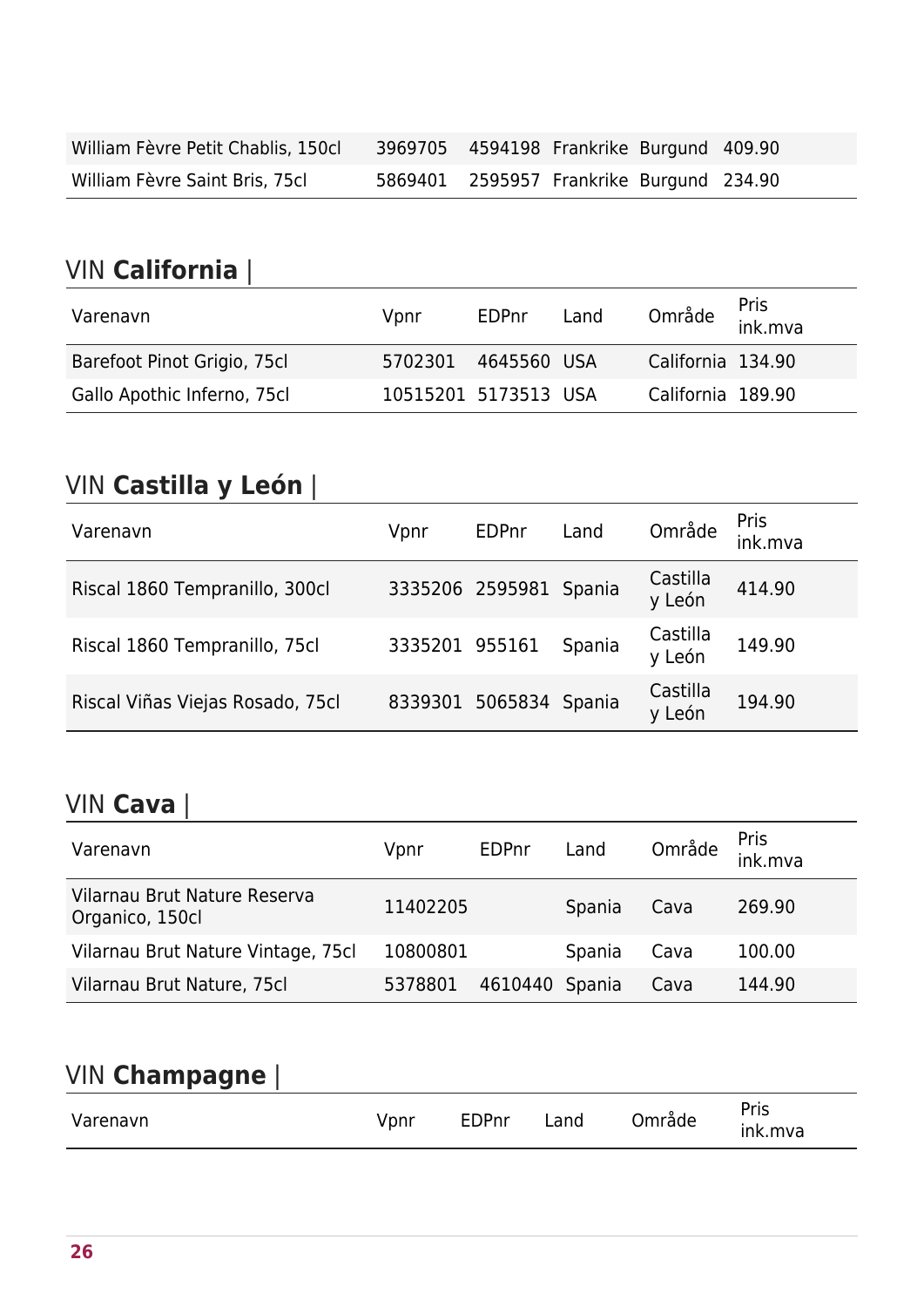| Champagne Laurent Perrier Vintage<br>Brut, 75cl |  | 5544401 1396589 Frankrike Champagne 544.90  |  |
|-------------------------------------------------|--|---------------------------------------------|--|
| Champagne Laurent-Perrier Grand<br>Sieclè, 75cl |  | 5541001 1300193 Frankrike Champagne 1390.00 |  |
| Champagne Laurent-Perrier Rosé,<br>150cl        |  | 7255105 4281721 Frankrike Champagne 1329.90 |  |
| Champagne Laurent-Perrier Ultra<br>Brut, 75cl   |  | 4365201 1358944 Frankrike Champagne 499.90  |  |

### VIN **Frankrike** |

| Varenavn                                                     | Vpnr                                | <b>EDPnr</b> | Land                       | Område                      | Pris<br>ink.mva |
|--------------------------------------------------------------|-------------------------------------|--------------|----------------------------|-----------------------------|-----------------|
| Calvet Beaujolais Villages, 300cl                            | 10149306                            |              |                            | Frankrike Beaujolais        | 412.90          |
| Calvet Celebration Brut Rosé, 75cl                           | 11855901                            |              |                            | 5634647 Frankrike Bordeaux  | 94.90           |
| Calvet Celebration Brut, 75cl                                | 11203901 5634498 Frankrike Bordeaux |              |                            |                             | 104.90          |
| Champagne Laurent Perrier Vintage<br>Brut, 75cl              | 5544401                             |              |                            | 1396589 Frankrike Champagne | 544.90          |
| Champagne Laurent-Perrier Grand<br>Sieclè, 75cl              | 5541001                             |              |                            | 1300193 Frankrike Champagne | 1390.00         |
| Champagne Laurent-Perrier Rosé,<br>150cl                     | 7255105                             |              |                            | 4281721 Frankrike Champagne | 1329.90         |
| Champagne Laurent-Perrier Ultra<br>Brut, 75cl                | 4365201                             |              |                            | 1358944 Frankrike Champagne | 499.90          |
| Chateau Fongaban, 150cl                                      | 12596505                            |              |                            | Frankrike Bordeaux          | 389.60          |
| Chateau Fongaban, 75cl                                       | 12596501                            |              |                            | Frankrike Bordeaux          | 179.40          |
| Château Roubine La Vie en Rose<br>Côte de Provence, 75cl     | 3786201                             |              | 4834586 Frankrike Provence |                             | 234.90          |
| Criox de Basson Côtes de Provence<br>Rosé, 75cl              | 8051501                             |              | 4858619 Frankrike Provence |                             | 179.90          |
| Duboeuf Beaujolais Village, 75cl                             | 3490601                             | 218651       | Frankrike Burgund          |                             | 154.90          |
| Duboeuf Pinot Noir Vin de France,<br>300cl                   | 3044006                             |              | 4512307 Frankrike Burgund  |                             | 424.90          |
| Dupasquier Mercurey, 75cl                                    | 12414501                            |              | Frankrike Burgund          |                             | 300.00          |
| Dupasquier Pinot Noir, 75cl                                  | 1013801                             |              | 1287432 Frankrike Burgund  |                             | 189.90          |
| Dupasquier Rully 1Er Cru Meix<br>Cadot, 75cl                 | 12386901                            |              | Frankrike Burgund          |                             | 320.00          |
| Fontaine-Gagnard Batard-<br>Montrachet Grand Cru Blanc, 75cl |                                     |              | Frankrike Burgund          |                             | 1787.40         |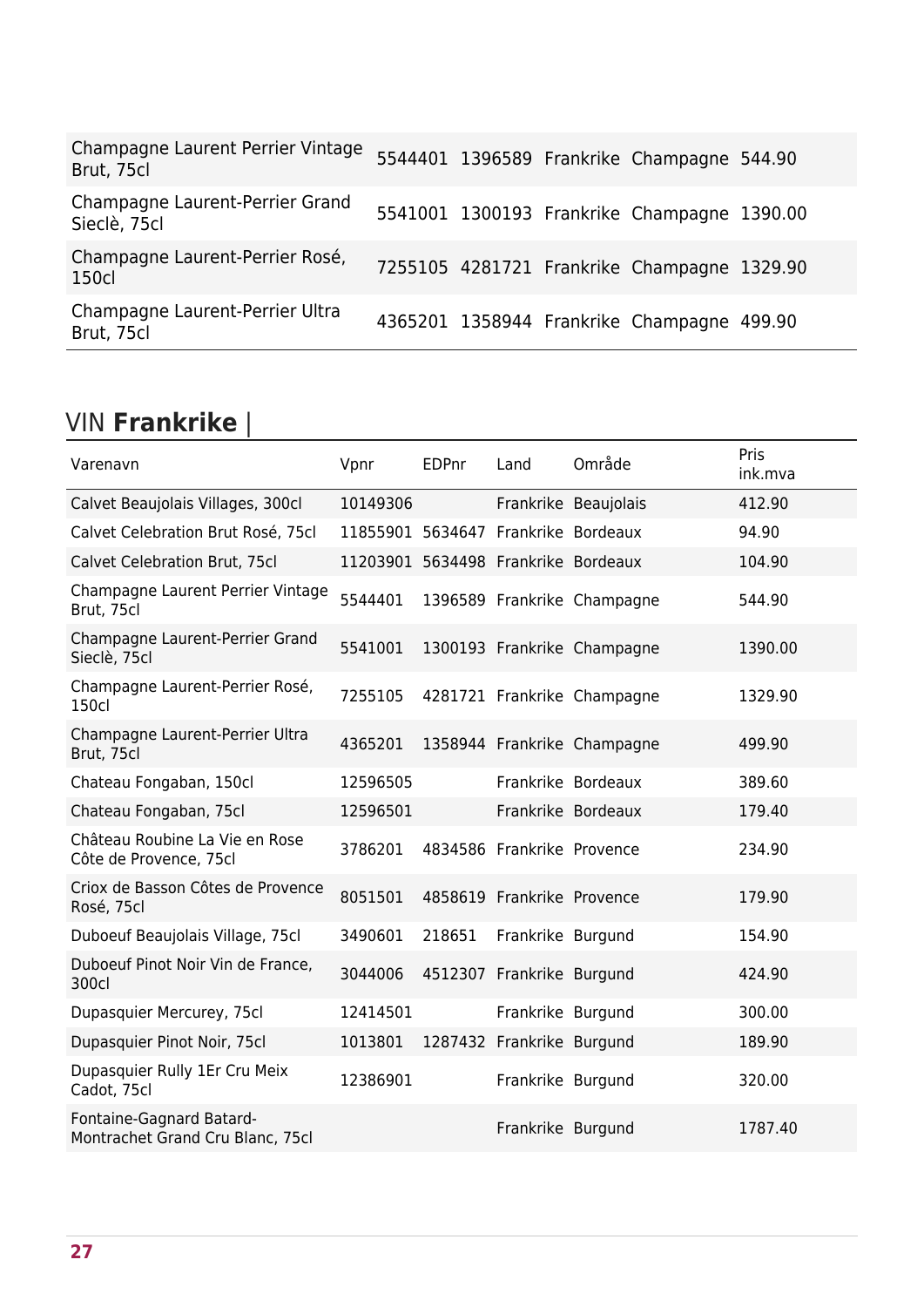| Fontaine-Gagnard Chassagne-<br>Montrachet blanc 1er Cru La<br>Boudriotte, 150cl |                                  |        | Frankrike Burgund | 1716.00           |
|---------------------------------------------------------------------------------|----------------------------------|--------|-------------------|-------------------|
| Fontaine-Gagnard Chassagne-<br>Montrachet blanc 1er Cru La<br>Boudriotte, 300cl |                                  |        | Frankrike Burgund | På<br>forespørsel |
| Fontaine-Gagnard Chassagne-<br>Montrachet Blanc 1er Cru La<br>Maltroie, 75cl    | 11605801                         |        | Frankrike Burgund | 631.80            |
| Fontaine-Gagnard Chassange-<br>Montrachet Blanc Village, 75cl                   | 11972301                         |        | Frankrike Burgund | 537.00            |
| Fontaine-Gagnard Criots-Batard-<br>Montrachet, 150cl                            |                                  |        | Frankrike Burgund | 4643.30           |
| Fontaine-Gagnard Criots-Batard-<br>Montrachet, 75cl                             |                                  |        | Frankrike Burgund | På<br>forespørsel |
| Fontaine-Gagnard Criots-Batard-<br>Montrachet, 75cl                             |                                  |        | Frankrike Burgund | 2330.50           |
| Fontaine-Gagnard Le Montrachet,<br>75cl                                         |                                  |        | Frankrike Burgund | 5390.40           |
| Fontaine-Gangnard Batard-<br>Montrachet, 75cl                                   |                                  |        | Frankrike Burgund | 2330.50           |
| Gagnard-Delagrange Batard-<br>Montrachet Grand Cru, 75cl                        |                                  |        | Frankrike Burgund | 2152.40           |
| Gagnard-Delagrange Bâtard-<br>Montrachet, 75cl                                  |                                  |        | Frankrike Burgund | 2047.10           |
| Gagnard-Delagrange Chassagne-<br>Montrachet 1er cru La Boudriotte,<br>75cl      | 12702901                         |        | Frankrike Burgund | På<br>forespørsel |
| Gagnard-Delagrange Chassange-<br>Montrachet Village Blanc, 75cl                 |                                  |        | Frankrike Burgund | 545.60            |
| Gagnard-Delagrange Chassange-<br>Montrachet Village, 150cl                      |                                  |        | Frankrike Burgund | 10438.80          |
| Georges Duboeuf Fleurie, 75cl                                                   | 575901                           | 879684 | Frankrike Burgund | 189.90            |
| Les Grandes Vignes Groslot, 75cl                                                | 11023801 5633078 Frankrike Loire |        |                   | 239.90            |
| Marc-Antonin Blain Batard-<br>Montrachet, 75cl                                  |                                  |        | Frankrike Burgund | 1907.90           |
| Marc-Antonin Blain Batard-<br>Montrachet, 75cl                                  |                                  |        | Frankrike Burgund | 2351.00           |
| Marc-Antonin Blain Chassagne-<br>Montrachet 1er Cru Morgeot Rouge,<br>75cl      |                                  |        | Frankrike Burgund | 548.90            |
| Marc-Antonin Blain Chassagne-<br>Montrachet Village Rouge, 75cl                 |                                  |        | Frankrike Burgund | 438.00            |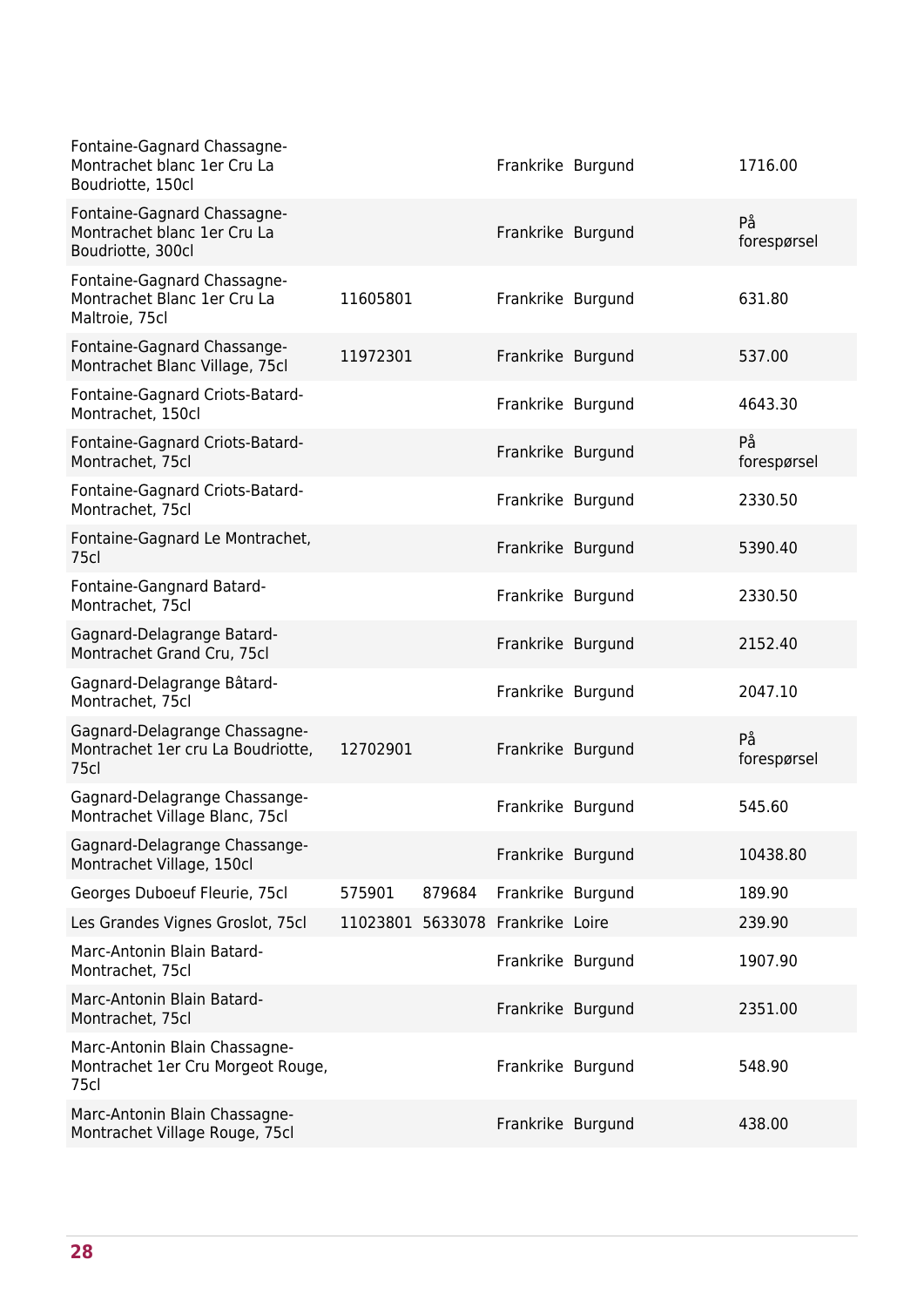| Marc-Antonin Blain Chassagne-<br>Montrachet Village White, 75cl                    |                                    |        | Frankrike Burgund         |                              | 573.70  |
|------------------------------------------------------------------------------------|------------------------------------|--------|---------------------------|------------------------------|---------|
| Mezzacorona Pinot Grigio Rose, 75cl 11711301 5596705 Frankrike Trentino-Alto Adige |                                    |        |                           |                              | 123.90  |
| Millot Echezeaux Grand Cru, 75cl                                                   | 1188001                            |        | 4442422 Frankrike Burgund |                              | 954.90  |
| Paul Jaboulet Beaumes de Venice<br>"le Paradou", 75cl                              | 2035701                            | 101048 |                           | Frankrike Rhône Sør          | 214.90  |
| Paul Jaboulet Cotes du Rhone<br>Parallele 45 White, 75cl                           | 5378601                            |        |                           | 4610176 Frankrike Rhône Sør  | 164.90  |
| Paul Jaboulet Cotes du Rhone<br>Parallèle 45, 75cl                                 | 786401                             | 231555 |                           | Frankrike Rhône Sør          | 159.90  |
| Paul Jaboulet Crozes-Hermitage<br>Domaine de Thalabert, 150cl                      | 7960705                            |        |                           | 5676218 Frankrike Rhône Sør  | 619.90  |
| Paul Jaboulet Crozes-Hermitage<br>Domaine de Thalabert, 75cl                       | 5043901                            |        |                           | 1360775 Frankrike Rhône Nord | 334.90  |
| Paul Jaboulet Crozes-Hermitage Les<br>Jalets 2009, 75cl                            | 662701                             | 151233 |                           | Frankrike Rhône Nord         | 234.90  |
| Paul Jaboulet Gigondas Pierre<br>Aiguille, 75cl                                    | 7823801                            |        |                           | 5281480 Frankrike Rhône Sør  | 234.90  |
| Paul Jaboulet Hermitage Chevalier<br>Sterimberg, 75cl                              | 5378701                            |        |                           | 4610457 Frankrike Rhône Sør  | 494.90  |
| Paul Jaboulet Hermitage La<br>Chapelle, 75cl                                       | 6570201                            |        |                           | 2596047 Frankrike Rhône Nord | 1490.00 |
| Paul Jaboulet Hermitage La<br>Chapelle, 75cl                                       | 8193201                            |        |                           | Frankrike Rhône Nord         | 1222.00 |
| Paul Jaboulet Hermitage La Petite<br>Chapelle, 75cl                                | 5710301                            |        |                           | 1669787 Frankrike Rhône Nord | 499.90  |
| Pignier Cotes du Jura Blanc<br>Percenette, 75cl                                    | 8264201                            |        | 5004452 Frankrike Jura    |                              | 394.90  |
| Rose Coteaux Varois En Provence,<br>300cl                                          | 10902606                           |        | Frankrike Provence        |                              | 544.90  |
| Senaillet Saint-Verán Village, 75cl                                                | 11437201                           |        | Frankrike Burgund         |                              | 249.90  |
| Stemmari Pinot Noir, 75cl                                                          | 11204201 5431598 Frankrike Sicilia |        |                           |                              | 143.90  |
| Vaillant Petillant Naturel, 75cl                                                   | 7737301                            |        | 5383880 Frankrike Loire   |                              | 224.90  |
| William Fèvre Chablis 1er Cru<br>Vaulorent, 75cl                                   | 11031901 5596689 Frankrike Burgund |        |                           |                              | 584.90  |
| William Fèvre Chablis Domaine,<br>150cl                                            | 9367405                            |        | 4167318 Frankrike Burgund |                              | 499.90  |
| William Fèvre Chablis Domaine,<br>300cl                                            | 3969807                            |        | 4594206 Frankrike Burgund |                              | 1039.90 |
| William Fèvre Chablis Domaine,<br>75cl                                             | 4337601                            |        | 1358910 Frankrike Burgund |                              | 249.90  |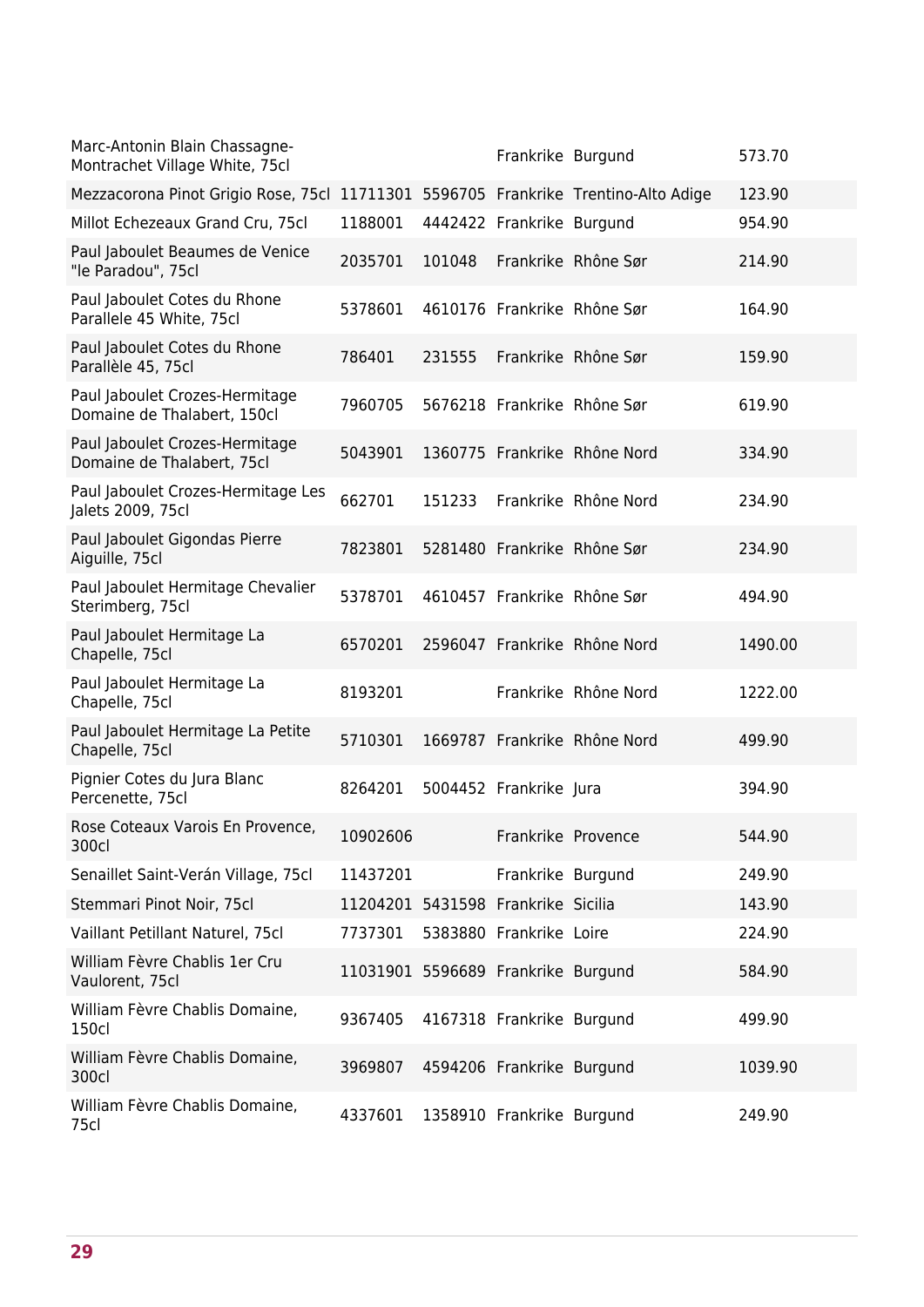| William Fèvre Chablis Grand Cru<br>Cote de Bouguerots, 75cl | 10172801 5281613 Frankrike Burgund |        |                           |                                       | På<br>forespørsel |
|-------------------------------------------------------------|------------------------------------|--------|---------------------------|---------------------------------------|-------------------|
| William Fèvre Chablis Grand Cru<br>Les Clos, 75cl           | 11031801                           |        | Frankrike Burgund         |                                       | På<br>forespørsel |
| William Fèvre Chablis Grand Cru<br>Les Preuses, 75cl        | 11037101                           |        | Frankrike Burgund         |                                       | På<br>forespørsel |
| William Fèvre Petit Chablis BIB,<br>300cl                   | 10714506 5356472 Frankrike Burgund |        |                           |                                       | 714.90            |
| William Fèvre Petit Chablis, 150cl                          | 3969705                            |        | 4594198 Frankrike Burgund |                                       | 409.90            |
| William Fèvre Saint Bris, 75cl                              | 5869401                            |        | 2595957 Frankrike Burgund |                                       | 234.90            |
| Yvon Mau Chardonnay, 75cl                                   | 3317001                            |        |                           | 1287077 Frankrike Sørvest Frankrike   | 114.90            |
| Yvon Mau Merlot, 75cl                                       | 785601                             | 139048 |                           | Frankrike Languedoc-Roussillon 116.50 |                   |

### VIN **Hvitvin** |

| Varenavn                                                                        | Vpnr     | EDPnr          | Land              | Område                        | Pris<br>ink.mva   |
|---------------------------------------------------------------------------------|----------|----------------|-------------------|-------------------------------|-------------------|
| Barefoot Pinot Grigio, 75cl                                                     | 5702301  | 4645560 USA    |                   | California                    | 134.90            |
| <b>Black Tower Classic Riesling, 75cl</b>                                       | 3393501  | 410035         | Tyskland          | Pfalz                         | 110.90            |
| <b>Black Tower Snøhetta Edition, 300cl</b>                                      | 1202906  | 215947         | <b>Tyskland</b>   | Rheinhessen                   | 304.90            |
| <b>Black Tower Snøhetta Edition, 75cl</b>                                       | 1202901  | 5281373        | Tyskland          | Rheinhessen                   | 97.50             |
| Castel Firman Chardonnay, 75cl                                                  | 7336701  | 5152244 Italia |                   | <b>Trentino-Alto</b><br>Adige | 169.90            |
| Castelforte Soave, 300cl                                                        | 148606   | 5397344 Italia |                   | Veneto                        | 349.90            |
| Castelforte Soave, 300cl                                                        |          |                | <b>Italia</b>     | Veneto                        | 349.90            |
| Dupasquier Rully 1Er Cru Meix<br>Cadot, 75cl                                    | 12386901 |                | Frankrike Burgund |                               | 320.00            |
| <b>Fontaine-Gagnard Batard-</b><br>Montrachet Grand Cru Blanc, 75cl             |          |                | Frankrike Burgund |                               | 1787.40           |
| Fontaine-Gagnard Chassagne-<br>Montrachet blanc 1er Cru La<br>Boudriotte, 150cl |          |                | Frankrike Burgund |                               | 1716.00           |
| Fontaine-Gagnard Chassagne-<br>Montrachet blanc 1er Cru La<br>Boudriotte, 300cl |          |                | Frankrike Burgund |                               | På<br>forespørsel |
| Fontaine-Gagnard Chassagne-<br>Montrachet Blanc 1er Cru La<br>Maltroie, 75cl    | 11605801 |                | Frankrike Burgund |                               | 631.80            |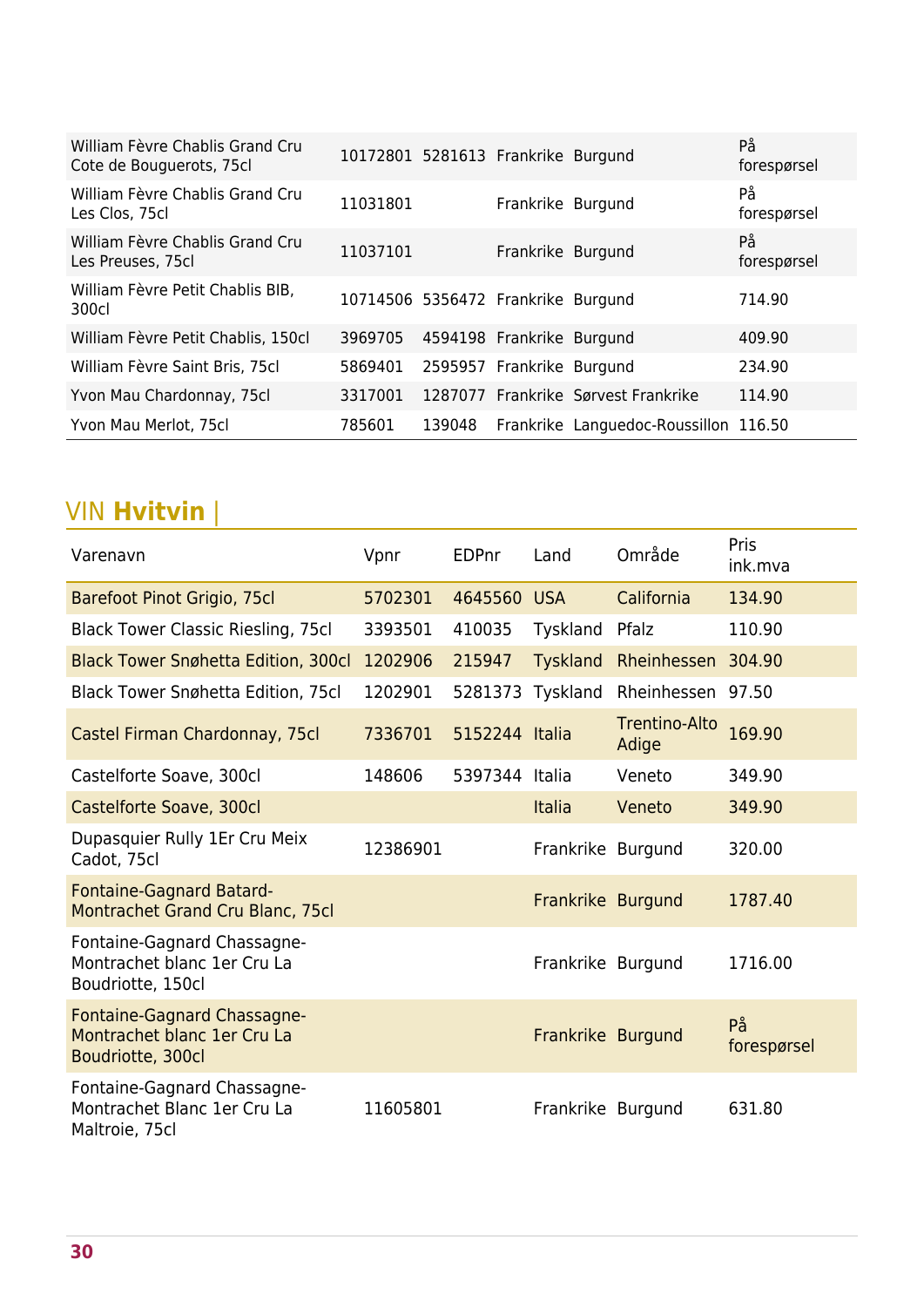| Fontaine-Gagnard Chassange-<br>Montrachet Blanc Village, 75cl                          | 11972301 |                | Frankrike Burgund |                               | 537.00            |
|----------------------------------------------------------------------------------------|----------|----------------|-------------------|-------------------------------|-------------------|
| Fontaine-Gagnard Criots-Batard-<br>Montrachet, 150cl                                   |          |                | Frankrike Burgund |                               | 4643.30           |
| Fontaine-Gagnard Criots-Batard-<br>Montrachet, 75cl                                    |          |                | Frankrike Burgund |                               | På<br>forespørsel |
| Fontaine-Gagnard Criots-Batard-<br>Montrachet, 75cl                                    |          |                | Frankrike Burgund |                               | 2330.50           |
| Fontaine-Gagnard Le Montrachet,<br>75c                                                 |          |                | Frankrike Burgund |                               | 5390.40           |
| Fontaine-Gangnard Batard-<br>Montrachet, 75cl                                          |          |                | Frankrike Burgund |                               | 2330.50           |
| Gagnard-Delagrange Batard-<br>Montrachet Grand Cru, 75cl                               |          |                | Frankrike Burgund |                               | 2152.40           |
| Gagnard-Delagrange Bâtard-<br>Montrachet, 75cl                                         |          |                | Frankrike Burgund |                               | 2047.10           |
| Gagnard-Delagrange Chassagne-<br>Montrachet 1er cru La Boudriotte,<br>75 <sub>cl</sub> | 12702901 |                | Frankrike Burgund |                               | På<br>forespørsel |
| Gagnard-Delagrange Chassange-<br>Montrachet Village Blanc, 75cl                        |          |                | Frankrike Burgund |                               | 545.60            |
| Gagnard-Delagrange Chassange-<br>Montrachet Village, 150cl                             |          |                | Frankrike Burgund |                               | 10438.80          |
| Garofoli Macrina Verdicchio<br>Superiore, 75cl                                         | 7770101  | 4806048 Italia |                   | Marche                        | 129.90            |
| Marc-Antonin Blain Batard-<br>Montrachet, 75cl                                         |          |                | Frankrike Burgund |                               | 1907.90           |
| Marc-Antonin Blain Batard-<br>Montrachet, 75cl                                         |          |                | Frankrike Burgund |                               | 2351.00           |
| Marc-Antonin Blain Chassagne-<br>Montrachet 1er Cru Morgeot Rouge,<br>75 <sub>cl</sub> |          |                | Frankrike Burgund |                               | 548.90            |
| Marc-Antonin Blain Chassagne-<br>Montrachet Village White, 75cl                        |          |                | Frankrike Burgund |                               | 573.70            |
| Marques de Riscal Rueda, 75cl                                                          | 3346801  | 1288059 Spania |                   | Rueda                         | 144.90            |
| Mezzacorona Pinot Grigio, 300cl                                                        | 5780106  | 5145909 Italia |                   | Trentino-Alto<br>Adige        | 396.90            |
| Mezzacorona Pinot Grigio, 75cl                                                         | 1207601  | 5145891 Italia |                   | <b>Trentino-Alto</b><br>Adige | 124.50            |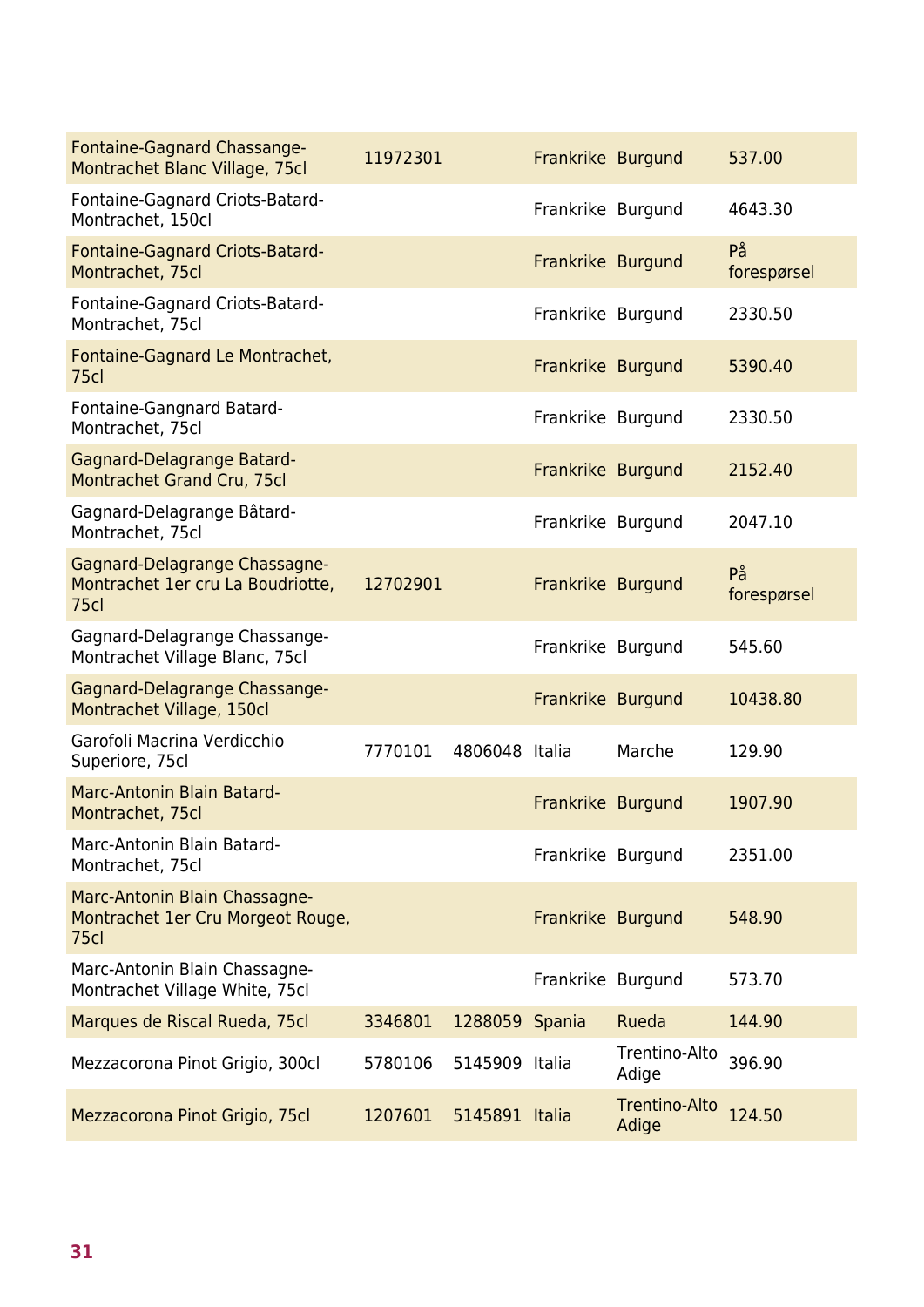| Paul Jaboulet Cotes du Rhone<br>Parallele 45 White, 75cl    | 5378601                            |                  |                           | 4610176 Frankrike Rhône Sør | 164.90            |
|-------------------------------------------------------------|------------------------------------|------------------|---------------------------|-----------------------------|-------------------|
| Paul Jaboulet Hermitage Chevalier<br>Sterimberg, 75cl       | 5378701                            |                  |                           | 4610457 Frankrike Rhône Sør | 494.90            |
| Pignier Cotes du Jura Blanc<br>Percenette, 75cl             | 8264201                            |                  | 5004452 Frankrike Jura    |                             | 394.90            |
| Pinot Blanc Vom Löss, 75cl                                  | 8152701                            |                  | 5281563 Tyskland Pfalz    |                             | 149.90            |
| Riesling Schiefer Steillage, 75cl                           | 5704901                            | 4645602 Tyskland |                           | Mosel                       | 144.90            |
| Riesling vom Kalkstein, 75cl                                | 2238901                            |                  | 4296463 Tyskland          | Pfalz                       | 144.90            |
| Riscal Txakolina, 75cl                                      | 11925901 5596804 Spania            |                  |                           | <b>Baskerland</b>           | 204.90            |
| Senaillet Saint-Verán Village, 75cl                         | 11437201                           |                  | Frankrike Burgund         |                             | 249.90            |
| William Fèvre Chablis 1er Cru<br>Vaulorent, 75cl            | 11031901 5596689 Frankrike Burgund |                  |                           |                             | 584.90            |
| William Fèvre Chablis Domaine,<br><b>150cl</b>              | 9367405                            |                  | 4167318 Frankrike Burgund |                             | 499.90            |
| William Fèvre Chablis Domaine,<br>300cl                     | 3969807                            |                  | 4594206 Frankrike Burgund |                             | 1039.90           |
| William Fèvre Chablis Domaine,<br>75cl                      | 4337601                            |                  | 1358910 Frankrike Burgund |                             | 249.90            |
| William Fèvre Chablis Grand Cru<br>Cote de Bouguerots, 75cl | 10172801 5281613 Frankrike Burgund |                  |                           |                             | På<br>forespørsel |
| William Fèvre Chablis Grand Cru<br>Les Clos, 75cl           | 11031801                           |                  | Frankrike Burgund         |                             | På<br>forespørsel |
| William Fèvre Chablis Grand Cru<br>Les Preuses, 75cl        | 11037101                           |                  | Frankrike Burgund         |                             | På<br>forespørsel |
| William Fèvre Petit Chablis BIB,<br>300cl                   | 10714506 5356472 Frankrike Burgund |                  |                           |                             | 714.90            |
| William Fèvre Petit Chablis, 150cl                          | 3969705                            |                  | 4594198 Frankrike Burgund |                             | 409.90            |
| William Fèvre Saint Bris, 75cl                              | 5869401                            |                  | 2595957 Frankrike Burgund |                             | 234.90            |
| Yvon Mau Chardonnay, 75cl                                   | 3317001                            |                  | 1287077 Frankrike         | Sørvest<br>Frankrike        | 114.90            |
| Zusammenspiel Weissburgunder,<br>75cl                       | 10786801 5344270 Tyskland Pfalz    |                  |                           |                             | 164.90            |

## VIN **Italia** |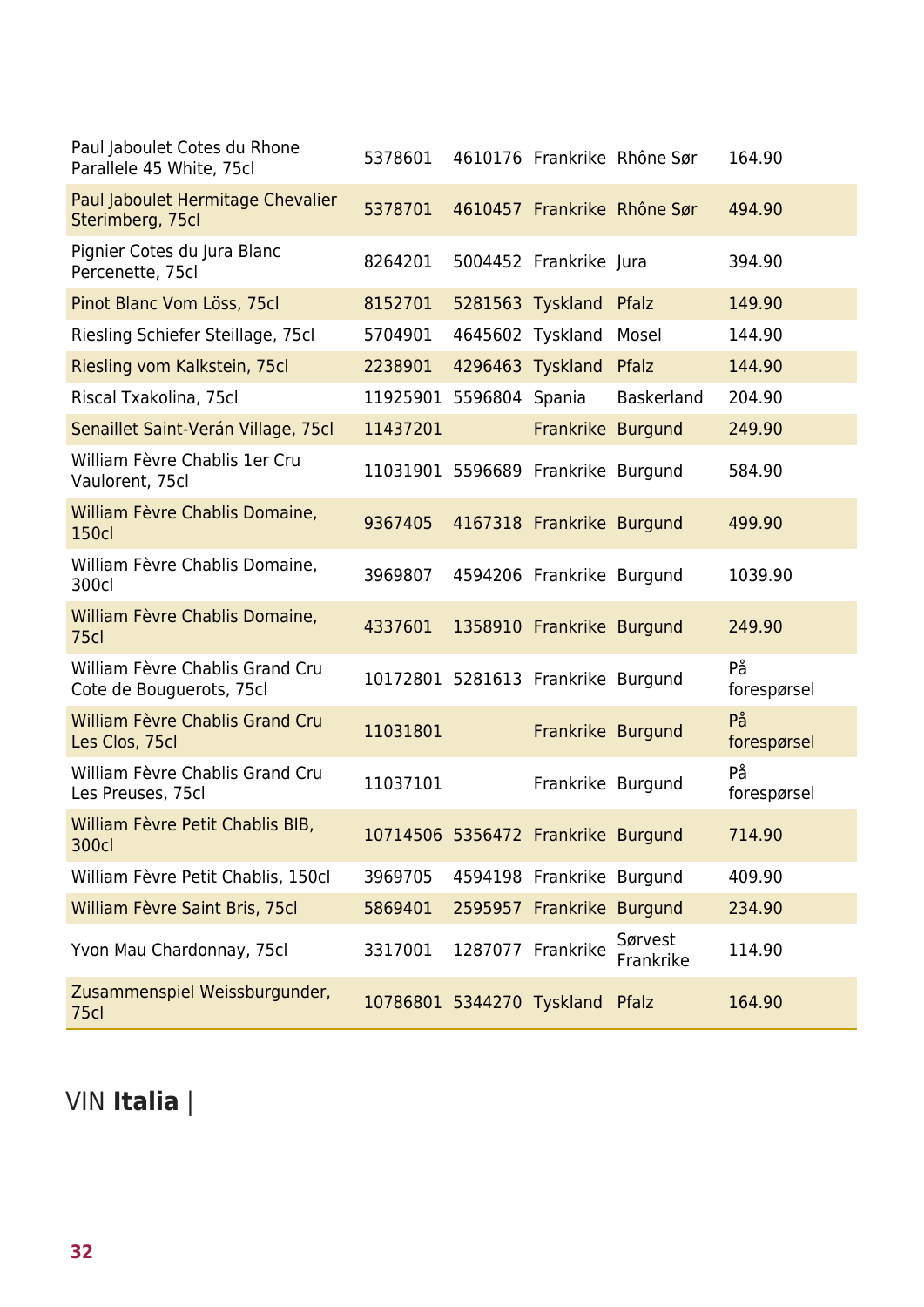| Varenavn                                                | Vpnr                    | <b>EDPnr</b>   | Land   | Område                 | Pris<br>ink.mva   |
|---------------------------------------------------------|-------------------------|----------------|--------|------------------------|-------------------|
| Barbera d'Alba DOC, 75cl                                | 5674501                 | 1626712 Italia |        | Piemonte               | 194.90            |
| Castel Firman Chardonnay, 75cl                          | 7336701                 | 5152244 Italia |        | Trentino-Alto<br>Adige | 169.90            |
| Castelforte Spumante Brut Organic,<br>75cl              | 7359101                 | 5374467 Italia |        | Veneto                 | 99.90             |
| Castelforte Amarone Della<br>Valpolicella Riserva, 75cl | 12300501                |                | Italia | Veneto                 | 400.00            |
| Castelforte Amarone della<br>Valpolicella, 150cl        | 11407305                |                | Italia | Veneto                 | 459.90            |
| Castelforte Amarone della<br>Valpolicella, 75cl         | 931601                  | 5431739 Italia |        | Veneto                 | 235.00            |
| Castelforte Prosecco Extra Dry, 75cl                    | 1112001                 | 5412465 Italia |        | Veneto                 | 104.90            |
| Castelforte Prosecco Rose, 75cl                         | 12148801                |                | Italia | Veneto                 | På<br>forespørsel |
| Castelforte Rosato, 300cl                               | 1274606                 |                | Italia | Veneto                 | 363.90            |
| Castelforte Rosato, 75cl                                | 12148001                |                | Italia | Veneto                 | 114.90            |
| Castelforte Rosso Veneto, 300cl                         | 9768106                 | 5710348        | Italia | Veneto                 | 393.90            |
| Castelforte Rosso Veneto, 300cl                         |                         |                | Italia | Veneto                 | 393.90            |
| Castelforte Soave, 300cl                                | 148606                  | 5397344 Italia |        | Veneto                 | 349.90            |
| Castelforte Soave, 300cl                                |                         |                | Italia | Veneto                 | 349.90            |
| Castelforte Valpolicella Ripasso,<br>150cl              | 11407205                |                | Italia | Veneto                 | 329.90            |
| Castelforte Valpolicella Ripasso,<br>75cl               | 9040301                 | 5431572 Italia |        | Veneto                 | 151.00            |
| Contessa Di Radda Igt Toscana,<br>75cl                  | 11705601                |                | Italia | Toscana                | 144.90            |
| Forco Vini Barbera, 300cl                               | 10266406 5158654 Italia |                |        | Piemonte               | 419.90            |
| Garofoli Macrina Verdicchio<br>Superiore, 75cl          | 7770101                 | 4806048 Italia |        | Marche                 | 129.90            |
| Garofoli Montreale Sangiovese, 75cl                     | 7770201                 | 4806030 Italia |        | Marche                 | 119.90            |
| Lenotti Amarone Della Valpolicella<br>Classico, 75cl    | 3110401                 | 5243027 Italia |        | Veneto                 | 392.90            |
| Lenotti Bardolino Classico DOC,<br>75cl                 | 621501                  | 4760450 Italia |        | Veneto                 | 128.90            |
| Lenotti Le Crosare Ripasso, 75cl                        | 4601201                 | 4760203 Italia |        | Veneto                 | 214.90            |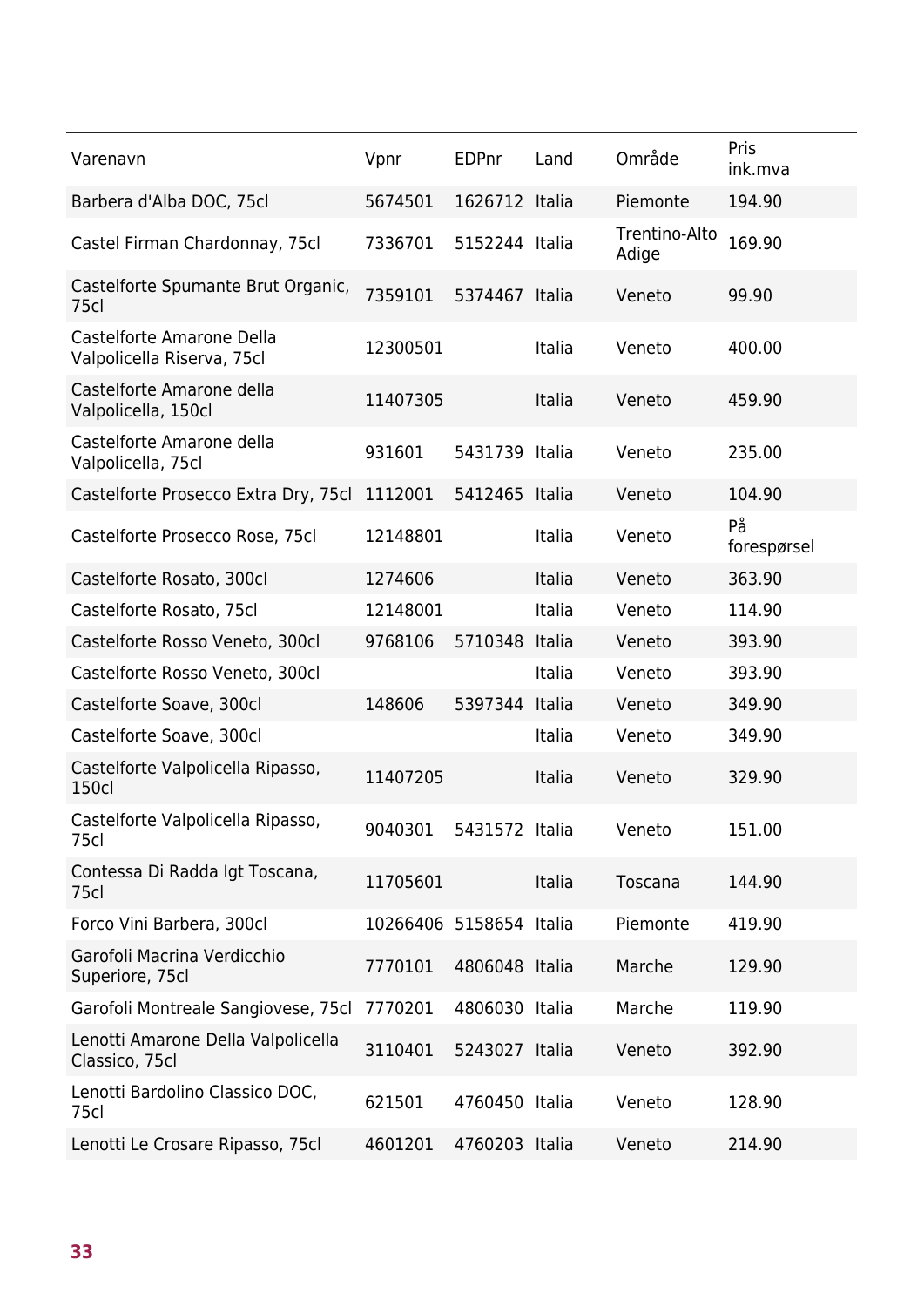| Lenotti Valpolicella Classico DOC,<br>75cl | 4936601                 | 4756193 Italia |        | Veneto                 | 164.90 |
|--------------------------------------------|-------------------------|----------------|--------|------------------------|--------|
| Mezza di Mezzacorona, 75cl                 | 10390601 5145925 Italia |                |        | Trentino-Alto<br>Adige | 134.90 |
| Mezzacorona Merlot Classica, 75cl          | 1524601                 | 5152269 Italia |        | Trentino-Alto<br>Adige | 139.00 |
| Mezzacorona Pinot Grigio, 150cl            | 10636405 5281688 Italia |                |        | Trentino-Alto<br>Adige | 254.90 |
| Mezzacorona Pinot Grigio, 300cl            | 5780106                 | 5145909 Italia |        | Trentino-Alto<br>Adige | 396.90 |
| Mezzacorona Pinot Grigio, 75cl             | 1207601                 | 5145891 Italia |        | Trentino-Alto<br>Adige | 124.50 |
| Molino Barolo DOCG, 75cl                   | 5674601                 | 2595759 Italia |        | Piemonte               | 344.90 |
| Molino Bricco Luciani, 75cl                | 11911601                |                | Italia | Piemonte               | 589.90 |
| Molino Langhe Nebbiolo, 75cl               | 11402001                |                | Italia | Piemonte               | 244.90 |
| Montecarrubo IL Carrubo, 75cl              |                         |                | Italia | Sicilia                | 444.90 |
| Montecarrubo Il Piccolo, 150cl             | 8286505                 | 5025598 Italia |        | <b>Sicilia</b>         | 609.90 |
| Montecarrubo Il Piccolo, 75cl              | 6916301                 | 5243472 Italia |        | <b>Sicilia</b>         | 294.90 |
| Peach Canei Frizzante, 100cl               | 8334908                 |                | Italia | Piemonte               | 149.90 |
| Riondo Pink, 75cl                          | 5242701                 |                | Italia | Veneto                 | 94.90  |
| Riondo Prosecco Spago Nero, 75cl           | 5242801                 |                | Italia | Veneto                 | 109.90 |
| Rotari Brut Riserva, 150cl                 | 1262805                 | 5152210 Italia |        | Trentino-Alto<br>Adige | 397.90 |
| Rotari Brut Riserva, 75cl                  | 1262801                 | 5152202 Italia |        | Trentino-Alto<br>Adige | 176.90 |
| Rotari Extra Brut Blanc de Blancs,<br>75cl | 7336501                 | 5152236 Italia |        | Trentino-Alto<br>Adige | 229.90 |
| Rotari Rosé Brut, 75cl                     | 1262701                 | 5152186 Italia |        | Trentino-Alto<br>Adige | 176.90 |
| Sesti Brunello di Montalcino, 75cl         | 5799101                 | 2595908 Italia |        | Toscana                | 499.90 |
| Sesti Grangiovese, 75cl                    | 5260801                 | 2596104 Italia |        | Toscana                | 234.90 |
| Sesti Rosso di Montalcino, 75cl            | 5790901                 | 2595916 Italia |        | Toscana                | 299.90 |
| Stemmari Hedonis Sicilia, 75cl             | 11402101                | 5596697 Italia |        | Piemonte               | 349.90 |
| Stemmari passiata terre siciliane,<br>75cl | 3514501                 | 5152228 Italia |        | Trentino-Alto<br>Adige | 126.90 |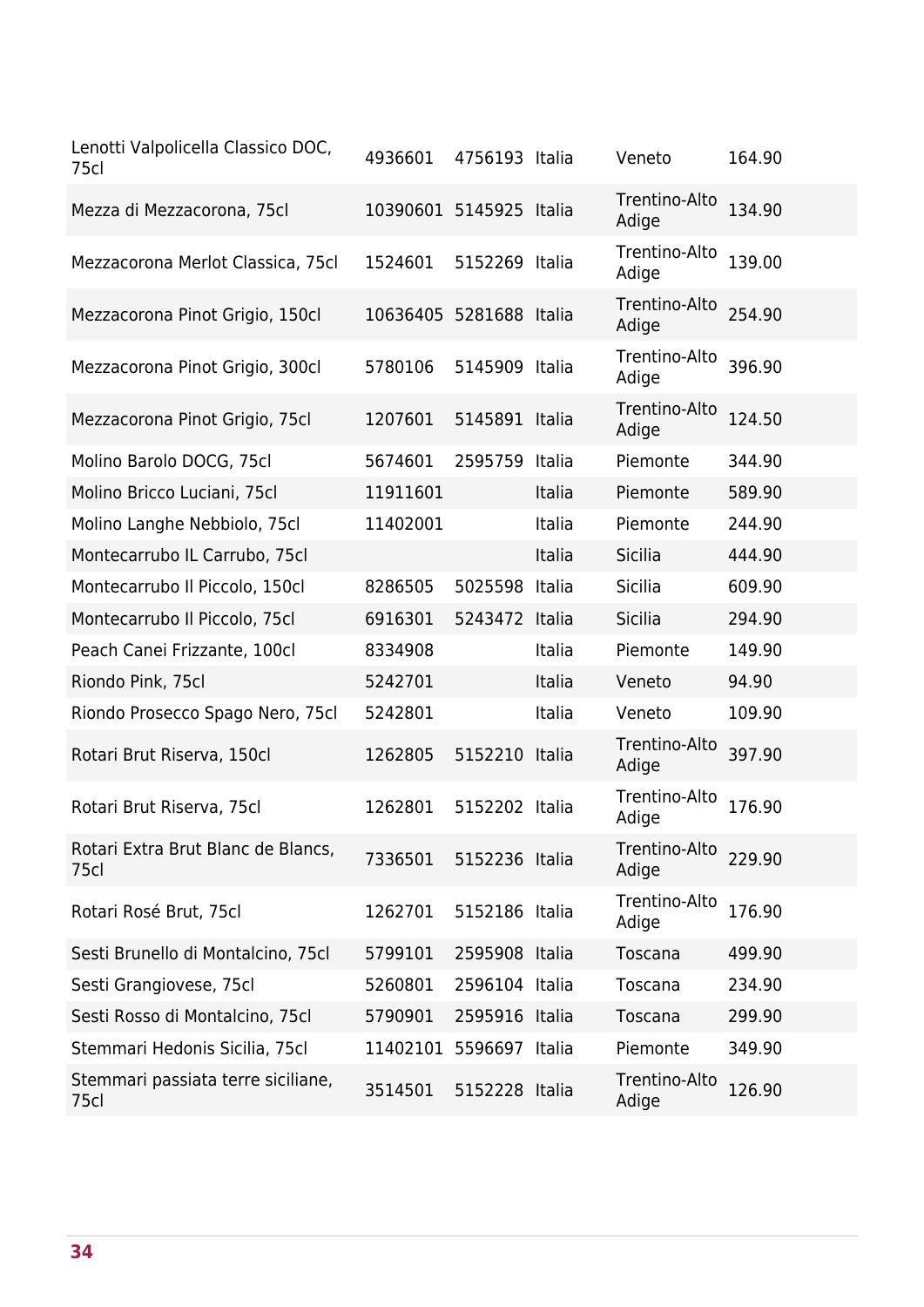| Vinding Montecarrubo Il Vignolo,<br>75c | 11734901 | <b>Italia</b> | <b>Sicilia</b> | 644.90 |  |
|-----------------------------------------|----------|---------------|----------------|--------|--|
|-----------------------------------------|----------|---------------|----------------|--------|--|

#### VIN **Jerez** |

| VIN Jerez                     |         |       |        |       |                                   |
|-------------------------------|---------|-------|--------|-------|-----------------------------------|
| Varenavn                      | Vpnr    | EDPnr | Land   |       | Område <sup>Pris</sup><br>ink.mva |
| Croft Twist Fino Spritz, 75cl | 8264601 |       | Spania | lerez | 69.90                             |

#### VIN **Jura** |

| Varenavn                                        | Vpnr | <b>EDPnr</b> | Land                           | Område <sup>Pris</sup><br>ink.mva |
|-------------------------------------------------|------|--------------|--------------------------------|-----------------------------------|
| Pignier Cotes du Jura Blanc<br>Percenette, 75cl |      |              | 8264201 5004452 Frankrike Jura | 394.90                            |

### VIN **Languedoc-Roussillon** |

| Varenavn              | Vpnr   | EDPnr | Land | Område                                       | Pris<br>ink.mva |
|-----------------------|--------|-------|------|----------------------------------------------|-----------------|
| Yvon Mau Merlot, 75cl | 785601 |       |      | 139048 Frankrike Languedoc-Roussillon 116.50 |                 |

#### VIN **Loire** |

| Varenavn                         | Vpnr                             | EDPnr | Land | Område <sup>Pris</sup><br>ink.mva |
|----------------------------------|----------------------------------|-------|------|-----------------------------------|
| Les Grandes Vignes Groslot, 75cl | 11023801 5633078 Frankrike Loire |       |      | 239.90                            |
| Vaillant Petillant Naturel, 75cl | 7737301 5383880 Frankrike Loire  |       |      | 224.90                            |

#### VIN **Marche** |

| VIN Marche |      |              |      |        |                        |
|------------|------|--------------|------|--------|------------------------|
| Varenavn   | Vpnr | <b>EDPnr</b> | Land | Område | <b>Pris</b><br>ink.mva |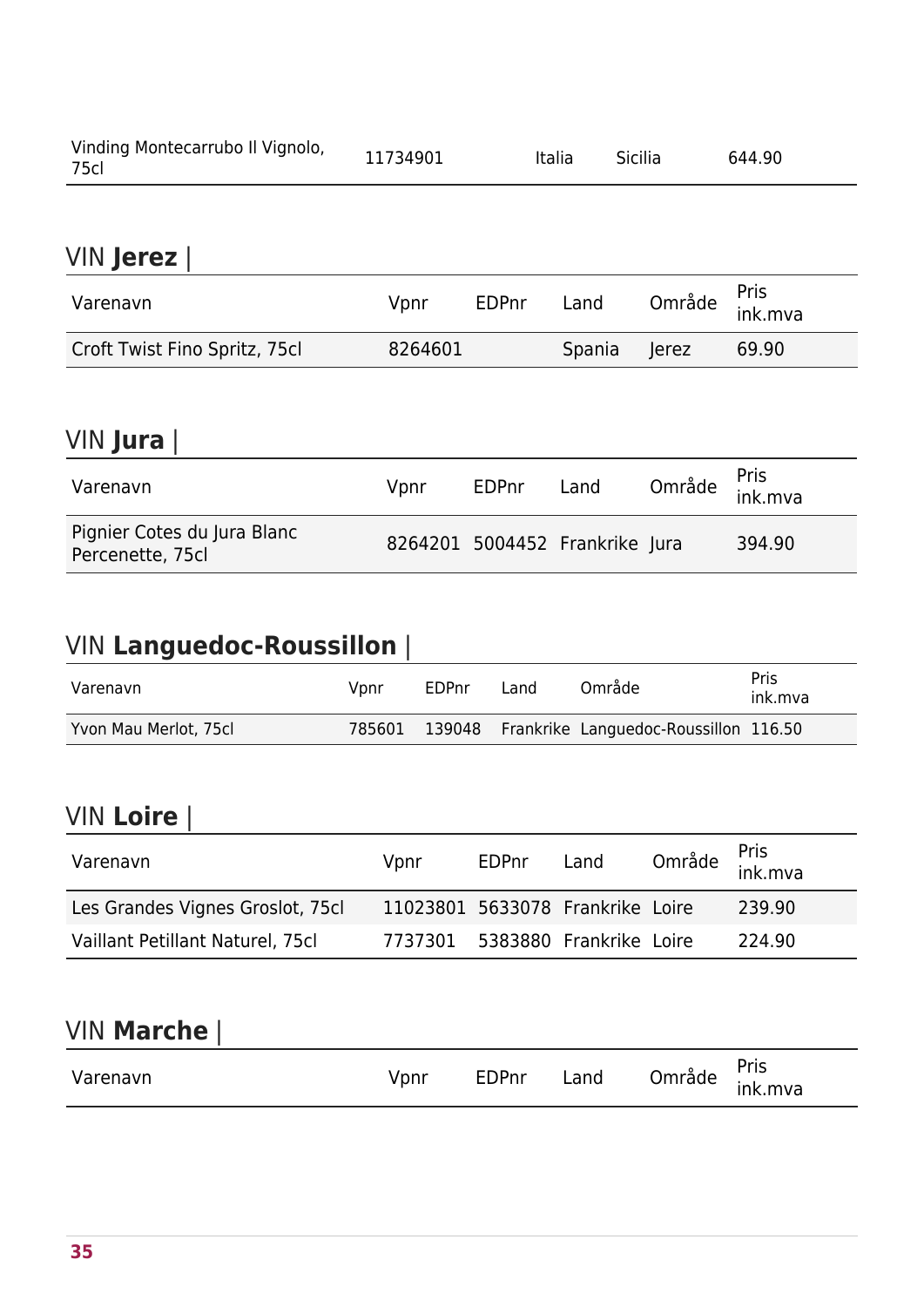| Garofoli Macrina Verdicchio<br>Superiore, 75cl             | 7770101 4806048 Italia | Marche 129.90 |  |
|------------------------------------------------------------|------------------------|---------------|--|
| Garofoli Montreale Sangiovese, 75cl 7770201 4806030 Italia |                        | Marche 119.90 |  |

### VIN **Mosel** |

| Varenavn                          | Vpnr | EDPnr | Land                           | Område <sup>Pris</sup><br>ink.mva |        |
|-----------------------------------|------|-------|--------------------------------|-----------------------------------|--------|
| Riesling Schiefer Steillage, 75cl |      |       | 5704901 4645602 Tyskland Mosel |                                   | 144.90 |

#### VIN **Musserende Vin** |

| Varenavn                                        | Vpnr             | <b>EDPnr</b>     | Land                       | Område                      | Pris<br>ink.mva   |
|-------------------------------------------------|------------------|------------------|----------------------------|-----------------------------|-------------------|
| Black Tower Ice Rosé, 75cl                      | 7926601          | 4921268 Tyskland |                            | Rheinhessen                 | 119.90            |
| Black Tower Ice, 75cl                           | 5704001          | 4645594          | Tyskland                   | Rheinhessen                 | 114.90            |
| Calvet Celebration Brut, 75cl                   | 11203901         |                  | 5634498 Frankrike Bordeaux |                             | 104.90            |
| Castelforte Spumante Brut Organic,<br>75cl      | 7359101          | 5374467 Italia   |                            | Veneto                      | 99.90             |
| Castelforte Prosecco Extra Dry, 75cl            | 1112001          | 5412465 Italia   |                            | Veneto                      | 104.90            |
| Castelforte Prosecco Rose, 75cl                 | 12148801         |                  | Italia                     | Veneto                      | På<br>forespørsel |
| Champagne Laurent Perrier Vintage<br>Brut, 75cl | 5544401          |                  |                            | 1396589 Frankrike Champagne | 544.90            |
| Champagne Laurent-Perrier Grand<br>Sieclè, 75cl | 5541001          |                  |                            | 1300193 Frankrike Champagne | 1390.00           |
| Champagne Laurent-Perrier Rosé,<br>150cl        | 7255105          |                  |                            | 4281721 Frankrike Champagne | 1329.90           |
| Champagne Laurent-Perrier Ultra<br>Brut, 75cl   | 4365201          |                  |                            | 1358944 Frankrike Champagne | 499.90            |
| Croft Twist Fino Spritz, 75cl                   | 8264601          |                  | Spania                     | Jerez                       | 69.90             |
| Mezza di Mezzacorona, 75cl                      | 10390601 5145925 |                  | Italia                     | Trentino-Alto<br>Adige      | 134.90            |
| Peach Canei Frizzante, 100cl                    | 8334908          |                  | Italia                     | Piemonte                    | 149.90            |
| Riondo Pink, 75cl                               | 5242701          |                  | Italia                     | Veneto                      | 94.90             |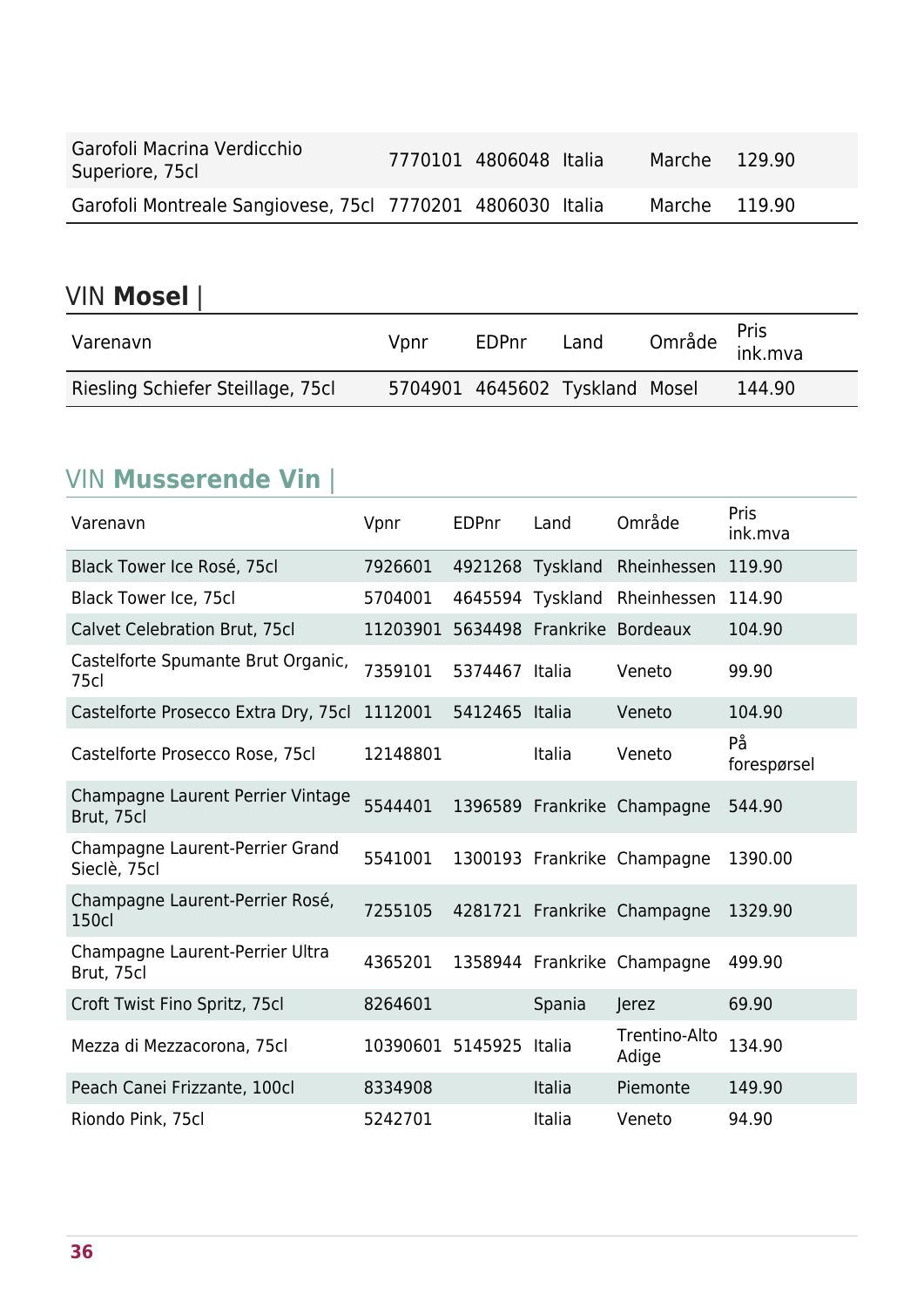| Riondo Prosecco Spago Nero, 75cl                | 5242801  |                | <b>Italia</b>           | Veneto                 | 109.90 |
|-------------------------------------------------|----------|----------------|-------------------------|------------------------|--------|
| Rotari Brut Riserva, 150cl                      | 1262805  | 5152210        | Italia                  | Trentino-Alto<br>Adige | 397.90 |
| Rotari Brut Riserva, 75cl                       | 1262801  | 5152202 Italia |                         | Trentino-Alto<br>Adige | 176.90 |
| Rotari Extra Brut Blanc de Blancs,<br>75cl      | 7336501  | 5152236 Italia |                         | Trentino-Alto<br>Adige | 229.90 |
| Rotari Rosé Brut, 75cl                          | 1262701  | 5152186 Italia |                         | Trentino-Alto<br>Adige | 176.90 |
| Vaillant Petillant Naturel, 75cl                | 7737301  |                | 5383880 Frankrike Loire |                        | 224.90 |
| Vilarnau Brut Nature Reserva<br>Organico, 150cl | 11402205 |                | Spania                  | Cava                   | 269.90 |
| Vilarnau Brut Nature Vintage, 75cl              | 10800801 |                | Spania                  | Cava                   | 100.00 |
| Vilarnau Brut Nature, 75cl                      | 5378801  | 4610440        | Spania                  | Cava                   | 144.90 |

# VIN **Pfalz** |

| Varenavn                                  | Vpnr                            | <b>EDPnr</b> | Land                   | Område | Pris<br>ink.mva |
|-------------------------------------------|---------------------------------|--------------|------------------------|--------|-----------------|
| <b>Black Tower Classic Riesling, 75cl</b> | 3393501                         | 410035       | Tyskland Pfalz         |        | 110.90          |
| Pinot Blanc Vom Löss, 75cl                | 8152701                         |              | 5281563 Tyskland Pfalz |        | 149.90          |
| Riesling vom Kalkstein, 75cl              | 2238901                         |              | 4296463 Tyskland Pfalz |        | 144.90          |
| Zusammenspiel Weissburgunder,<br>75cl     | 10786801 5344270 Tyskland Pfalz |              |                        |        | 164.90          |

### VIN **Piemonte** |

| Varenavn                     | Vpnr                    | EDPnr          | Land   | Område          | Pris<br>ink.mva |
|------------------------------|-------------------------|----------------|--------|-----------------|-----------------|
| Barbera d'Alba DOC, 75cl     | 5674501                 | 1626712 Italia |        | Piemonte 194.90 |                 |
| Forco Vini Barbera, 300cl    | 10266406 5158654 Italia |                |        | Piemonte 419.90 |                 |
| Molino Barolo DOCG, 75cl     | 5674601                 | 2595759        | Italia | Piemonte 344.90 |                 |
| Molino Bricco Luciani, 75cl  | 11911601                |                | Italia | Piemonte 589.90 |                 |
| Molino Langhe Nebbiolo, 75cl | 11402001                |                | Italia | Piemonte 244.90 |                 |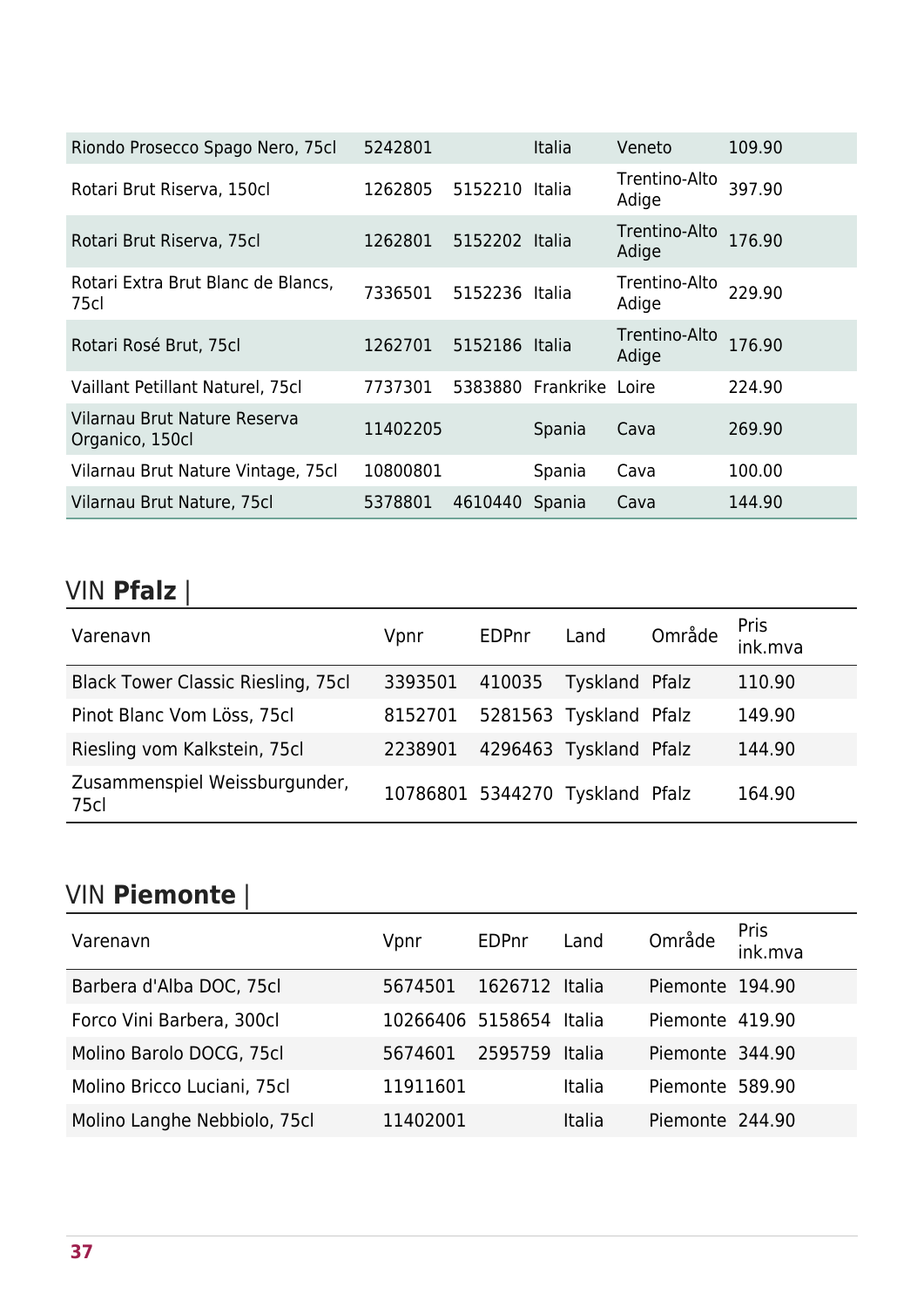| Peach Canei Frizzante, 100cl   | 8334908                 | Italia | Piemonte 149.90 |
|--------------------------------|-------------------------|--------|-----------------|
| Stemmari Hedonis Sicilia, 75cl | 11402101 5596697 Italia |        | Piemonte 349.90 |

#### VIN **Provence** |

| Varenavn                                                 | Vpnr     | <b>EDPnr</b> | Land                              | Område                    | Pris<br>ink.mva |
|----------------------------------------------------------|----------|--------------|-----------------------------------|---------------------------|-----------------|
| Château Roubine La Vie en Rose<br>Côte de Provence, 75cl | 3786201  |              | 4834586 Frankrike Provence 234.90 |                           |                 |
| Criox de Basson Côtes de Provence<br>Rosé, 75cl          | 8051501  |              | 4858619 Frankrike Provence 179.90 |                           |                 |
| Rose Coteaux Varois En Provence,<br>300cl                | 10902606 |              |                                   | Frankrike Provence 544.90 |                 |

#### VIN **Rheinhessen** |

| <b>VIN Rheinhessen</b>                                                         |      |              |      |                                             |                        |
|--------------------------------------------------------------------------------|------|--------------|------|---------------------------------------------|------------------------|
| Varenavn                                                                       | Vpnr | <b>EDPnr</b> | Land | Område                                      | <b>Pris</b><br>ink.mva |
| Black Tower Ice Rosé, 75cl                                                     |      |              |      | 7926601 4921268 Tyskland Rheinhessen 119.90 |                        |
| <b>Black Tower Ice, 75cl</b>                                                   |      |              |      | 5704001 4645594 Tyskland Rheinhessen 114.90 |                        |
| Black Tower Pink Bubbly, 75cl                                                  |      |              |      | 9335201 2596245 Tyskland Rheinhessen 97.50  |                        |
| Black Tower Snøhetta Edition, 300cl 1202906 215947 Tyskland Rheinhessen 304.90 |      |              |      |                                             |                        |
| Black Tower Snøhetta Edition, 75cl 1202901 5281373 Tyskland Rheinhessen 97.50  |      |              |      |                                             |                        |

#### VIN **Rhône Nord** |

| Varenavn                                                     | Vpnr | <b>EDPnr</b> | Land                      | Område               | <b>Pris</b><br>ink.mva |
|--------------------------------------------------------------|------|--------------|---------------------------|----------------------|------------------------|
| Paul Jaboulet Crozes-Hermitage<br>Domaine de Thalabert, 75cl |      |              | 5043901 1360775 Frankrike | Rhône<br><b>Nord</b> | 334.90                 |
| Paul Jaboulet Crozes-Hermitage Les<br>Jalets 2009, 75cl      |      |              | 662701 151233 Frankrike   | Rhône<br>Nord        | 234.90                 |
| Paul Jaboulet Hermitage La<br>Chapelle, 75cl                 |      |              | 6570201 2596047 Frankrike | Rhône<br>Nord        | 1490.00                |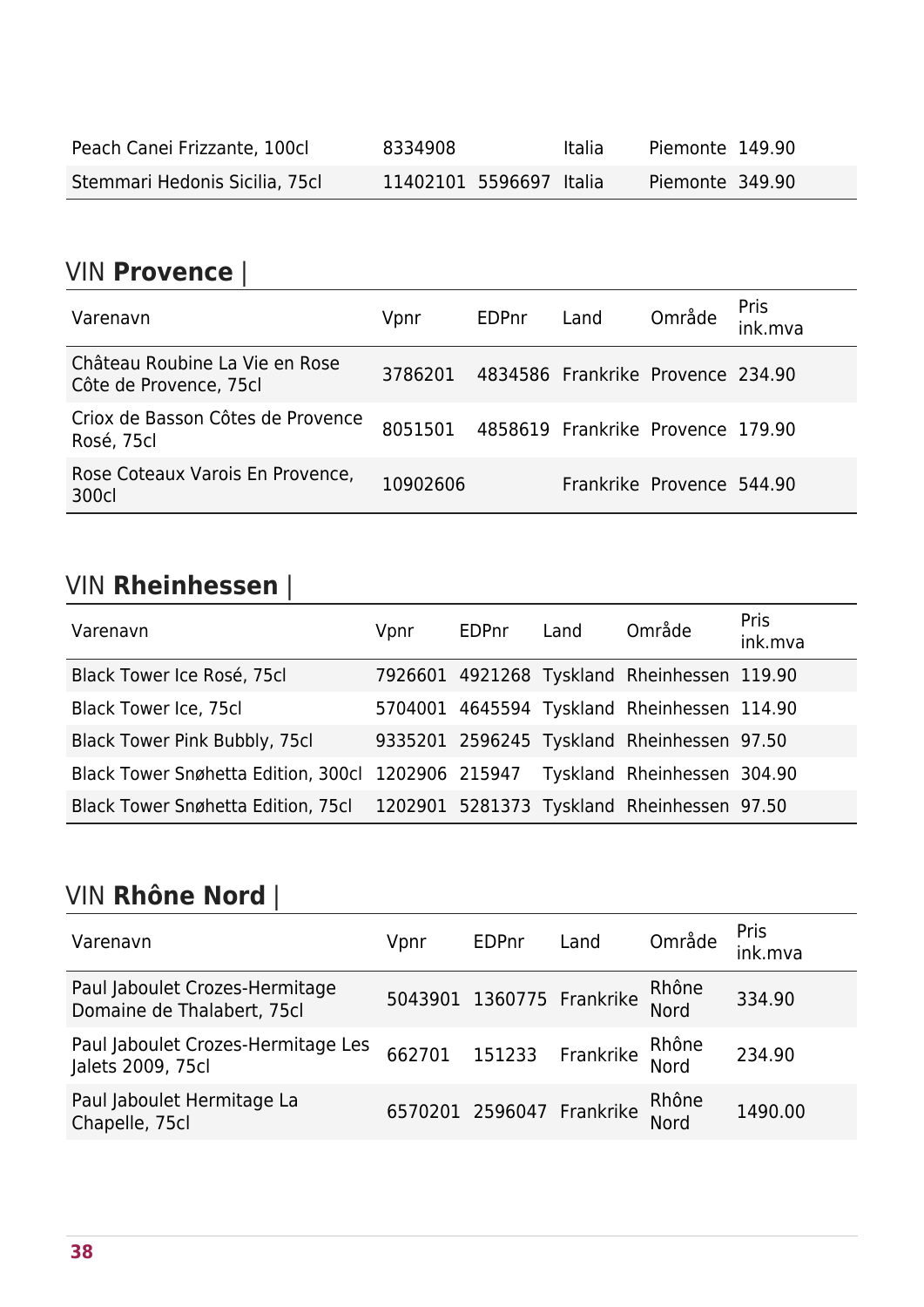| Paul Jaboulet Hermitage La<br>Chapelle, 75cl        | 8193201 | Frankrike Rhône                 | 1222.00 |
|-----------------------------------------------------|---------|---------------------------------|---------|
| Paul Jaboulet Hermitage La Petite<br>Chapelle, 75cl |         | 5710301 1669787 Frankrike Rhône | 499.90  |

#### VIN **Rhône Sør** |

| Varenavn                                                      | Vpnr           | <b>EDPnr</b>              | Land              | Område       | <b>Pris</b><br>ink.mva |
|---------------------------------------------------------------|----------------|---------------------------|-------------------|--------------|------------------------|
| Paul Jaboulet Beaumes de Venice<br>"le Paradou", 75cl         | 2035701 101048 |                           | Frankrike         | Rhône<br>Sør | 214.90                 |
| Paul Jaboulet Cotes du Rhone<br>Parallele 45 White, 75cl      |                | 5378601 4610176 Frankrike |                   | Rhône<br>Sør | 164.90                 |
| Paul Jaboulet Cotes du Rhone<br>Parallèle 45, 75cl            | 786401         | 231555                    | Frankrike         | Rhône<br>Sør | 159.90                 |
| Paul Jaboulet Crozes-Hermitage<br>Domaine de Thalabert, 150cl |                | 7960705 5676218 Frankrike |                   | Rhône<br>Sør | 619.90                 |
| Paul Jaboulet Gigondas Pierre<br>Aiguille, 75cl               |                | 7823801 5281480 Frankrike |                   | Rhône<br>Sør | 234.90                 |
| Paul Jaboulet Hermitage Chevalier<br>Sterimberg, 75cl         | 5378701        |                           | 4610457 Frankrike | Rhône<br>Sør | 494.90                 |

## VIN **Rioja** |

| Varenavn                                | Vpnr     | <b>EDPnr</b> | Land   | Område | Pris<br>ink.mva |
|-----------------------------------------|----------|--------------|--------|--------|-----------------|
| Marques de Riscal Gran Reserva,<br>75cl | 3347901  | 2595932      | Spania | Rioja  | 364.90          |
| Marques De Riscal Reserva Xr, 75cl      | 12165901 |              | Spania | Rioja  | 284.90          |
| Marques de Riscal Reserva, 150cl        | 9528305  | 2604411      | Spania | Rioja  | 409.90          |
| Marques de Riscal Reserva, 75cl         | 642401   | 231472       | Spania | Rioja  | 230.00          |

### VIN **Rosévin** |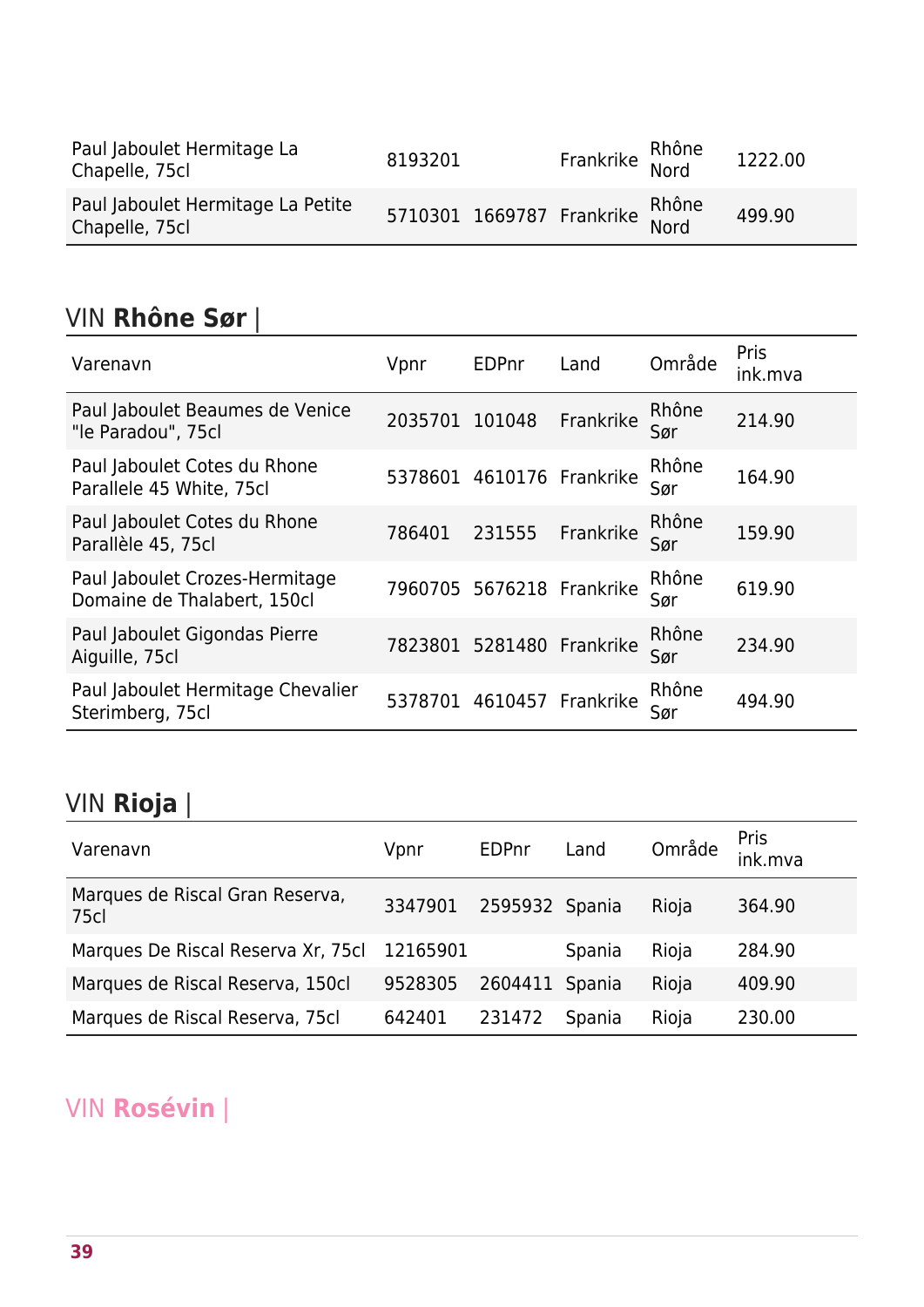| Varenavn                                                       | Vpnr     | <b>EDPnr</b>   | Land                       | Område                 | <b>Pris</b><br>ink.mva |
|----------------------------------------------------------------|----------|----------------|----------------------------|------------------------|------------------------|
| Black Tower Pink Bubbly, 75cl                                  | 9335201  |                | 2596245 Tyskland           | Rheinhessen            | 97.50                  |
| Calvet Celebration Brut Rosé, 75cl                             | 11855901 |                | 5634647 Frankrike Bordeaux |                        | 94.90                  |
| Castelforte Rosato, 300cl                                      | 1274606  |                | <b>Italia</b>              | Veneto                 | 363.90                 |
| Castelforte Rosato, 75cl                                       | 12148001 |                | <b>Italia</b>              | Veneto                 | 114.90                 |
| Château Roubine La Vie en Rose<br>Côte de Provence, 75cl       | 3786201  |                | 4834586 Frankrike Provence |                        | 234.90                 |
| Criox de Basson Côtes de Provence<br>Rosé, 75cl                | 8051501  |                | 4858619 Frankrike Provence |                        | 179.90                 |
| Mezzacorona Pinot Grigio Rose, 75cl 11711301 5596705 Frankrike |          |                |                            | Trentino-Alto<br>Adige | 123.90                 |
| Riscal Viñas Viejas Rosado, 75cl                               | 8339301  | 5065834 Spania |                            | Castilla y<br>León     | 194.90                 |
| Rose Coteaux Varois En Provence,<br>300cl                      | 10902606 |                | Frankrike Provence         |                        | 544.90                 |

### VIN **Rueda** |

| Varenavn                      | Vpnr | EDPnr                  | Land |       | Område <sup>Pris</sup><br>ink.mva |
|-------------------------------|------|------------------------|------|-------|-----------------------------------|
| Marques de Riscal Rueda, 75cl |      | 3346801 1288059 Spania |      | Rueda | 144.90                            |

#### VIN **Rødvin** |

| Varenavn                                                | Vpnr     | EDPnr          | Land      | Område            | Pris<br>ink.mva |
|---------------------------------------------------------|----------|----------------|-----------|-------------------|-----------------|
| Barbera d'Alba DOC, 75cl                                | 5674501  | 1626712 Italia |           | Piemonte          | 194.90          |
| Calvet Beaujolais Villages, 300cl                       | 10149306 |                | Frankrike | <b>Beaujolais</b> | 412.90          |
| Castelforte Amarone Della<br>Valpolicella Riserva, 75cl | 12300501 |                | Italia    | Veneto            | 400.00          |
| Castelforte Amarone della<br>Valpolicella, 150cl        | 11407305 |                | Italia    | Veneto            | 459.90          |
| Castelforte Amarone della<br>Valpolicella, 75cl         | 931601   | 5431739 Italia |           | Veneto            | 235.00          |
| Castelforte Rosso Veneto, 300cl                         | 9768106  | 5710348        | Italia    | Veneto            | 393.90          |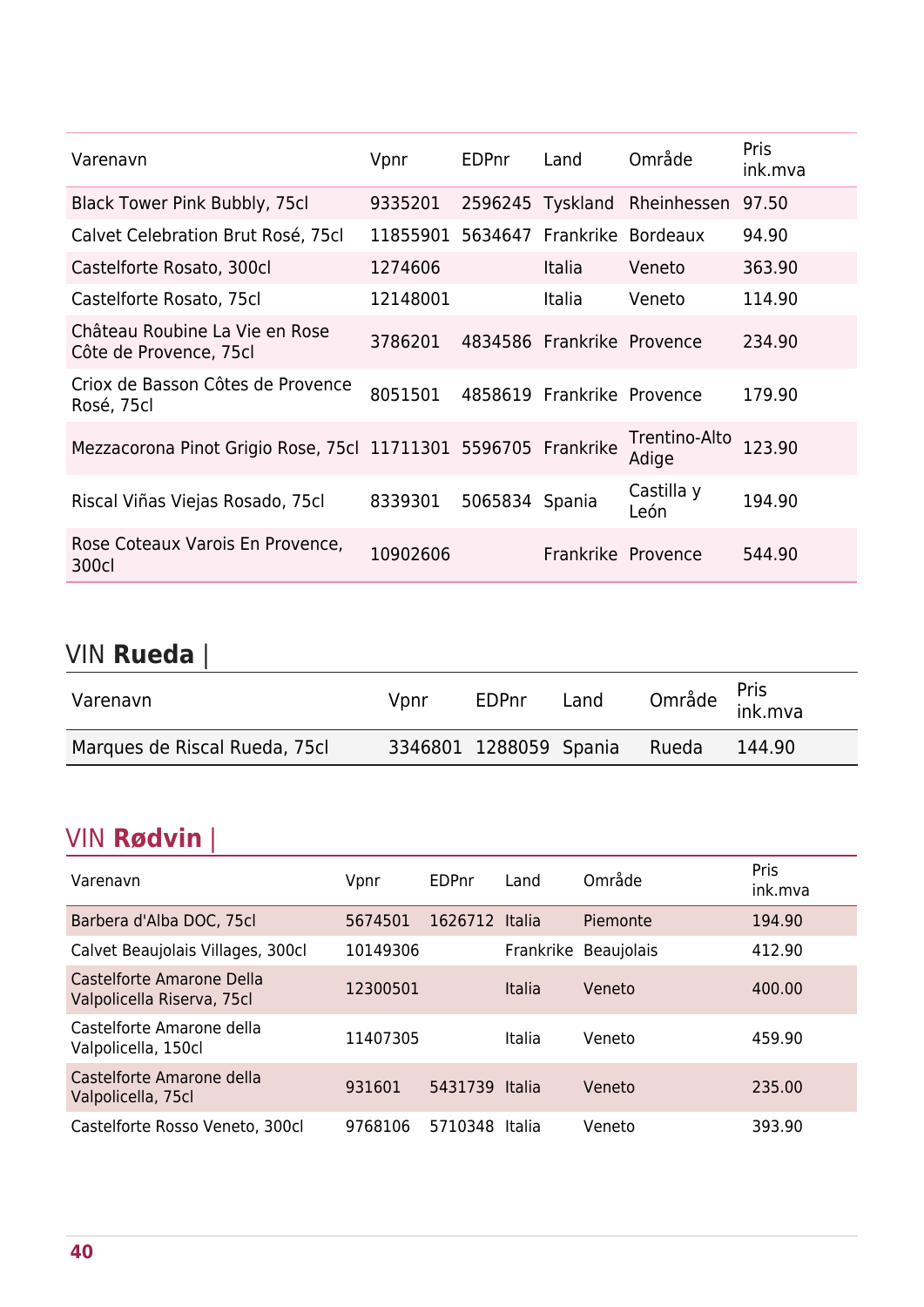| Castelforte Rosso Veneto, 300cl                                 |                                  |                | Italia                    | Veneto              | 393.90 |
|-----------------------------------------------------------------|----------------------------------|----------------|---------------------------|---------------------|--------|
| Castelforte Valpolicella Ripasso,<br><b>150cl</b>               | 11407205                         |                | Italia                    | Veneto              | 329.90 |
| Castelforte Valpolicella Ripasso,<br><b>75cl</b>                | 9040301                          | 5431572 Italia |                           | Veneto              | 151.00 |
| Chateau Fongaban, 150cl                                         | 12596505                         |                |                           | Frankrike Bordeaux  | 389.60 |
| Chateau Fongaban, 75cl                                          | 12596501                         |                |                           | Frankrike Bordeaux  | 179.40 |
| Contessa Di Radda Igt Toscana,<br>75cl                          | 11705601                         |                | Italia                    | Toscana             | 144.90 |
| Duboeuf Beaujolais Village, 75cl                                | 3490601                          | 218651         | Frankrike Burgund         |                     | 154.90 |
| Duboeuf Pinot Noir Vin de France,<br>300cl                      | 3044006                          |                | 4512307 Frankrike Burgund |                     | 424.90 |
| Dupasquier Mercurey, 75cl                                       | 12414501                         |                | Frankrike Burgund         |                     | 300.00 |
| Dupasquier Pinot Noir, 75cl                                     | 1013801                          |                | 1287432 Frankrike Burgund |                     | 189.90 |
| Forco Vini Barbera, 300cl                                       | 10266406 5158654 Italia          |                |                           | Piemonte            | 419.90 |
| Gallo Apothic Inferno, 75cl                                     | 10515201 5173513 USA             |                |                           | California          | 189.90 |
| Garofoli Montreale Sangiovese, 75cl                             | 7770201                          | 4806030 Italia |                           | Marche              | 119.90 |
| Georges Duboeuf Fleurie, 75cl                                   | 575901                           | 879684         | Frankrike                 | Burgund             | 189.90 |
| Lenotti Amarone Della Valpolicella<br>Classico, 75cl            | 3110401                          | 5243027 Italia |                           | Veneto              | 392.90 |
| Lenotti Bardolino Classico DOC,<br>75cl                         | 621501                           | 4760450 Italia |                           | Veneto              | 128.90 |
| Lenotti Le Crosare Ripasso, 75cl                                | 4601201                          | 4760203 Italia |                           | Veneto              | 214.90 |
| Lenotti Valpolicella Classico DOC,<br>75cl                      | 4936601                          | 4756193 Italia |                           | Veneto              | 164.90 |
| Les Grandes Vignes Groslot, 75cl                                | 11023801 5633078 Frankrike Loire |                |                           |                     | 239.90 |
| Marc-Antonin Blain Chassagne-<br>Montrachet Village Rouge, 75cl |                                  |                | Frankrike Burgund         |                     | 438.00 |
| Marques de Riscal Gran Reserva,<br>75 <sub>cl</sub>             | 3347901                          | 2595932 Spania |                           | Rioja               | 364.90 |
| Marques De Riscal Reserva Xr, 75cl                              | 12165901                         |                | Spania                    | Rioja               | 284.90 |
| Marques de Riscal Reserva, 150cl                                | 9528305                          | 2604411        | Spania                    | Rioja               | 409.90 |
| Marques de Riscal Reserva, 75cl                                 | 642401                           | 231472         | Spania                    | Rioja               | 230.00 |
| Mezzacorona Merlot Classica, 75cl                               | 1524601                          | 5152269 Italia |                           | Trentino-Alto Adige | 139.00 |
| Mezzacorona Pinot Grigio, 150cl                                 | 10636405                         | 5281688        | Italia                    | Trentino-Alto Adige | 254.90 |
| Millot Echezeaux Grand Cru, 75cl                                | 1188001                          |                | 4442422 Frankrike         | <b>Burgund</b>      | 954.90 |
| Molino Barolo DOCG, 75cl                                        | 5674601                          | 2595759 Italia |                           | Piemonte            | 344.90 |
| Molino Bricco Luciani, 75cl                                     | 11911601                         |                | Italia                    | Piemonte            | 589.90 |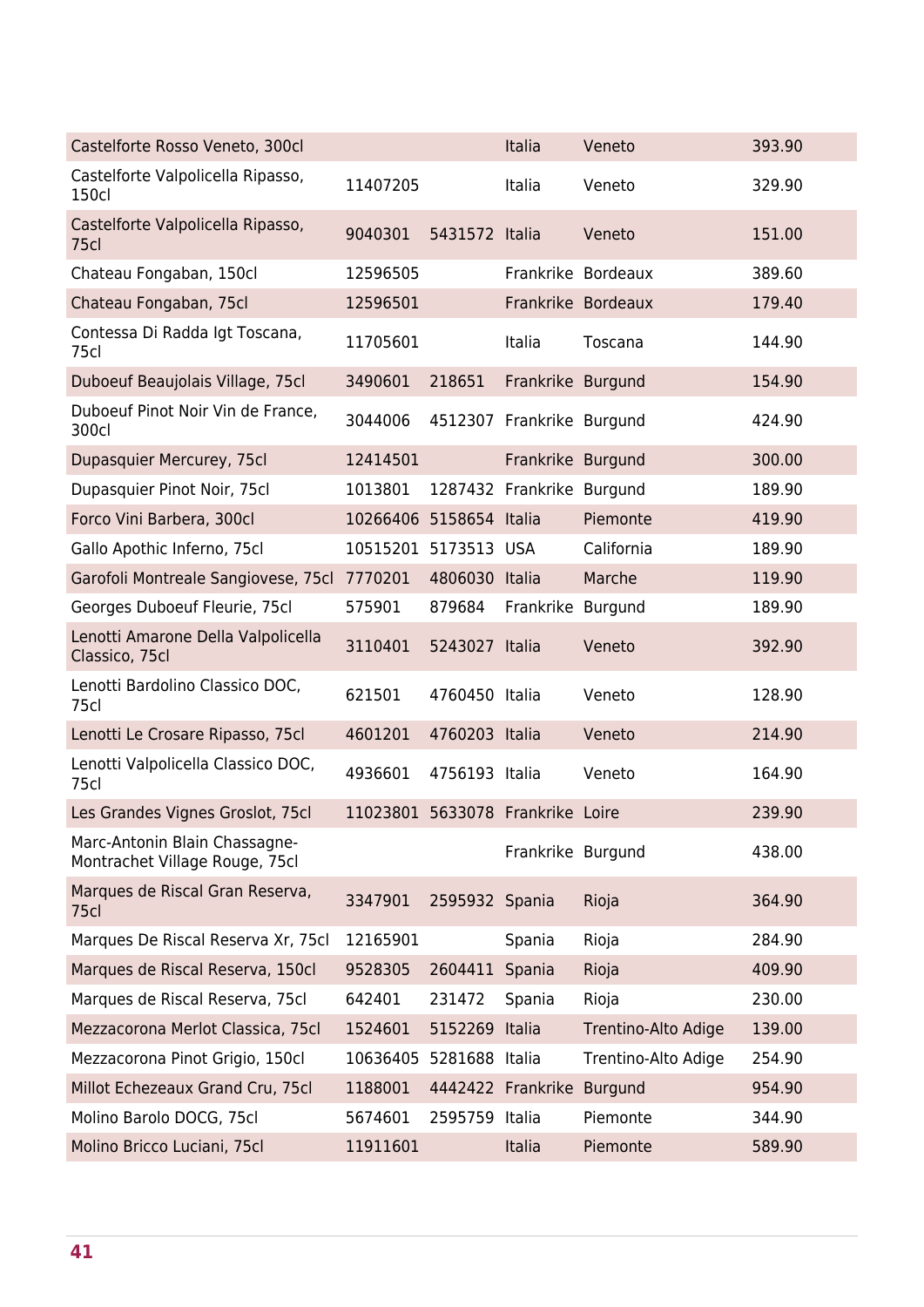| Molino Langhe Nebbiolo, 75cl                                  | 11402001                           |                | Italia | Piemonte                              | 244.90  |
|---------------------------------------------------------------|------------------------------------|----------------|--------|---------------------------------------|---------|
| Montecarrubo Cuvee Suzanne, 75cl                              |                                    |                | Spania | Sicilia                               | 470.90  |
| Montecarrubo IL Carrubo, 75cl                                 |                                    |                | Italia | <b>Sicilia</b>                        | 444.90  |
| Montecarrubo Il Piccolo, 150cl                                | 8286505                            | 5025598 Italia |        | <b>Sicilia</b>                        | 609.90  |
| Montecarrubo Il Piccolo, 75cl                                 | 6916301                            | 5243472 Italia |        | <b>Sicilia</b>                        | 294.90  |
| Paul Jaboulet Beaumes de Venice<br>"le Paradou", 75cl         | 2035701                            | 101048         |        | Frankrike Rhône Sør                   | 214.90  |
| Paul Jaboulet Cotes du Rhone<br>Parallèle 45, 75cl            | 786401                             | 231555         |        | Frankrike Rhône Sør                   | 159.90  |
| Paul Jaboulet Crozes-Hermitage<br>Domaine de Thalabert, 150cl | 7960705                            |                |        | 5676218 Frankrike Rhône Sør           | 619.90  |
| Paul Jaboulet Crozes-Hermitage<br>Domaine de Thalabert, 75cl  | 5043901                            |                |        | 1360775 Frankrike Rhône Nord          | 334.90  |
| Paul Jaboulet Crozes-Hermitage Les<br>Jalets 2009, 75cl       | 662701                             | 151233         |        | Frankrike Rhône Nord                  | 234.90  |
| Paul Jaboulet Gigondas Pierre<br>Aiguille, 75cl               | 7823801                            |                |        | 5281480 Frankrike Rhône Sør           | 234.90  |
| Paul Jaboulet Hermitage La<br>Chapelle, 75cl                  | 6570201                            |                |        | 2596047 Frankrike Rhône Nord          | 1490.00 |
| Paul Jaboulet Hermitage La<br>Chapelle, 75cl                  | 8193201                            |                |        | Frankrike Rhône Nord                  | 1222.00 |
| Paul Jaboulet Hermitage La Petite<br>Chapelle, 75cl           | 5710301                            |                |        | 1669787 Frankrike Rhône Nord          | 499.90  |
| Riscal 1860 Tempranillo, 300cl                                | 3335206                            | 2595981 Spania |        | Castilla y León                       | 414.90  |
| Riscal 1860 Tempranillo, 75cl                                 | 3335201                            | 955161         | Spania | Castilla y León                       | 149.90  |
| Sesti Brunello di Montalcino, 75cl                            | 5799101                            | 2595908 Italia |        | Toscana                               | 499.90  |
| Sesti Grangiovese, 75cl                                       | 5260801                            | 2596104 Italia |        | Toscana                               | 234.90  |
| Sesti Rosso di Montalcino, 75cl                               | 5790901                            | 2595916 Italia |        | Toscana                               | 299.90  |
| Stemmari Hedonis Sicilia, 75cl                                | 11402101 5596697 Italia            |                |        | Piemonte                              | 349.90  |
| Stemmari passiata terre siciliane,<br>75cl                    | 3514501                            | 5152228 Italia |        | Trentino-Alto Adige                   | 126.90  |
| Stemmari Pinot Noir, 75cl                                     | 11204201 5431598 Frankrike Sicilia |                |        |                                       | 143.90  |
| Vinding Montecarrubo Il Vignolo,<br>75cl                      | 11734901                           |                | Italia | Sicilia                               | 644.90  |
| Yvon Mau Merlot, 75cl                                         | 785601                             | 139048         |        | Frankrike Languedoc-Roussillon 116.50 |         |

## VIN **Sicilia** |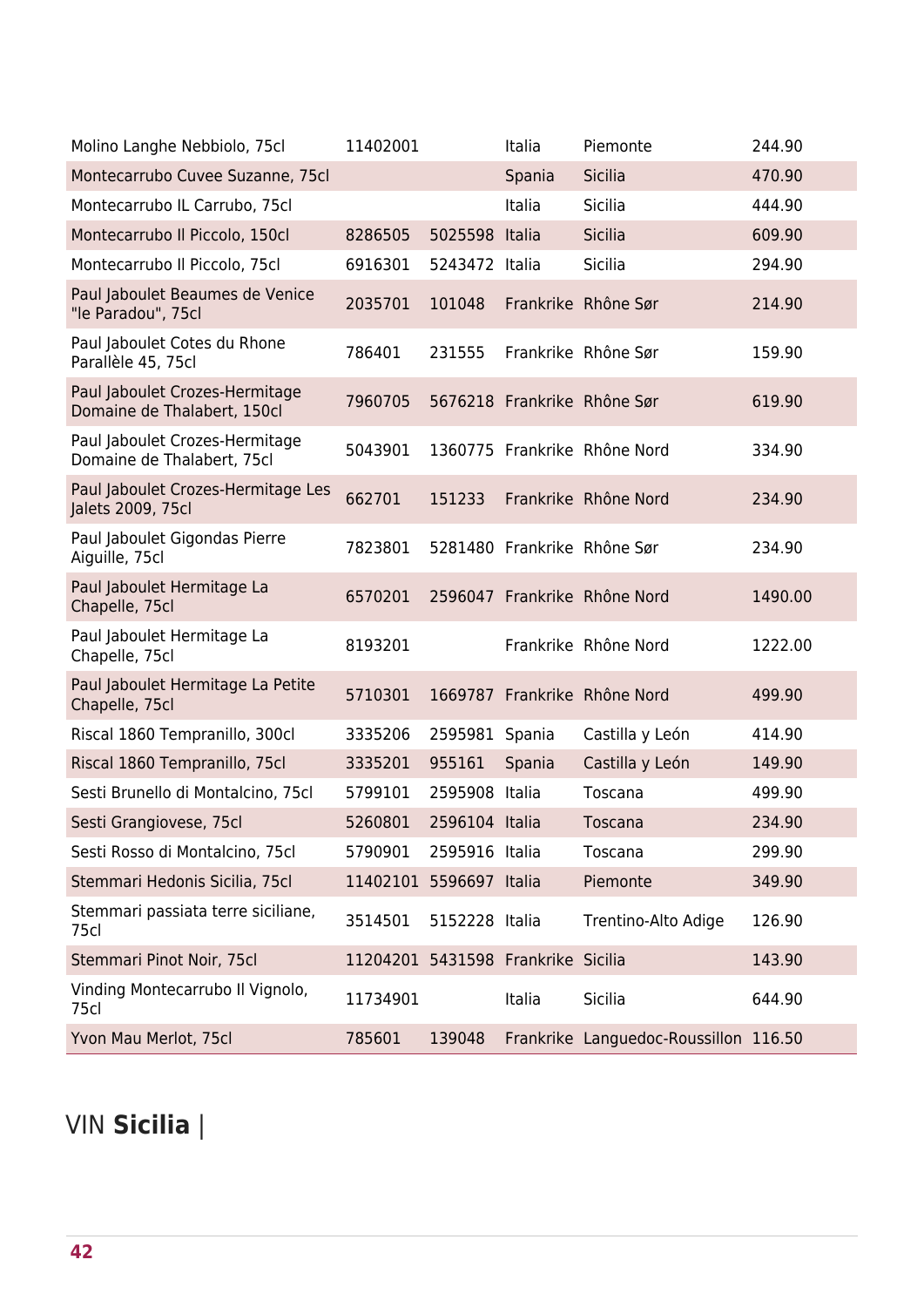| Varenavn                                 | Vpnr                               | EDPnr          | Land   | Område         | Pris<br>ink.mva |
|------------------------------------------|------------------------------------|----------------|--------|----------------|-----------------|
| Montecarrubo Cuvee Suzanne, 75cl         |                                    |                | Spania | Sicilia        | 470.90          |
| Montecarrubo IL Carrubo, 75cl            |                                    |                | Italia | Sicilia        | 444.90          |
| Montecarrubo Il Piccolo, 150cl           | 8286505                            | 5025598 Italia |        | <b>Sicilia</b> | 609.90          |
| Montecarrubo Il Piccolo, 75cl            | 6916301                            | 5243472 Italia |        | <b>Sicilia</b> | 294.90          |
| Stemmari Pinot Noir, 75cl                | 11204201 5431598 Frankrike Sicilia |                |        |                | 143.90          |
| Vinding Montecarrubo Il Vignolo,<br>75cl | 11734901                           |                | Italia | Sicilia        | 644.90          |

## VIN **Spania** |

| Varenavn                                        | Vpnr                    | EDPnr          | Land   | Område             | Pris<br>ink.mva |
|-------------------------------------------------|-------------------------|----------------|--------|--------------------|-----------------|
| Croft Twist Fino Spritz, 75cl                   | 8264601                 |                | Spania | <b>Jerez</b>       | 69.90           |
| Marques de Riscal Gran Reserva,<br>75cl         | 3347901                 | 2595932 Spania |        | Rioja              | 364.90          |
| Marques De Riscal Reserva Xr, 75cl              | 12165901                |                | Spania | Rioja              | 284.90          |
| Marques de Riscal Reserva, 150cl                | 9528305                 | 2604411        | Spania | Rioja              | 409.90          |
| Marques de Riscal Reserva, 75cl                 | 642401                  | 231472         | Spania | Rioja              | 230.00          |
| Marques de Riscal Rueda, 75cl                   | 3346801                 | 1288059        | Spania | Rueda              | 144.90          |
| Montecarrubo Cuvee Suzanne, 75cl                |                         |                | Spania | <b>Sicilia</b>     | 470.90          |
| Riscal 1860 Tempranillo, 300cl                  | 3335206                 | 2595981        | Spania | Castilla y<br>León | 414.90          |
| Riscal 1860 Tempranillo, 75cl                   | 3335201                 | 955161         | Spania | Castilla y<br>León | 149.90          |
| Riscal Txakolina, 75cl                          | 11925901 5596804 Spania |                |        | <b>Baskerland</b>  | 204.90          |
| Riscal Viñas Viejas Rosado, 75cl                | 8339301                 | 5065834 Spania |        | Castilla y<br>León | 194.90          |
| Vilarnau Brut Nature Reserva<br>Organico, 150cl | 11402205                |                | Spania | Cava               | 269.90          |
| Vilarnau Brut Nature Vintage, 75cl              | 10800801                |                | Spania | Cava               | 100.00          |
| Vilarnau Brut Nature, 75cl                      | 5378801                 | 4610440        | Spania | Cava               | 144.90          |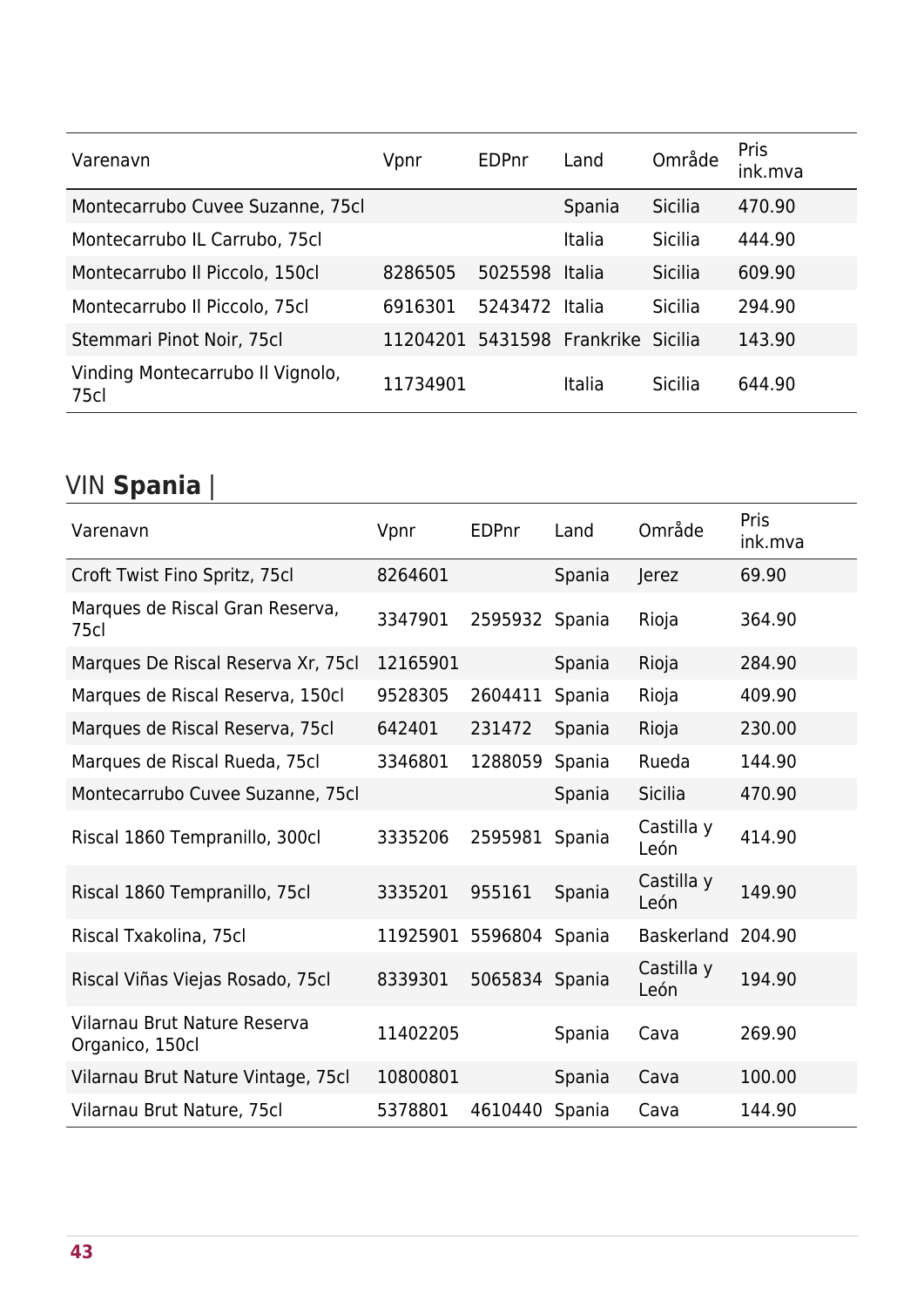#### VIN **Sørvest Frankrike** |

| Varenavn                  | Vpnr | EDPnr | Land                                                  | Område <sup>Pris</sup><br>ink.mva |  |
|---------------------------|------|-------|-------------------------------------------------------|-----------------------------------|--|
| Yvon Mau Chardonnay, 75cl |      |       | 3317001 1287077 Frankrike Sørvest<br>Frankrike 114.90 |                                   |  |

#### VIN **Toscana** |

| <b>VIIV LOSCANA</b>                    |          |         |        |         |                 |
|----------------------------------------|----------|---------|--------|---------|-----------------|
| Varenavn                               | Vpnr     | EDPnr   | Land   | Område  | Pris<br>ink.mva |
| Contessa Di Radda Igt Toscana,<br>75cl | 11705601 |         | Italia | Toscana | 144.90          |
| Sesti Brunello di Montalcino, 75cl     | 5799101  | 2595908 | Italia | Toscana | 499.90          |
| Sesti Grangiovese, 75cl                | 5260801  | 2596104 | Italia | Toscana | 234.90          |
| Sesti Rosso di Montalcino, 75cl        | 5790901  | 2595916 | Italia | Toscana | 299.90          |

### VIN **Trentino-Alto Adige** |

| Varenavn                                                       | Vpnr                    | EDPnr          | Land | Område                 | Pris<br>ink.mva |
|----------------------------------------------------------------|-------------------------|----------------|------|------------------------|-----------------|
| Castel Firman Chardonnay, 75cl                                 | 7336701                 | 5152244 Italia |      | Trentino-Alto<br>Adige | 169.90          |
| Mezza di Mezzacorona, 75cl                                     | 10390601 5145925 Italia |                |      | Trentino-Alto<br>Adige | 134.90          |
| Mezzacorona Merlot Classica, 75cl                              | 1524601                 | 5152269 Italia |      | Trentino-Alto<br>Adige | 139.00          |
| Mezzacorona Pinot Grigio Rose, 75cl 11711301 5596705 Frankrike |                         |                |      | Trentino-Alto<br>Adige | 123.90          |
| Mezzacorona Pinot Grigio, 150cl                                | 10636405 5281688 Italia |                |      | Trentino-Alto<br>Adige | 254.90          |
| Mezzacorona Pinot Grigio, 300cl                                | 5780106                 | 5145909 Italia |      | Trentino-Alto<br>Adige | 396.90          |
| Mezzacorona Pinot Grigio, 75cl                                 | 1207601                 | 5145891 Italia |      | Trentino-Alto<br>Adige | 124.50          |
| Rotari Brut Riserva, 150cl                                     | 1262805                 | 5152210 Italia |      | Trentino-Alto<br>Adige | 397.90          |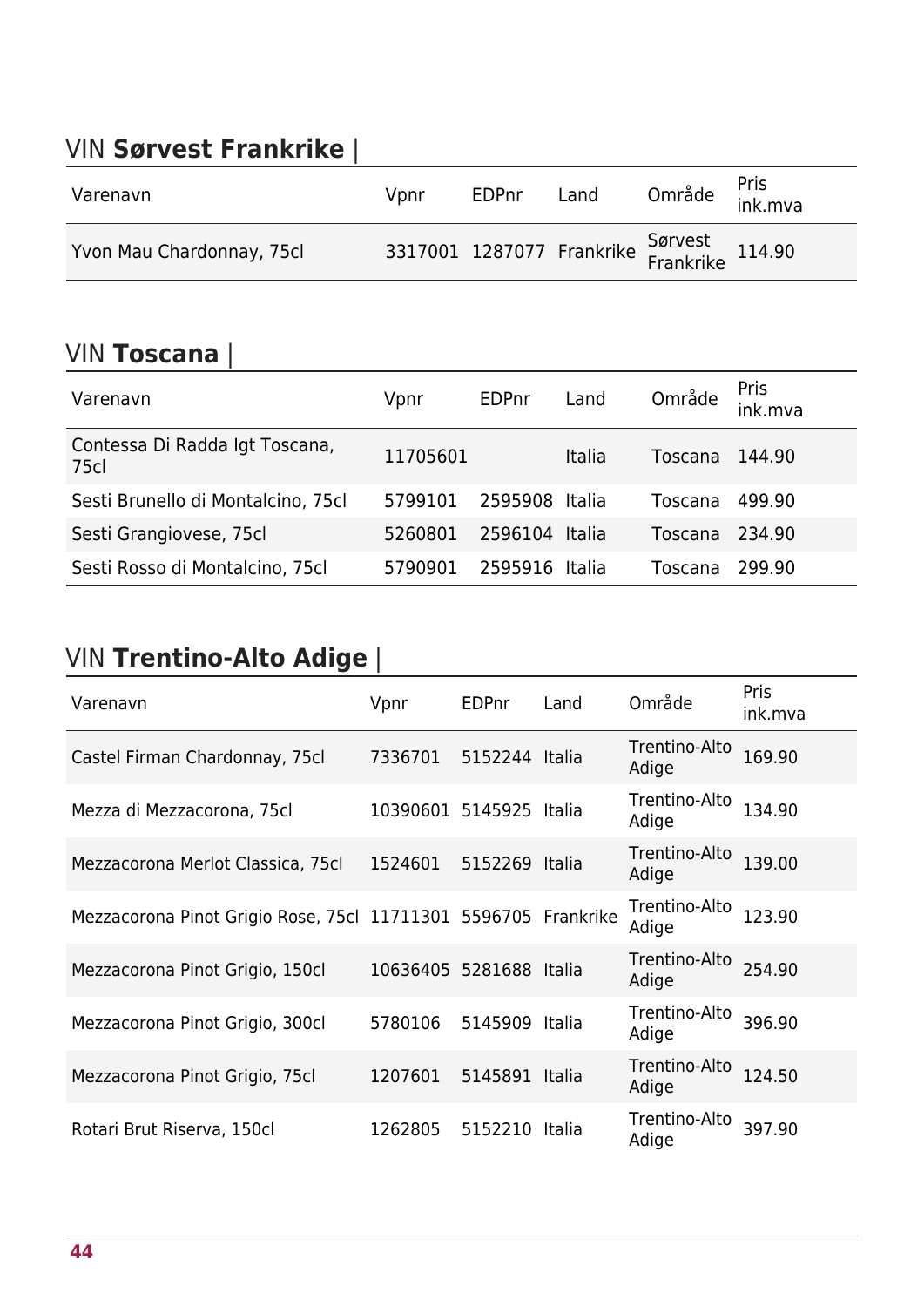| Rotari Brut Riserva, 75cl                  | 1262801 | 5152202 Italia | Trentino-Alto<br>Adige                   | 176.90 |
|--------------------------------------------|---------|----------------|------------------------------------------|--------|
| Rotari Extra Brut Blanc de Blancs,<br>75cl | 7336501 | 5152236 Italia | Trentino-Alto <sub>229.90</sub><br>Adige |        |
| Rotari Rosé Brut, 75cl                     | 1262701 | 5152186 Italia | Trentino-Alto<br>Adige                   | 176.90 |
| Stemmari passiata terre siciliane,<br>75cl | 3514501 | 5152228 Italia | Trentino-Alto<br>Adige                   | 126.90 |

# VIN **Tyskland** |

| Varenavn                                   | Vpnr                            | <b>EDPnr</b> | Land                   | Område                              | Pris<br>ink.mva |
|--------------------------------------------|---------------------------------|--------------|------------------------|-------------------------------------|-----------------|
| <b>Black Tower Classic Riesling, 75cl</b>  | 3393501                         | 410035       | Tyskland Pfalz         |                                     | 110.90          |
| Black Tower Ice Rosé, 75cl                 | 7926601                         |              |                        | 4921268 Tyskland Rheinhessen 119.90 |                 |
| <b>Black Tower Ice, 75cl</b>               | 5704001                         |              |                        | 4645594 Tyskland Rheinhessen 114.90 |                 |
| Black Tower Pink Bubbly, 75cl              | 9335201                         |              |                        | 2596245 Tyskland Rheinhessen 97.50  |                 |
| <b>Black Tower Snøhetta Edition, 300cl</b> | 1202906                         | 215947       |                        | Tyskland Rheinhessen 304.90         |                 |
| <b>Black Tower Snøhetta Edition, 75cl</b>  | 1202901                         |              |                        | 5281373 Tyskland Rheinhessen 97.50  |                 |
| Pinot Blanc Vom Löss, 75cl                 | 8152701                         |              | 5281563 Tyskland Pfalz |                                     | 149.90          |
| Riesling Schiefer Steillage, 75cl          | 5704901                         |              | 4645602 Tyskland Mosel |                                     | 144.90          |
| Riesling vom Kalkstein, 75cl               | 2238901                         |              | 4296463 Tyskland Pfalz |                                     | 144.90          |
| Zusammenspiel Weissburgunder,<br>75cl      | 10786801 5344270 Tyskland Pfalz |              |                        |                                     | 164.90          |

### VIN **USA** |

| Varenavn                    | Vpnr                 | EDPnr       | Land |                   | Område <sup>Pris</sup><br>ink.mva |
|-----------------------------|----------------------|-------------|------|-------------------|-----------------------------------|
| Barefoot Pinot Grigio, 75cl | 5702301              | 4645560 USA |      | California 134.90 |                                   |
| Gallo Apothic Inferno, 75cl | 10515201 5173513 USA |             |      | California 189.90 |                                   |

### VIN **Veneto** |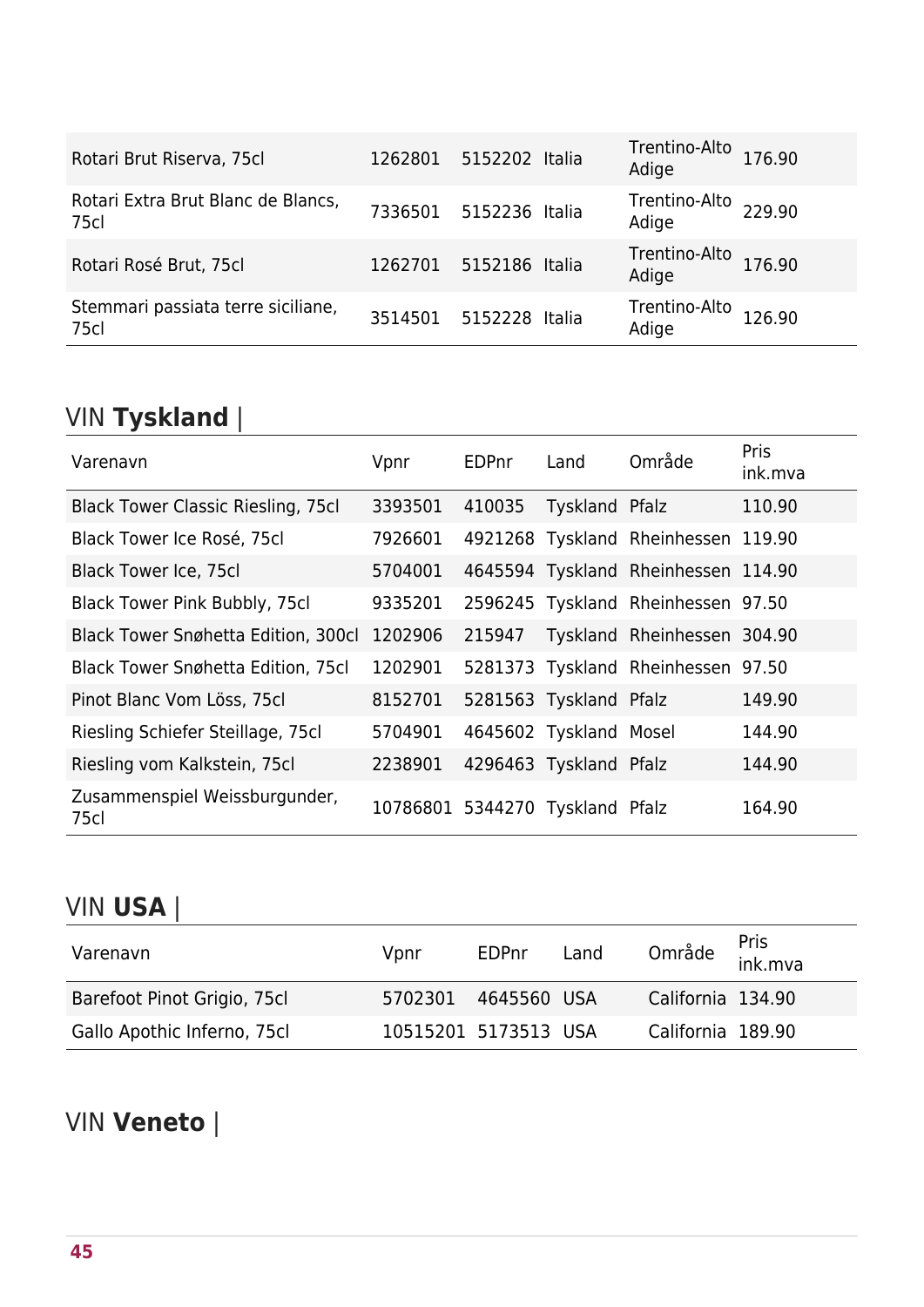| Varenavn                                                | Vpnr     | <b>EDPnr</b>   | Land   | Område | Pris<br>ink.mva   |
|---------------------------------------------------------|----------|----------------|--------|--------|-------------------|
| Castelforte Spumante Brut Organic,<br>75cl              | 7359101  | 5374467        | Italia | Veneto | 99.90             |
| Castelforte Amarone Della<br>Valpolicella Riserva, 75cl | 12300501 |                | Italia | Veneto | 400.00            |
| Castelforte Amarone della<br>Valpolicella, 150cl        | 11407305 |                | Italia | Veneto | 459.90            |
| Castelforte Amarone della<br>Valpolicella, 75cl         | 931601   | 5431739 Italia |        | Veneto | 235.00            |
| Castelforte Prosecco Extra Dry, 75cl                    | 1112001  | 5412465        | Italia | Veneto | 104.90            |
| Castelforte Prosecco Rose, 75cl                         | 12148801 |                | Italia | Veneto | På<br>forespørsel |
| Castelforte Rosato, 300cl                               | 1274606  |                | Italia | Veneto | 363.90            |
| Castelforte Rosato, 75cl                                | 12148001 |                | Italia | Veneto | 114.90            |
| Castelforte Rosso Veneto, 300cl                         | 9768106  | 5710348        | Italia | Veneto | 393.90            |
| Castelforte Rosso Veneto, 300cl                         |          |                | Italia | Veneto | 393.90            |
| Castelforte Soave, 300cl                                | 148606   | 5397344        | Italia | Veneto | 349.90            |
| Castelforte Soave, 300cl                                |          |                | Italia | Veneto | 349.90            |
| Castelforte Valpolicella Ripasso,<br>150cl              | 11407205 |                | Italia | Veneto | 329.90            |
| Castelforte Valpolicella Ripasso,<br>75cl               | 9040301  | 5431572 Italia |        | Veneto | 151.00            |
| Lenotti Amarone Della Valpolicella<br>Classico, 75cl    | 3110401  | 5243027 Italia |        | Veneto | 392.90            |
| Lenotti Bardolino Classico DOC,<br>75cl                 | 621501   | 4760450 Italia |        | Veneto | 128.90            |
| Lenotti Le Crosare Ripasso, 75cl                        | 4601201  | 4760203 Italia |        | Veneto | 214.90            |
| Lenotti Valpolicella Classico DOC,<br>75cl              | 4936601  | 4756193 Italia |        | Veneto | 164.90            |
| Riondo Pink, 75cl                                       | 5242701  |                | Italia | Veneto | 94.90             |
| Riondo Prosecco Spago Nero, 75cl                        | 5242801  |                | Italia | Veneto | 109.90            |

## VIN **Vin** |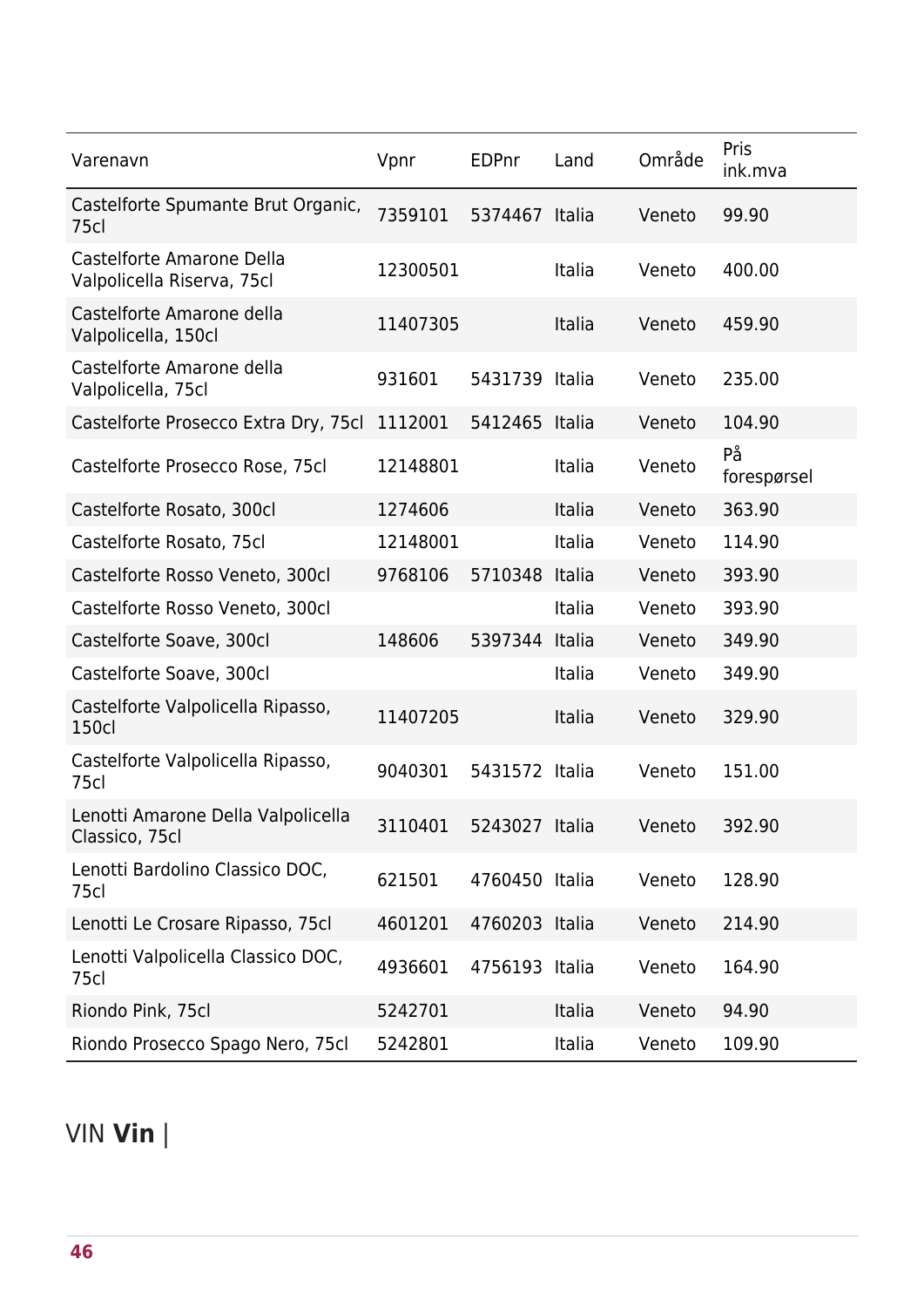| Varenavn                                                | Vpnr                                | <b>EDPnr</b>   | Land     | Område                      | Pris<br>ink.mva   |
|---------------------------------------------------------|-------------------------------------|----------------|----------|-----------------------------|-------------------|
| Barbera d'Alba DOC, 75cl                                | 5674501                             | 1626712 Italia |          | Piemonte                    | 194.90            |
| Barefoot Pinot Grigio, 75cl                             | 5702301                             | 4645560 USA    |          | California                  | 134.90            |
| <b>Black Tower Classic Riesling, 75cl</b>               | 3393501                             | 410035         | Tyskland | Pfalz                       | 110.90            |
| Black Tower Ice Rosé, 75cl                              | 7926601                             | 4921268        | Tyskland | Rheinhessen                 | 119.90            |
| Black Tower Ice, 75cl                                   | 5704001                             | 4645594        | Tyskland | Rheinhessen                 | 114.90            |
| Black Tower Pink Bubbly, 75cl                           | 9335201                             | 2596245        | Tyskland | Rheinhessen                 | 97.50             |
| Black Tower Snøhetta Edition, 300cl                     | 1202906                             | 215947         | Tyskland | Rheinhessen                 | 304.90            |
| Black Tower Snøhetta Edition, 75cl                      | 1202901                             | 5281373        | Tyskland | Rheinhessen                 | 97.50             |
| Calvet Beaujolais Villages, 300cl                       | 10149306                            |                |          | Frankrike Beaujolais        | 412.90            |
| Calvet Celebration Brut Rosé, 75cl                      | 11855901 5634647 Frankrike Bordeaux |                |          |                             | 94.90             |
| Calvet Celebration Brut, 75cl                           | 11203901 5634498 Frankrike Bordeaux |                |          |                             | 104.90            |
| Castel Firman Chardonnay, 75cl                          | 7336701                             | 5152244 Italia |          | Trentino-Alto Adige         | 169.90            |
| Castelforte Spumante Brut Organic,<br>75cl              | 7359101                             | 5374467 Italia |          | Veneto                      | 99.90             |
| Castelforte Amarone Della<br>Valpolicella Riserva, 75cl | 12300501                            |                | Italia   | Veneto                      | 400.00            |
| Castelforte Amarone della<br>Valpolicella, 150cl        | 11407305                            |                | Italia   | Veneto                      | 459.90            |
| Castelforte Amarone della<br>Valpolicella, 75cl         | 931601                              | 5431739 Italia |          | Veneto                      | 235.00            |
| Castelforte Prosecco Extra Dry, 75cl                    | 1112001                             | 5412465 Italia |          | Veneto                      | 104.90            |
| Castelforte Prosecco Rose, 75cl                         | 12148801                            |                | Italia   | Veneto                      | På<br>forespørsel |
| Castelforte Rosato, 300cl                               | 1274606                             |                | Italia   | Veneto                      | 363.90            |
| Castelforte Rosato, 75cl                                | 12148001                            |                | Italia   | Veneto                      | 114.90            |
| Castelforte Rosso Veneto, 300cl                         | 9768106                             | 5710348        | Italia   | Veneto                      | 393.90            |
| Castelforte Rosso Veneto, 300cl                         |                                     |                | Italia   | Veneto                      | 393.90            |
| Castelforte Soave, 300cl                                | 148606                              | 5397344        | Italia   | Veneto                      | 349.90            |
| Castelforte Soave, 300cl                                |                                     |                | Italia   | Veneto                      | 349.90            |
| Castelforte Valpolicella Ripasso,<br>150cl              | 11407205                            |                | Italia   | Veneto                      | 329.90            |
| Castelforte Valpolicella Ripasso,<br>75cl               | 9040301                             | 5431572 Italia |          | Veneto                      | 151.00            |
| Champagne Laurent Perrier Vintage<br>Brut, 75cl         | 5544401                             |                |          | 1396589 Frankrike Champagne | 544.90            |
| Champagne Laurent-Perrier Grand<br>Sieclè, 75cl         | 5541001                             |                |          | 1300193 Frankrike Champagne | 1390.00           |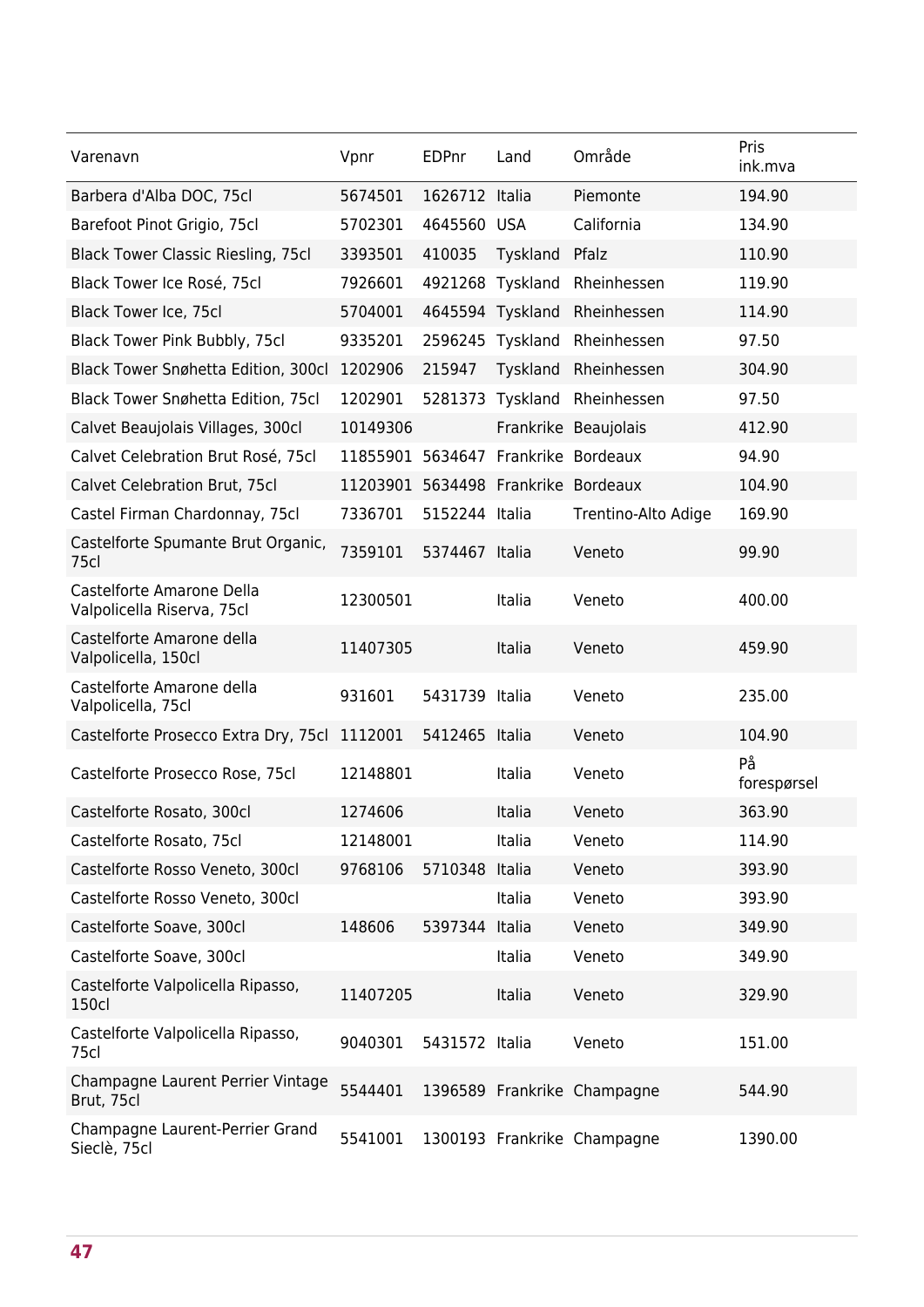| Champagne Laurent-Perrier Rosé,<br>150cl                                        | 7255105  |        |                            | 4281721 Frankrike Champagne | 1329.90           |
|---------------------------------------------------------------------------------|----------|--------|----------------------------|-----------------------------|-------------------|
| Champagne Laurent-Perrier Ultra<br>Brut, 75cl                                   | 4365201  |        |                            | 1358944 Frankrike Champagne | 499.90            |
| Chateau Fongaban, 150cl                                                         | 12596505 |        |                            | Frankrike Bordeaux          | 389.60            |
| Chateau Fongaban, 75cl                                                          | 12596501 |        |                            | Frankrike Bordeaux          | 179.40            |
| Château Roubine La Vie en Rose<br>Côte de Provence, 75cl                        | 3786201  |        | 4834586 Frankrike Provence |                             | 234.90            |
| Contessa Di Radda Igt Toscana,<br>75cl                                          | 11705601 |        | Italia                     | Toscana                     | 144.90            |
| Criox de Basson Côtes de Provence<br>Rosé, 75cl                                 | 8051501  |        | 4858619 Frankrike Provence |                             | 179.90            |
| Croft Twist Fino Spritz, 75cl                                                   | 8264601  |        | Spania                     | Jerez                       | 69.90             |
| Duboeuf Beaujolais Village, 75cl                                                | 3490601  | 218651 | Frankrike Burgund          |                             | 154.90            |
| Duboeuf Pinot Noir Vin de France,<br>300cl                                      | 3044006  |        | 4512307 Frankrike Burgund  |                             | 424.90            |
| Dupasquier Mercurey, 75cl                                                       | 12414501 |        | Frankrike Burgund          |                             | 300.00            |
| Dupasquier Pinot Noir, 75cl                                                     | 1013801  |        | 1287432 Frankrike Burgund  |                             | 189.90            |
| Dupasquier Rully 1Er Cru Meix<br>Cadot, 75cl                                    | 12386901 |        | Frankrike Burgund          |                             | 320.00            |
| Fontaine-Gagnard Batard-<br>Montrachet Grand Cru Blanc, 75cl                    |          |        | Frankrike Burgund          |                             | 1787.40           |
| Fontaine-Gagnard Chassagne-<br>Montrachet blanc 1er Cru La<br>Boudriotte, 150cl |          |        | Frankrike Burgund          |                             | 1716.00           |
| Fontaine-Gagnard Chassagne-<br>Montrachet blanc 1er Cru La<br>Boudriotte, 300cl |          |        | Frankrike Burgund          |                             | På<br>forespørsel |
| Fontaine-Gagnard Chassagne-<br>Montrachet Blanc 1er Cru La<br>Maltroie, 75cl    | 11605801 |        | Frankrike Burgund          |                             | 631.80            |
| Fontaine-Gagnard Chassange-<br>Montrachet Blanc Village, 75cl                   | 11972301 |        | Frankrike Burgund          |                             | 537.00            |
| Fontaine-Gagnard Criots-Batard-<br>Montrachet, 150cl                            |          |        | Frankrike Burgund          |                             | 4643.30           |
| Fontaine-Gagnard Criots-Batard-<br>Montrachet, 75cl                             |          |        | Frankrike Burgund          |                             | På<br>forespørsel |
| Fontaine-Gagnard Criots-Batard-<br>Montrachet, 75cl                             |          |        | Frankrike Burgund          |                             | 2330.50           |
| Fontaine-Gagnard Le Montrachet,<br>75cl                                         |          |        | Frankrike Burgund          |                             | 5390.40           |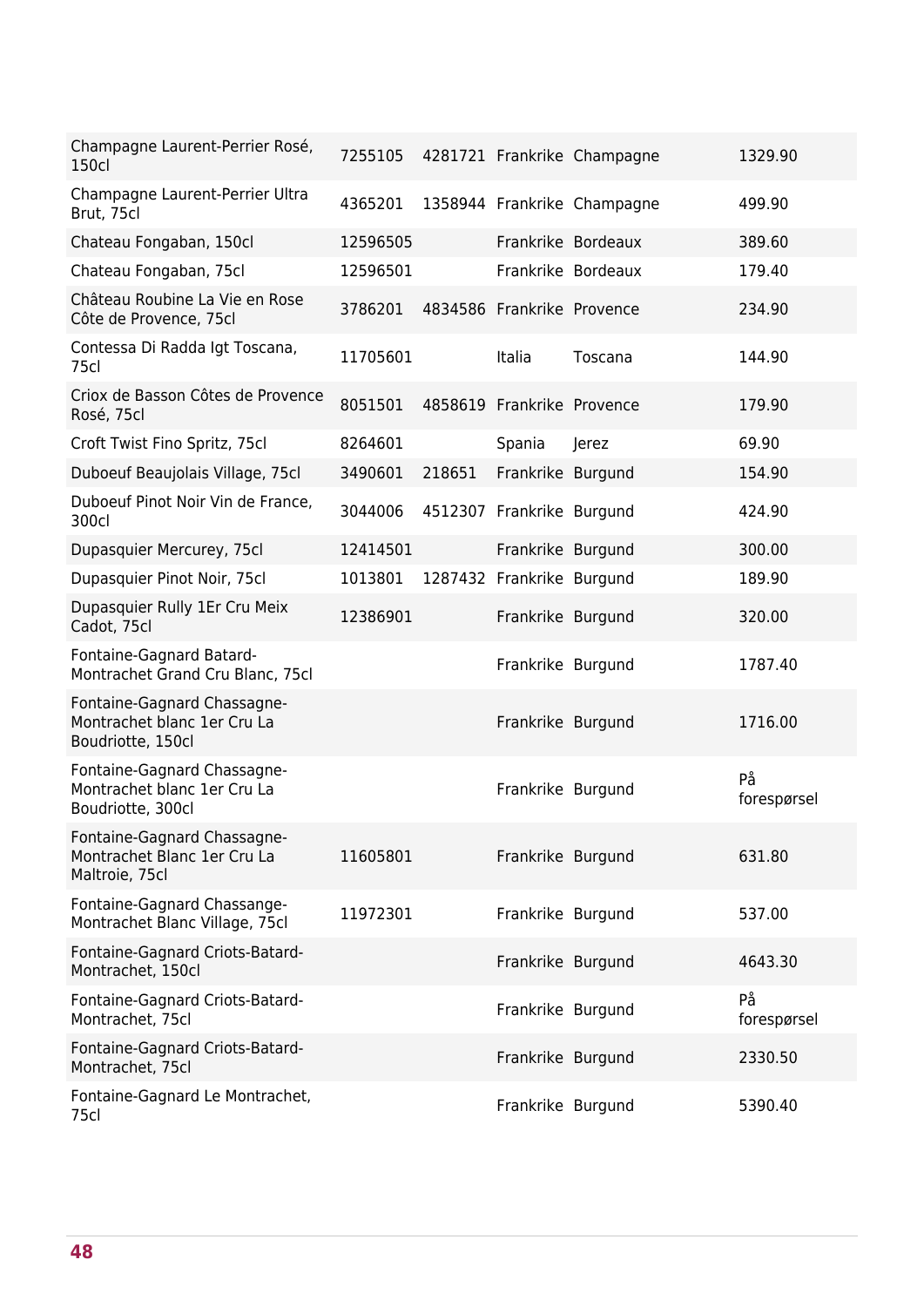| Fontaine-Gangnard Batard-<br>Montrachet, 75cl                              |                                  |                | Frankrike Burgund |            | 2330.50           |
|----------------------------------------------------------------------------|----------------------------------|----------------|-------------------|------------|-------------------|
| Forco Vini Barbera, 300cl                                                  | 10266406 5158654 Italia          |                |                   | Piemonte   | 419.90            |
| Gagnard-Delagrange Batard-<br>Montrachet Grand Cru, 75cl                   |                                  |                | Frankrike Burgund |            | 2152.40           |
| Gagnard-Delagrange Bâtard-<br>Montrachet, 75cl                             |                                  |                | Frankrike Burgund |            | 2047.10           |
| Gagnard-Delagrange Chassagne-<br>Montrachet 1er cru La Boudriotte,<br>75cl | 12702901                         |                | Frankrike Burgund |            | På<br>forespørsel |
| Gagnard-Delagrange Chassange-<br>Montrachet Village Blanc, 75cl            |                                  |                | Frankrike Burgund |            | 545.60            |
| Gagnard-Delagrange Chassange-<br>Montrachet Village, 150cl                 |                                  |                | Frankrike Burgund |            | 10438.80          |
| Gallo Apothic Inferno, 75cl                                                | 10515201 5173513 USA             |                |                   | California | 189.90            |
| Garofoli Macrina Verdicchio<br>Superiore, 75cl                             | 7770101                          | 4806048 Italia |                   | Marche     | 129.90            |
| Garofoli Montreale Sangiovese, 75cl                                        | 7770201                          | 4806030 Italia |                   | Marche     | 119.90            |
| Georges Duboeuf Fleurie, 75cl                                              | 575901                           | 879684         | Frankrike Burgund |            | 189.90            |
| Lenotti Amarone Della Valpolicella<br>Classico, 75cl                       | 3110401                          | 5243027 Italia |                   | Veneto     | 392.90            |
| Lenotti Bardolino Classico DOC,<br>75cl                                    | 621501                           | 4760450 Italia |                   | Veneto     | 128.90            |
| Lenotti Le Crosare Ripasso, 75cl                                           | 4601201                          | 4760203 Italia |                   | Veneto     | 214.90            |
| Lenotti Valpolicella Classico DOC,<br>75cl                                 | 4936601                          | 4756193 Italia |                   | Veneto     | 164.90            |
| Les Grandes Vignes Groslot, 75cl                                           | 11023801 5633078 Frankrike Loire |                |                   |            | 239.90            |
| Marc-Antonin Blain Batard-<br>Montrachet, 75cl                             |                                  |                | Frankrike Burgund |            | 1907.90           |
| Marc-Antonin Blain Batard-<br>Montrachet, 75cl                             |                                  |                | Frankrike Burgund |            | 2351.00           |
| Marc-Antonin Blain Chassagne-<br>Montrachet 1er Cru Morgeot Rouge,<br>75cl |                                  |                | Frankrike Burgund |            | 548.90            |
| Marc-Antonin Blain Chassagne-<br>Montrachet Village Rouge, 75cl            |                                  |                | Frankrike Burgund |            | 438.00            |
| Marc-Antonin Blain Chassagne-<br>Montrachet Village White, 75cl            |                                  |                | Frankrike Burgund |            | 573.70            |
| Marques de Riscal Gran Reserva,<br>75cl                                    | 3347901                          | 2595932 Spania |                   | Rioja      | 364.90            |
| Marques De Riscal Reserva Xr, 75cl                                         | 12165901                         |                | Spania            | Rioja      | 284.90            |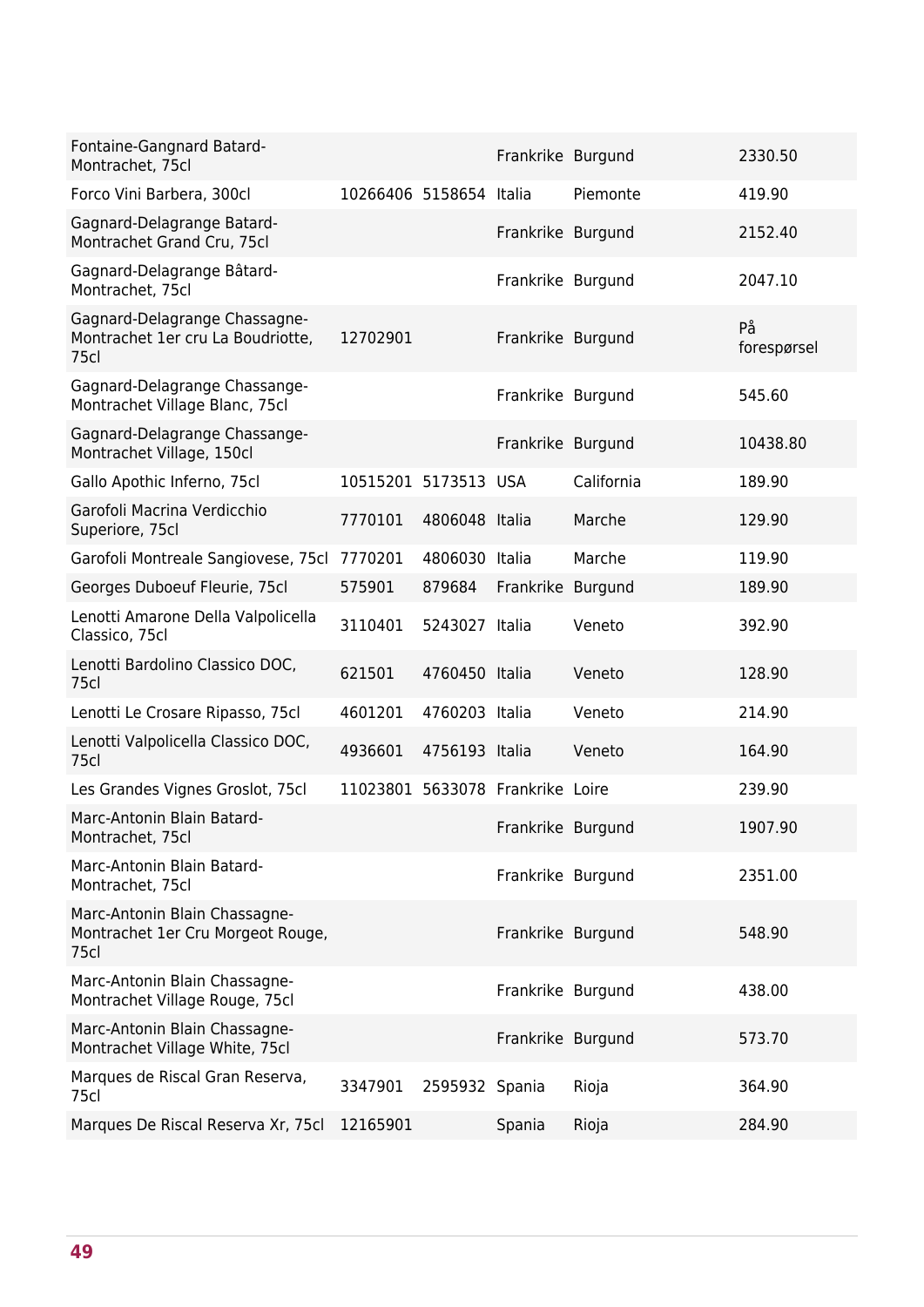| Marques de Riscal Reserva, 150cl                              | 9528305  | 2604411 Spania |                   | Rioja                        | 409.90  |
|---------------------------------------------------------------|----------|----------------|-------------------|------------------------------|---------|
| Marques de Riscal Reserva, 75cl                               | 642401   | 231472         | Spania            | Rioja                        | 230.00  |
| Marques de Riscal Rueda, 75cl                                 | 3346801  | 1288059 Spania |                   | Rueda                        | 144.90  |
| Mezza di Mezzacorona, 75cl                                    | 10390601 | 5145925 Italia |                   | Trentino-Alto Adige          | 134.90  |
| Mezzacorona Merlot Classica, 75cl                             | 1524601  | 5152269 Italia |                   | Trentino-Alto Adige          | 139.00  |
| Mezzacorona Pinot Grigio Rose, 75cl                           | 11711301 |                | 5596705 Frankrike | Trentino-Alto Adige          | 123.90  |
| Mezzacorona Pinot Grigio, 150cl                               | 10636405 | 5281688 Italia |                   | Trentino-Alto Adige          | 254.90  |
| Mezzacorona Pinot Grigio, 300cl                               | 5780106  | 5145909 Italia |                   | Trentino-Alto Adige          | 396.90  |
| Mezzacorona Pinot Grigio, 75cl                                | 1207601  | 5145891 Italia |                   | Trentino-Alto Adige          | 124.50  |
| Millot Echezeaux Grand Cru, 75cl                              | 1188001  |                | 4442422 Frankrike | <b>Burgund</b>               | 954.90  |
| Molino Barolo DOCG, 75cl                                      | 5674601  | 2595759 Italia |                   | Piemonte                     | 344.90  |
| Molino Bricco Luciani, 75cl                                   | 11911601 |                | Italia            | Piemonte                     | 589.90  |
| Molino Langhe Nebbiolo, 75cl                                  | 11402001 |                | Italia            | Piemonte                     | 244.90  |
| Montecarrubo Cuvee Suzanne, 75cl                              |          |                | Spania            | Sicilia                      | 470.90  |
| Montecarrubo IL Carrubo, 75cl                                 |          |                | Italia            | Sicilia                      | 444.90  |
| Montecarrubo Il Piccolo, 150cl                                | 8286505  | 5025598        | Italia            | Sicilia                      | 609.90  |
| Montecarrubo Il Piccolo, 75cl                                 | 6916301  | 5243472 Italia |                   | Sicilia                      | 294.90  |
| Paul Jaboulet Beaumes de Venice<br>"le Paradou", 75cl         | 2035701  | 101048         |                   | Frankrike Rhône Sør          | 214.90  |
| Paul Jaboulet Cotes du Rhone<br>Parallele 45 White, 75cl      | 5378601  |                |                   | 4610176 Frankrike Rhône Sør  | 164.90  |
| Paul Jaboulet Cotes du Rhone<br>Parallèle 45, 75cl            | 786401   | 231555         |                   | Frankrike Rhône Sør          | 159.90  |
| Paul Jaboulet Crozes-Hermitage<br>Domaine de Thalabert, 150cl | 7960705  |                |                   | 5676218 Frankrike Rhône Sør  | 619.90  |
| Paul Jaboulet Crozes-Hermitage<br>Domaine de Thalabert, 75cl  | 5043901  |                |                   | 1360775 Frankrike Rhône Nord | 334.90  |
| Paul Jaboulet Crozes-Hermitage Les<br>Jalets 2009, 75cl       | 662701   | 151233         |                   | Frankrike Rhône Nord         | 234.90  |
| Paul Jaboulet Gigondas Pierre<br>Aiguille, 75cl               | 7823801  |                |                   | 5281480 Frankrike Rhône Sør  | 234.90  |
| Paul Jaboulet Hermitage Chevalier<br>Sterimberg, 75cl         | 5378701  |                |                   | 4610457 Frankrike Rhône Sør  | 494.90  |
| Paul Jaboulet Hermitage La<br>Chapelle, 75cl                  | 6570201  |                |                   | 2596047 Frankrike Rhône Nord | 1490.00 |
| Paul Jaboulet Hermitage La<br>Chapelle, 75cl                  | 8193201  |                |                   | Frankrike Rhône Nord         | 1222.00 |
| Paul Jaboulet Hermitage La Petite<br>Chapelle, 75cl           | 5710301  |                |                   | 1669787 Frankrike Rhône Nord | 499.90  |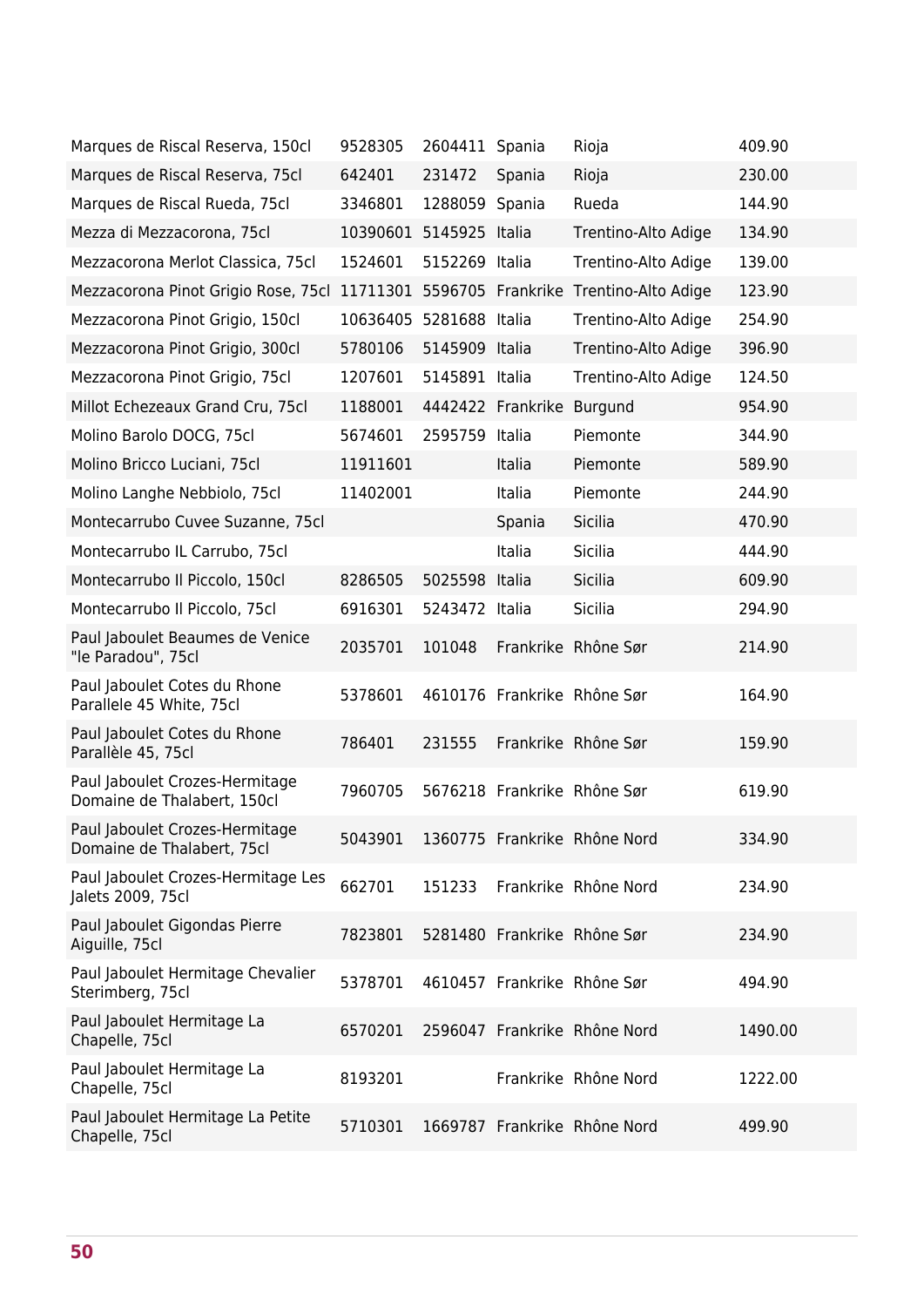| Peach Canei Frizzante, 100cl                     | 8334908                            |                  | Italia                    | Piemonte            | 149.90 |
|--------------------------------------------------|------------------------------------|------------------|---------------------------|---------------------|--------|
| Pignier Cotes du Jura Blanc<br>Percenette, 75cl  | 8264201                            |                  | 5004452 Frankrike Jura    |                     | 394.90 |
| Pinot Blanc Vom Löss, 75cl                       | 8152701                            | 5281563          | Tyskland                  | Pfalz               | 149.90 |
| Riesling Schiefer Steillage, 75cl                | 5704901                            | 4645602 Tyskland |                           | Mosel               | 144.90 |
| Riesling vom Kalkstein, 75cl                     | 2238901                            | 4296463          | Tyskland                  | Pfalz               | 144.90 |
| Riondo Pink, 75cl                                | 5242701                            |                  | Italia                    | Veneto              | 94.90  |
| Riondo Prosecco Spago Nero, 75cl                 | 5242801                            |                  | Italia                    | Veneto              | 109.90 |
| Riscal 1860 Tempranillo, 300cl                   | 3335206                            | 2595981 Spania   |                           | Castilla y León     | 414.90 |
| Riscal 1860 Tempranillo, 75cl                    | 3335201                            | 955161           | Spania                    | Castilla y León     | 149.90 |
| Riscal Txakolina, 75cl                           | 11925901 5596804                   |                  | Spania                    | Baskerland          | 204.90 |
| Riscal Viñas Viejas Rosado, 75cl                 | 8339301                            | 5065834          | Spania                    | Castilla y León     | 194.90 |
| Rose Coteaux Varois En Provence,<br>300cl        | 10902606                           |                  | Frankrike Provence        |                     | 544.90 |
| Rotari Brut Riserva, 150cl                       | 1262805                            | 5152210          | Italia                    | Trentino-Alto Adige | 397.90 |
| Rotari Brut Riserva, 75cl                        | 1262801                            | 5152202 Italia   |                           | Trentino-Alto Adige | 176.90 |
| Rotari Extra Brut Blanc de Blancs,<br>75cl       | 7336501                            | 5152236 Italia   |                           | Trentino-Alto Adige | 229.90 |
| Rotari Rosé Brut, 75cl                           | 1262701                            | 5152186 Italia   |                           | Trentino-Alto Adige | 176.90 |
| Senaillet Saint-Verán Village, 75cl              | 11437201                           |                  | Frankrike Burgund         |                     | 249.90 |
| Sesti Brunello di Montalcino, 75cl               | 5799101                            | 2595908          | Italia                    | Toscana             | 499.90 |
| Sesti Grangiovese, 75cl                          | 5260801                            | 2596104 Italia   |                           | Toscana             | 234.90 |
| Sesti Rosso di Montalcino, 75cl                  | 5790901                            | 2595916 Italia   |                           | Toscana             | 299.90 |
| Stemmari Hedonis Sicilia, 75cl                   | 11402101                           | 5596697 Italia   |                           | Piemonte            | 349.90 |
| Stemmari passiata terre siciliane,<br>75cl       | 3514501                            | 5152228 Italia   |                           | Trentino-Alto Adige | 126.90 |
| Stemmari Pinot Noir, 75cl                        | 11204201 5431598 Frankrike Sicilia |                  |                           |                     | 143.90 |
| Vaillant Petillant Naturel, 75cl                 | 7737301                            |                  | 5383880 Frankrike Loire   |                     | 224.90 |
| Vilarnau Brut Nature Reserva<br>Organico, 150cl  | 11402205                           |                  | Spania                    | Cava                | 269.90 |
| Vilarnau Brut Nature Vintage, 75cl               | 10800801                           |                  | Spania                    | Cava                | 100.00 |
| Vilarnau Brut Nature, 75cl                       | 5378801                            | 4610440          | Spania                    | Cava                | 144.90 |
| Vinding Montecarrubo Il Vignolo,<br>75cl         | 11734901                           |                  | Italia                    | Sicilia             | 644.90 |
| William Fèvre Chablis 1er Cru<br>Vaulorent, 75cl | 11031901 5596689 Frankrike Burgund |                  |                           |                     | 584.90 |
| William Fèvre Chablis Domaine,<br>150cl          | 9367405                            |                  | 4167318 Frankrike Burgund |                     | 499.90 |